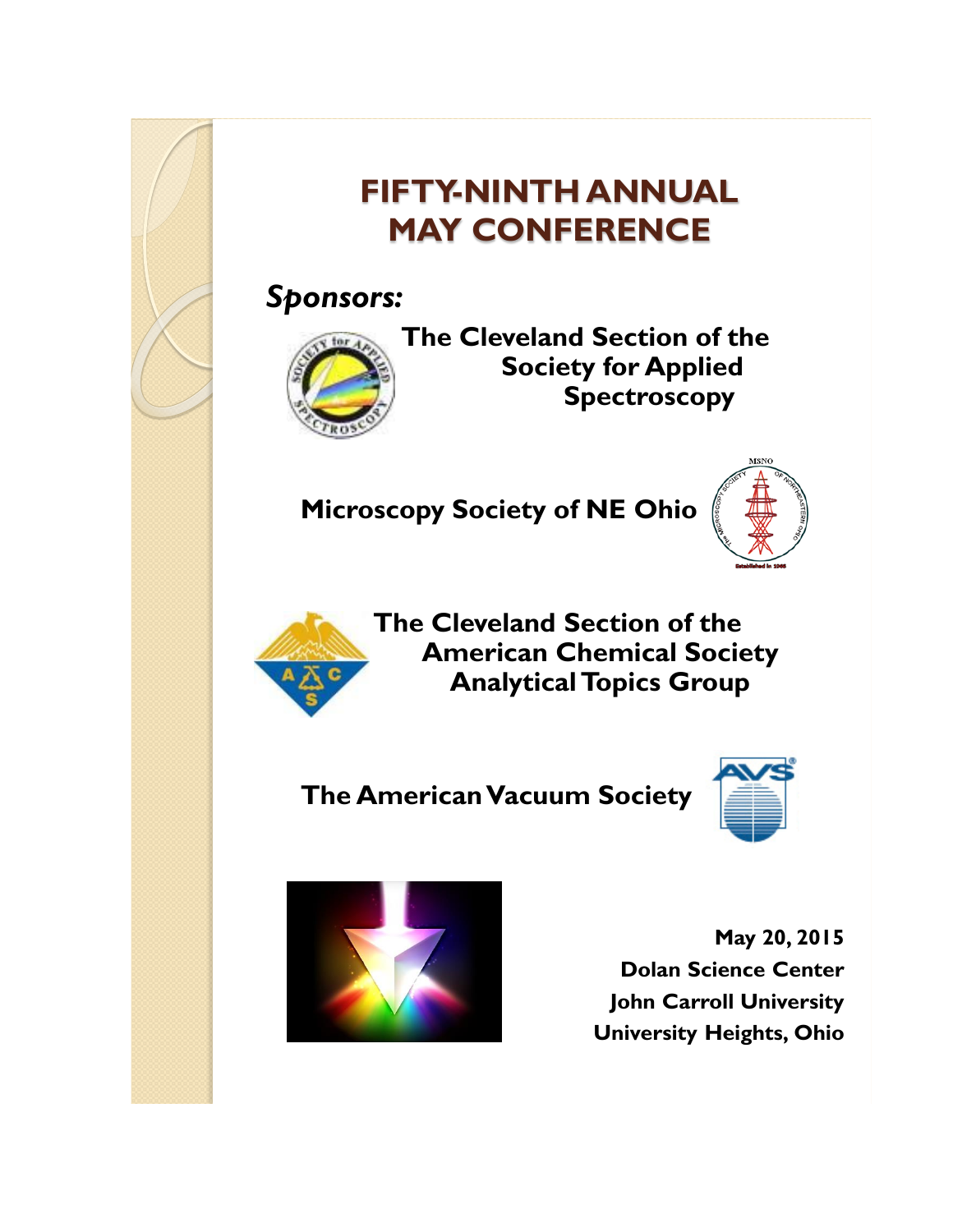#### **Joint Session I (Keynote)**

## **Mineralization of the Verbebrate Skeleton and Teeth: A Possible Role for the Small, Non-Collagenous Protein, Osteocalcin, Deduced from Electron Microscopy and Immunocytochemistry**

William J. Landis Department of Polymer Science Goodyear Polymer Center University of Akron Room 1201C 170 University Avenue Akron, OH 44325-3909

[wlandis@uakron.edu](mailto:wlandis@uakron.edu)

Mineralization of vertebrate tissues such as bone, dentin, cementum, and calcifying tendon involves type I collagen, which has been proposed as a template for calcium and phosphate ion binding and subsequent nucleation of apatite crystals. Type I collagen thereby has been suggested to be responsible for the deposition of apatite mineral without the need for noncollagenous proteins or other extracellular matrix molecules. Based on studies in vitro, the small, non-collagenous protein, osteocalcin, is thought to mediate vertebrate mineralization associated with type I collagen. Osteocalcin, as possibly related to mineral deposition, has not been definitively localized in vivo. The presentation here identifies osteocalcin and its localization in the leg tendons of avian turkeys, a representative model of normal vertebrate mineralization. Immunocytochemistry of osteocalcin demonstrates its presence at the surface of, outside and within type I collagen fibrils. The association between osteocalcin and type I collagen structure is revealed optimally when calcium ions are added to the antibody solution in the immunocytochemical methodology. In this manner, osteocalcin is found specifically located along the a4–1, b1, c2 and d bands defining in part the hole and overlap zones within type I collagen. From these data, while type I collagen itself may be considered a stereochemical guide for intrafibrillar mineral nucleation and subsequent deposition, osteocalcin bound to type I collagen may also possibly mediate nucleation, growth and development of platelet-shaped apatite crystals. Osteocalcin immunolocalized at the surface of or outside type I collagen may also affect mineral deposition in these portions of the avian tendon. Possible direct involvement of osteocalcin with type I collagen is a novel role for this small protein in normal vertebrate mineralization events in vivo.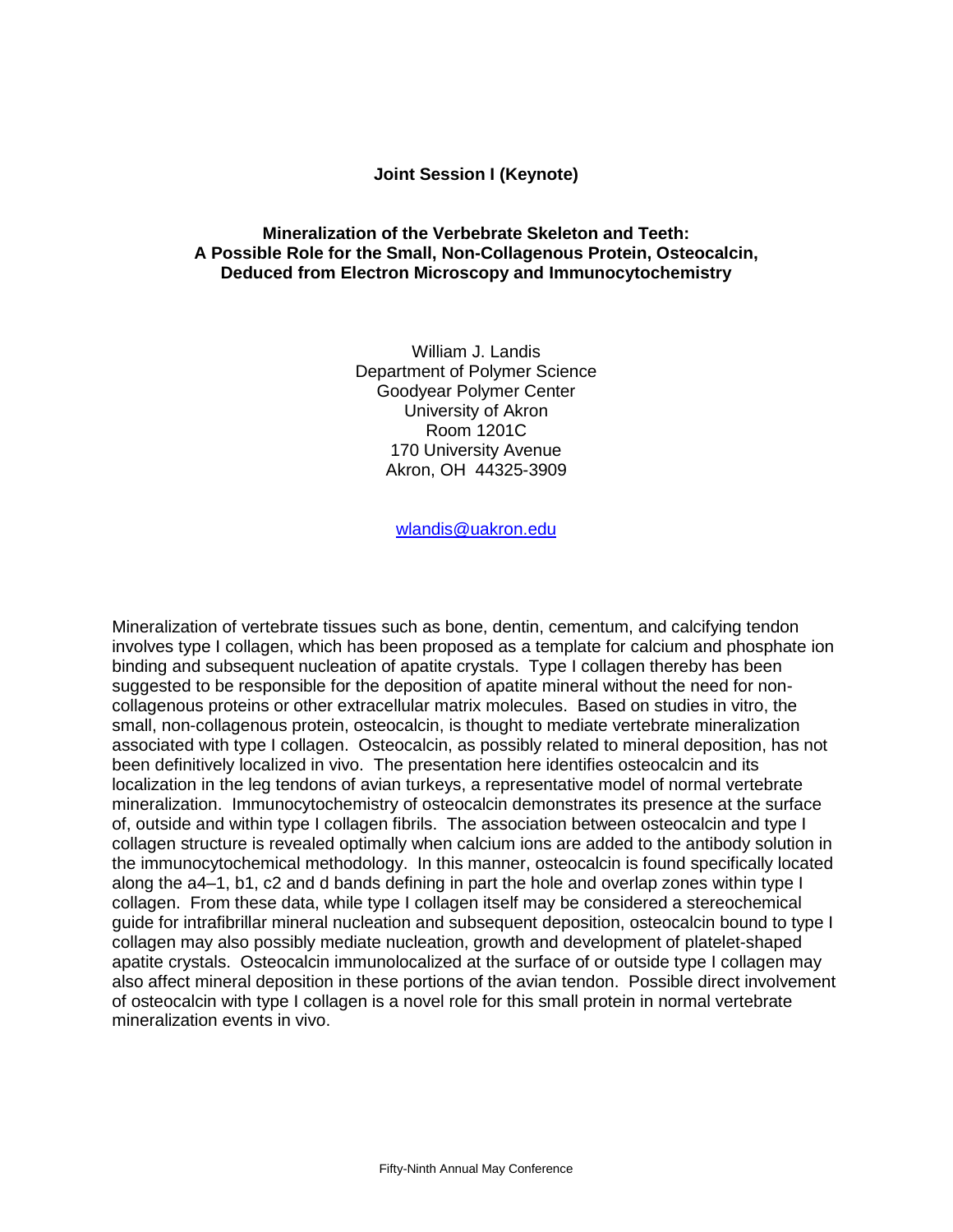## **Applications of** *In Situ* **Environmental Transmission Electron Microscopy in Catalysis**

Ruigang Wang Department of Chemistry Youngstown State University 1 University Plaza Youngstown, OH 44555

[rwang01@ysu.edu](mailto:rwang01@ysu.edu)

The chemical reactions between gas and particles solid are important for many industrial applications such as catalysis, fuel reaction, gas sensing, etc. In this study, a redox reaction, that of hydrogen gas and ceria (CeO2) nanoparticles, has been studied in situ at the atomic level using an environmental transmission electron microscope. Real-time in situ electron microscopy techniques have been employed to make controlled microscopic observations of the reaction morphology, structure and chemistry of CeO2 nanoparticles during the redox processes by temporally and spatially resolved high-resolution imaging, diffraction, and spectroscopy. The dynamic in situ visualization are correlated with shape/size-reactivity macroscopic chemisorption characterization (temperature-programmed reduction, oxidation, and desorption) and activity test in a chemical reactor, for obtaining essential insights into reaction active sites, transient states, and reaction pathways.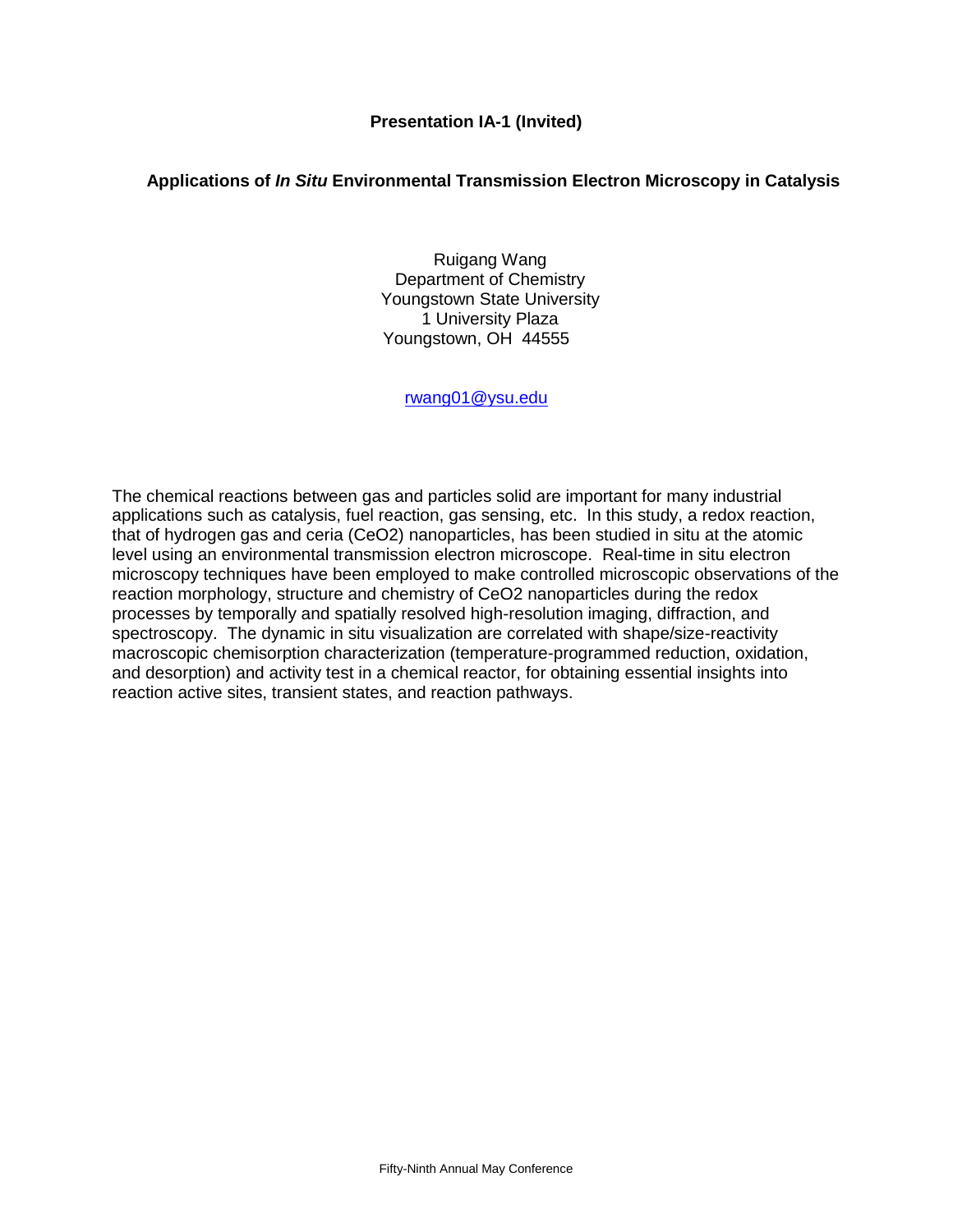## **Presentation IA-2**

## **Early Stage Na2SO4-Induced Type II Hot Corrosion Behavior of Pt/Cr-Modified β-NiAl Alloys at 700°C**

Maryam Zahiri Azar <sup>1</sup>, Thomas Gheno <sup>2</sup>, Brian Gleeson <sup>2</sup>, Arthur Heuer <sup>1</sup> <sup>1</sup> Department of Materials Science and Engineering Case Western Reserve University Cleveland OH 44106 <sup>2</sup> Department of Mechanical Engineering and Materials Science University of Pittsburgh Pittsburgh PA 15261

[mxz157@case.edu](mailto:mxz157@case.edu)

Early-stage scaling behavior (up to 20 hours) of Ni-36Al alloys containing 5 at % additions of Cr or Pt undergoing  $Na<sub>2</sub>SO<sub>4</sub>$ -induced hot corrosion at 700 $^{\circ}$ C was systematically studied using transmission electron microscopy (TEM). The model compositions studied are of relevance to β-NiAl coatings used in practice to protect Ni-based superalloys. The addition of the minor elements significantly changed the hot-corrosion behavior compared to that of the base alloy. The base alloy formed a dense  $A I_2O_3$  scale, which failed locally, forming irregularly-spaced nodules. The Cr-containing alloy formed the most uniform corrosion products, but it also underwent severe sulfur attack to the extent that it had the poorest early-stage, hot corrosion resistance. The alloy containing 5 at % Pt formed a dense, comparatively thin  $Al_2O_3$  oxide layer, and exhibited the best early-stage, hot corrosion resistance.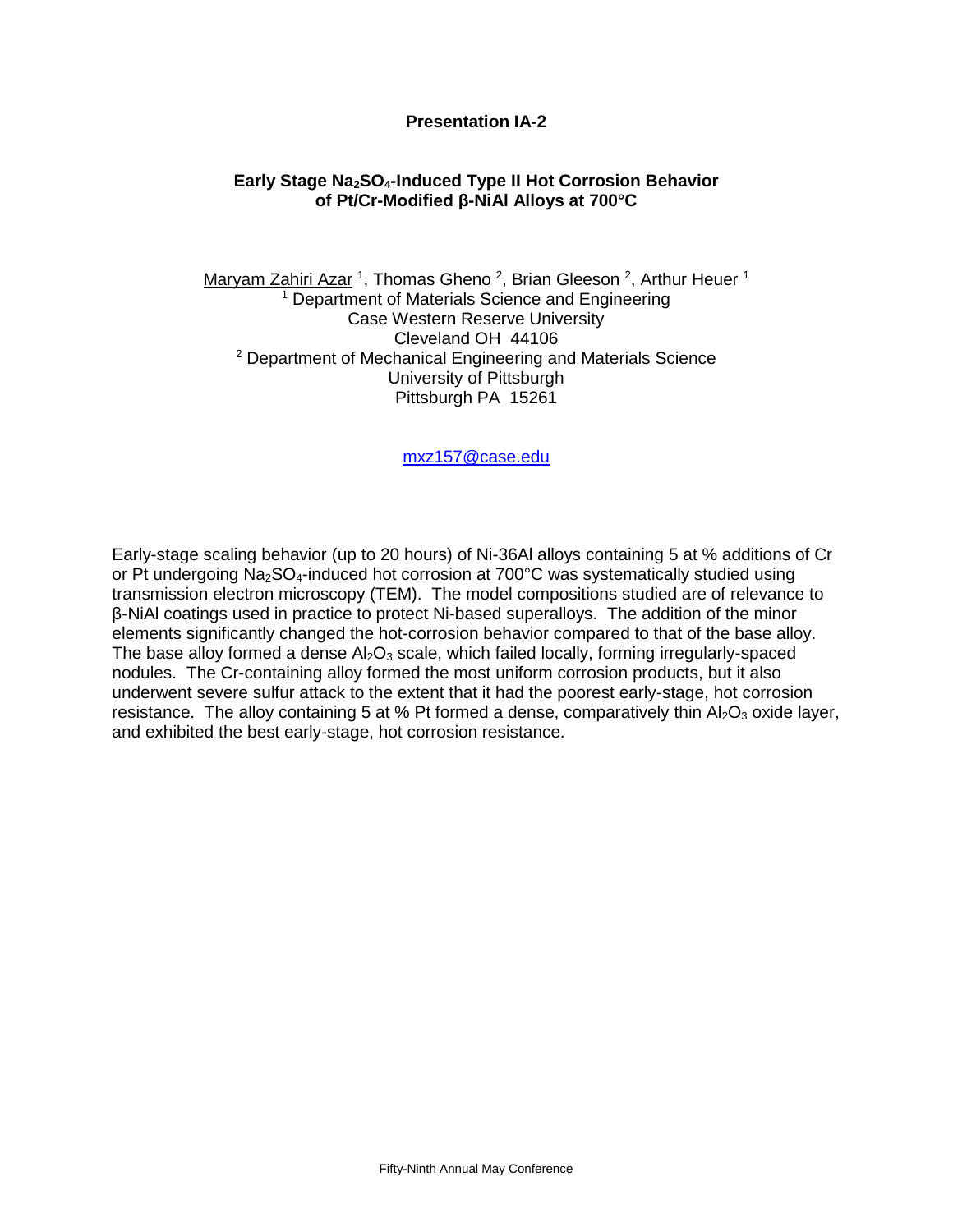## **Presentation IA-3**

## **Visualizing the True Structure of Materials with Quantitative 3D EDS Microanalysis**

Tara Nylese EDAX Global Applications Manager 91 McKee Drive Mahwas, NJ 07430

[Tara.Nylese@ametek.com](mailto:Tara.Nylese@ametek.com)

Dual Beam focused ion beam instruments are now an industrially prevalent and important tool for the microanalytical characterization of materials. A wide variety of applications from subsurface defects in the semiconductor industry to a growing understanding of the three dimensional analysis of material structure are now commonly observed. Data collection routines facilitate large volume collection of serial sections, which now brings the focus of the work to analytical reconstruction of the data. Until now, only the images collected from elemental, phase or EBSD-orientation maps have been rendered into volumetric datacubes. With the latest technology, the serial dataset now becomes a full-spectrum 3D datacube. Using this format, analysts can now identify characteristics of interest (elements, energy ranges) and extract 3D volumetric points from the data cube for subsequent spectral and quantitative analysis. The result is a true quantitative analysis of the entire volume of a feature. In this presentation, multilayer solar films and rare earth inclusions in steel will be explored in depth.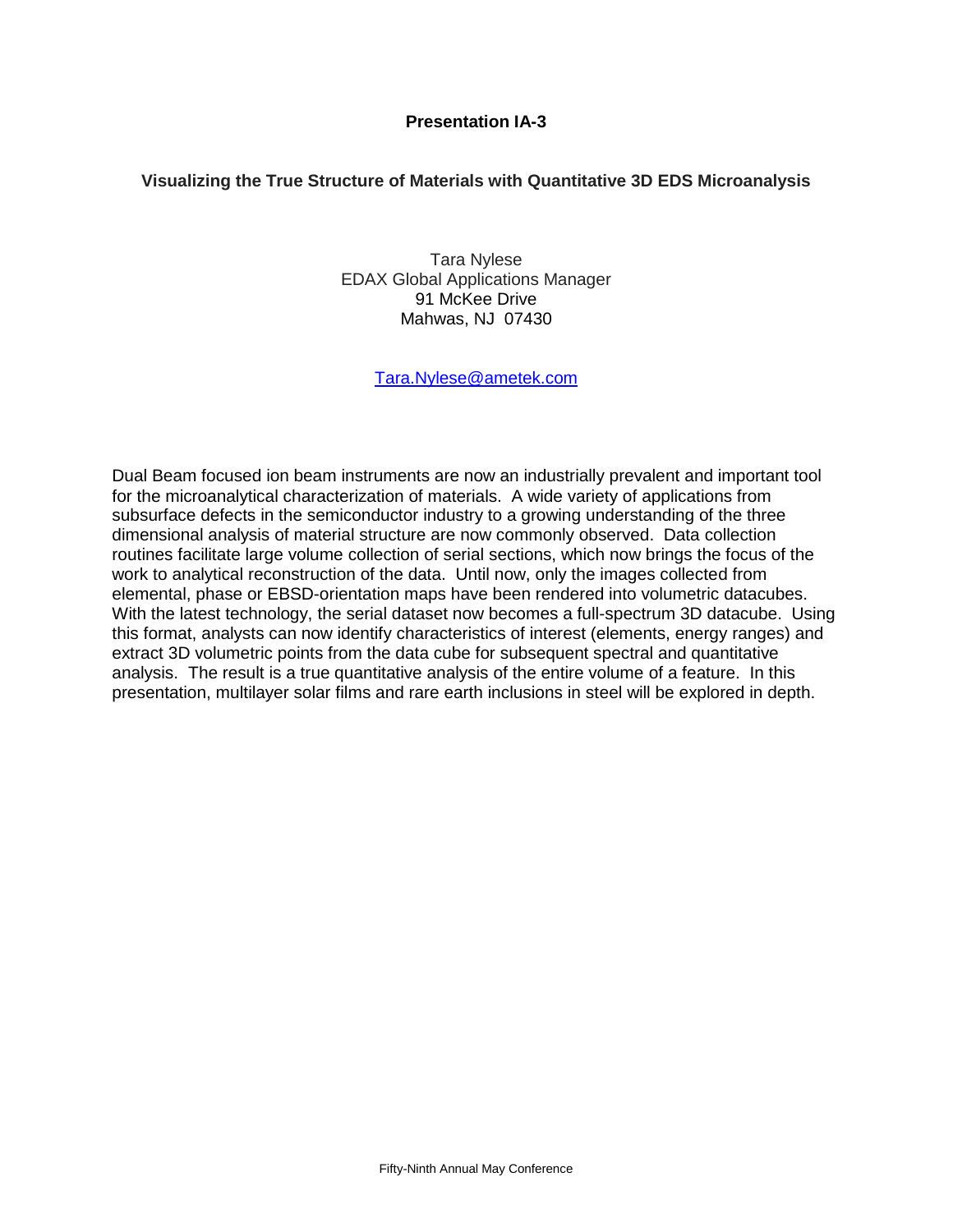## **Presentation IB-1 (Invited)**

#### **Vibrational Spectroscopy of Adsorbed CO<sup>2</sup> on the Surface of Nanostructured Sorbents**

Steven S.C. Chuang Department of Polymer Science University of Akron 170 University Avenue Akron, OH 44325-3909

[schuang@uakron.edu](mailto:schuang@uakron.edu)

Continuing increase in atmospheric  $CO<sub>2</sub>$  concentration and growing recognition of  $CO<sub>2</sub>$  impact on climate changes call for effective approaches in capture of  $CO<sub>2</sub>$  from coal/natural gas-fired power plants – the most significant sources of anthropogenic  $CO<sub>2</sub>$ . We have been developing low cost nanostructured amine sorbents for  $CO<sub>2</sub>$  capture where  $CO<sub>2</sub>$  adsorbs on the sorbent at temperature below 50°C and desorbs above 100°C. Our infrared and Raman spectroscopic studies revealed that  $CO<sub>2</sub>$  adsorb on amine sorbents as carbamic acid and ammonium carbamate. The former is reversibly adsorbed/desorbed at temperatures below  $50^{\circ}$ C; the latter desorbed at temperatures above 50°C. In situ infrared studies further revealed that the density of amine functional group on the sorbent surface plays a critical role in controlling the diffusion of adsorbed  $CO<sub>2</sub>$  and its binding energy. This presentation will also discuss how the nature of adsorbed  $CO<sub>2</sub>$  and the nano/meso structure of the sorbents influence the overall cost of a  $CO<sub>2</sub>$  capture process.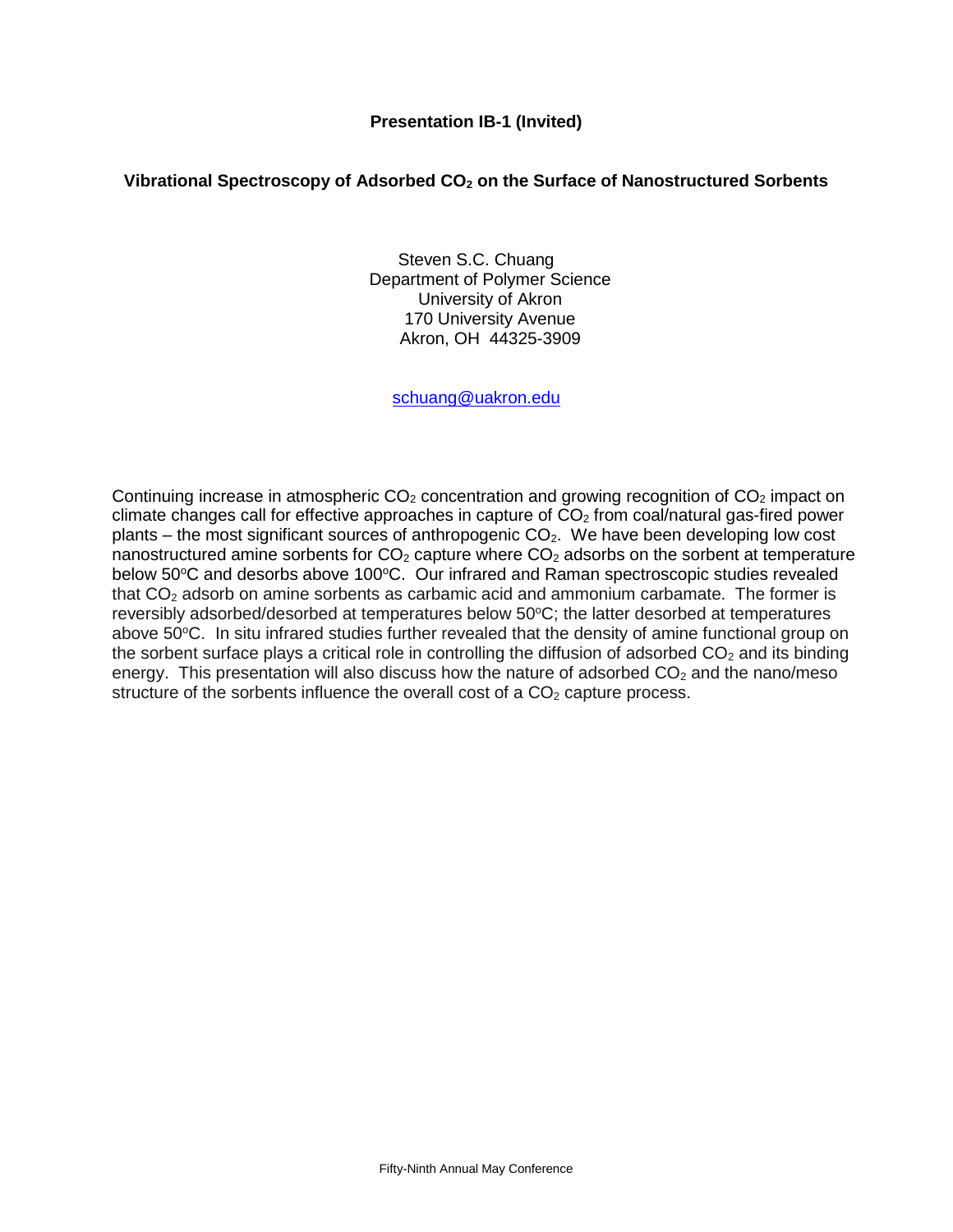## **Presentation IB-2**

## **Nanoparticle Characterization Using spICP-Q-MS and FFF-ICP-Q-MS**

Michael Plantz Thermo Fisher Scientific 1201 E. Wiley Road Suite 160 Schaumburg, IL 60173

[michael.plantz@thermofisher.com](mailto:mworden@kent.edu)

The use of nanoparticles in food, consumer products, and industrial process has been accelerating, and they are finding their way onto the environment. The toxicity of these nanoparticles in the environment has become a major scientific concern. This presentation will discuss the use of a sensitive ICP-MS as a detection system for these nanoparticles. Use of the characterization tools of both Field Flow Fractionation (FFF) ICP-MS and Single Particle (SP) ICP-MS will be presented. The utilization of the high sensitivity provided by the Thermo Scientific iCAP Q ICP-MS system will also be discussed as it applies to this specific application.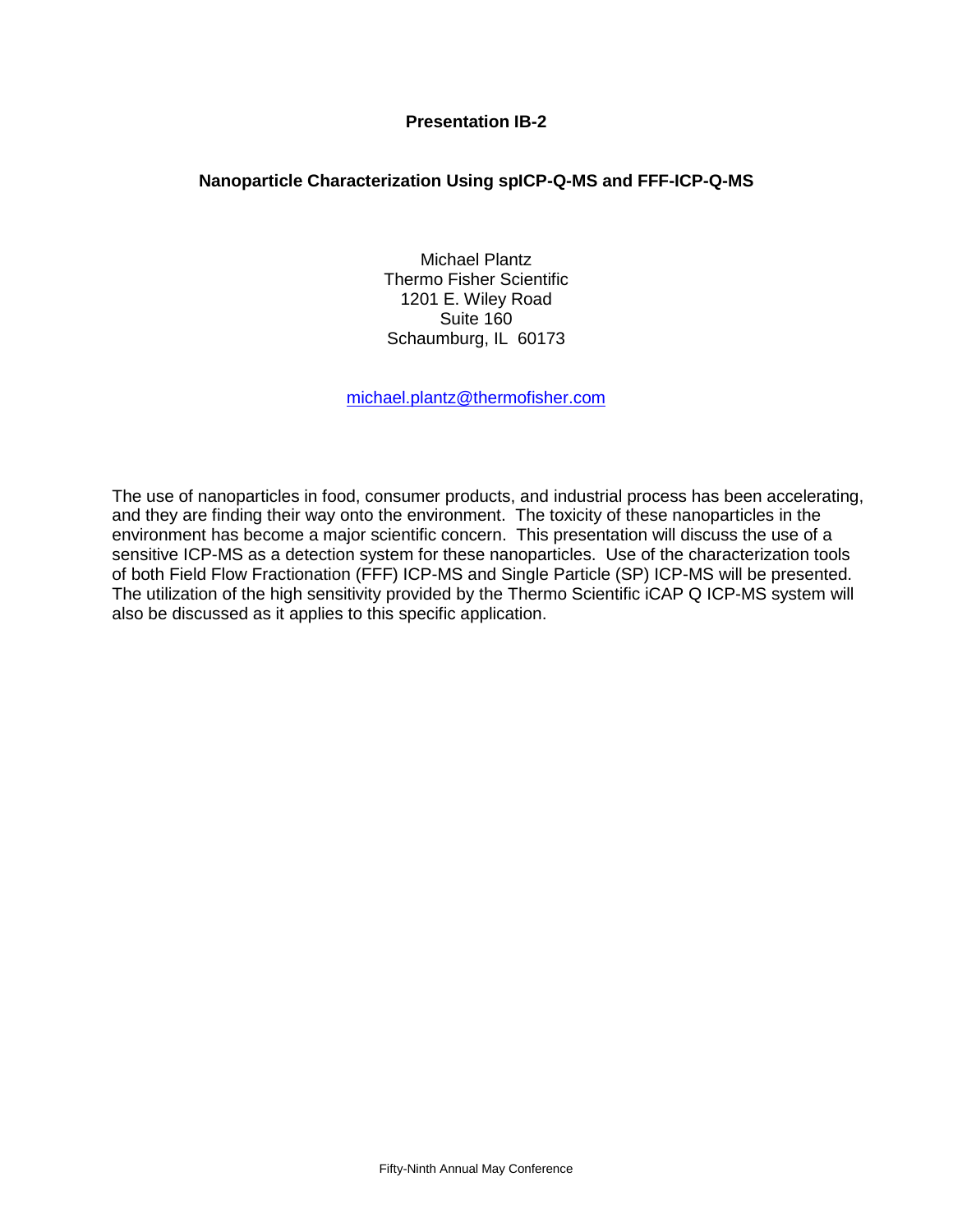## **Presentation IB-3**

## **Liquid Crystals Confined in Micro- and Nano-Channels**

Yubing Guo and Qi-Huo Wei Department of Chemical Physics Liquid Crystal Institute Kent State University Kent, OH 44242

[yguo11@kent.edu](mailto:yguo11@kent.edu)

Liquid crystals, characterized by long range orientational ordering, are sensitive to geometric confinements as mismatches between the boundary conditions and the orientation order in the bulk leads to frustration and formation of various defects. For chiral nematic liquid crystals, the interplays between cholesteric pitch, confinement size and the length scale determined by the ratio between elastic constants and anchoring strength make possible to control various defect structures by using confining geometries. We developed a simple and robust process for fabricating micro- and nano-channels with different sizes and aspect ratios, and study the behaviors of cholesteric liquid crystals in such micro and nano-channels. Liquid crystal cells with thickness down to 100nm are fabricated, and both homeotropic and planar alignment are realized with different methods. I will present experimental results of cholesteric liquid crystals confined in micro- and nano-channels with different confinement ratios.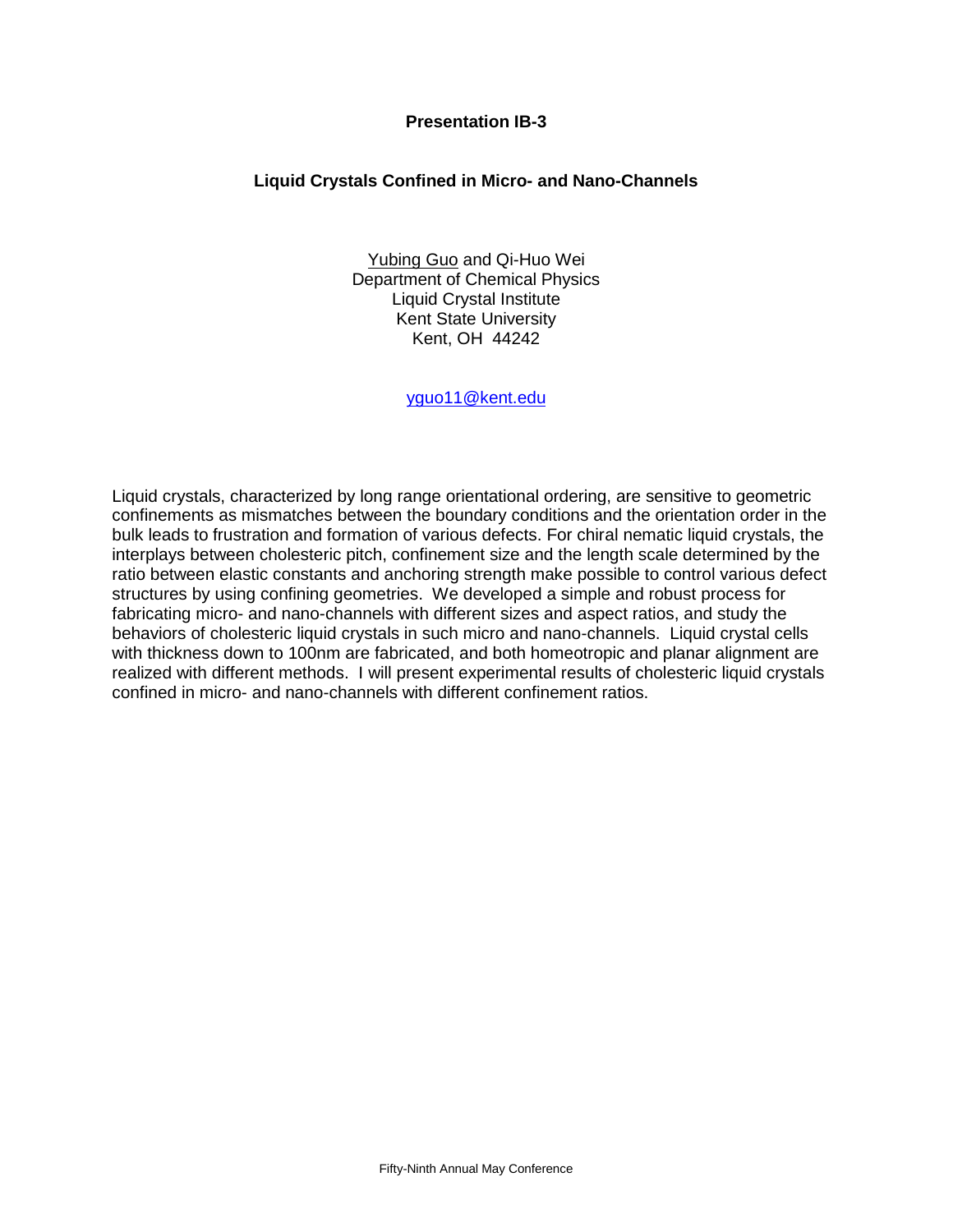## **Presentation IC-1**

#### **Shedding Light on Water and Ice Interactions With Solid Surfaces**

Emmanuel Anim-Danso<sup>1</sup>, Yu Zhang<sup>1</sup>, and Ali Dhinojwala<sup>1</sup> Department of Polymer Science<sup>1</sup> Goodyear Polymer Building University of Akron 170 University Avenue Akron, OH 44325-3909

[Ea25@zips.uakron.edu](mailto:Ea25@zips.uakron.edu)

Ice adhesion on surfaces presents a myriad of problems to modern infrastructure. It hinders operation of wind turbines, ships, and HVAC system. Ice formation on airfoils and compression inlets of engines at about 9000-20000 ft. can cause airplanes to lose significant altitude when the airplane is bombarded with super-cooled water droplets. Because of these consequences, considerable effort has been devoted to developing icephobic materials. Despite these efforts, current methods of ice prevention are either cost intensive, ineffective or environmentally unfriendly. Due to this, it is imperative that in-depth molecular studies be performed to elucidate the underlying mechanism of ice nucleation on surfaces. We have performed the first molecular studies of ice formation using sum frequency generation (SFG) spectroscopy. SFG, a secondorder non-linear technique; is able to collect information only at surfaces and interfaces. We have observed that the structure of water and ice molecules near surfaces is a function of pH and the surface charge. In this talk, the fundamental mechanism of how charges affect ice structure will be discussed. Moreover, the phase separation phenomenon of salt solution next to solid surfaces is elucidated. Our results offer novel insight on how the solid surface can influence ice formation and their implication on designing ice repellent or resistant materials.

#### **Reference:**

Emmanuel Anim-Danso, Yu Zhang, Azar Alizadeh, Ali Dhinojwala. *J. Am.Chem. Soc.* **2013,***135*, 2734-2740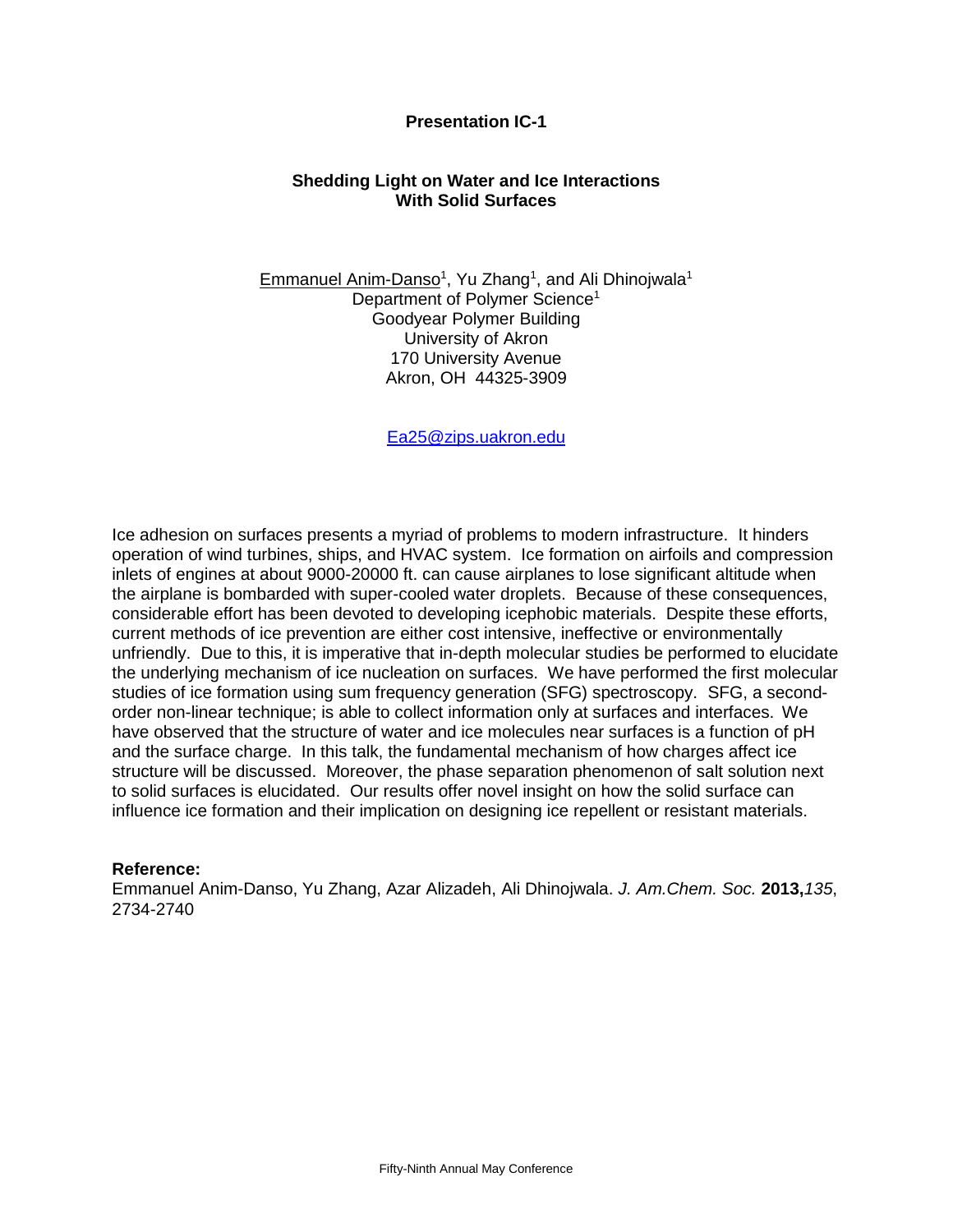## **Presentation IC-2**

## **PolScope Made Easy, Inexpensive and Versatile**

Seyyed Muhammad Salili and Tursten Hegmann Department of Chemical Physics Liquid Crystal Institute Kent State University 1425 Lefton Esplanade Kent, OH 44242

[ssalili@kent.edu](mailto:ssalili@kent.edu)

Birefringence map imaging of both biological and liquid crystalline samples based on PolScope principles have been performed with the aid of an inexpensive technique. This easy method overcomes the current limitations of both optical and polarizing optical microscope in finding the alignment of molecular bonds, molecular order and detailed structural form. This instrument consistently generates a retardation map (in samples with known thicknesses also provides a birefringence map) whose pixels' colors are representing the local optical anisotropy within the specimen. Most biological, liquid crystalline and polymeric structures exhibit some or an entire degree of optical anisotropy. An existing polarizing optical microscope was equipped with a homemade liquid crystal device and a controller. The polarization optical parameters (birefringence and optical axis) could be obtained at all resolved points simultaneously. The computed retardance can provide analyses of dynamic processes. The device can be utilized at wide range of applications from biology to condensed matter physics.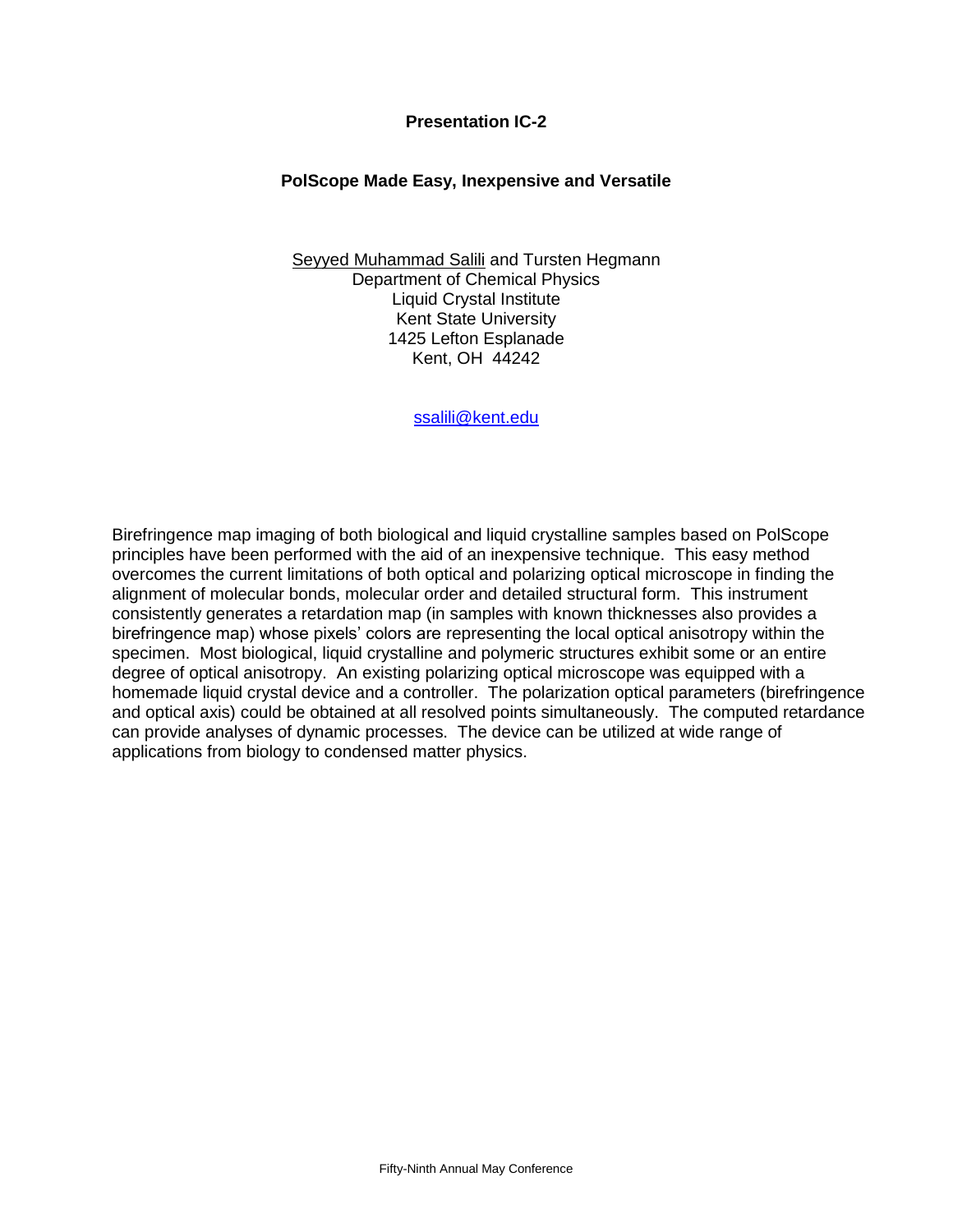## **Presentation IC-3 (Invited)**

#### **How do Animals Inherit Their Microtubule Organization Centers?**

Tomer Avidor-Reiss College of Natural Sciences and Mathematics Department of Biological Sciences University of Toledo 3050 W. Towerview Blvd. Wolfe Hall, Room 4259B Toledo, OH 43606 Mail Stop 601

[tomer.avidorreiss@toledo.edu](mailto:tomer.avidorreiss@toledo.edu)

Centrioles are conserved microtubule-based organelles that together with pericentriolar material (PCM) form the centrosome. During oogenesis in animals, the centrioles are eliminated, and, therefore, the ovum does not contribute centrioles to the zygote. Instead, centrioles are provided to the zygote by the sperm. However, compared to centrioles in somatic cells, in many animals, including Drosophila melanogaster, the spermatozoa centriole has a different structure and/or protein composition and the origin of the zygote centrosome is not clear. Recently, we showed that Drosophila spermatozoa provide, in addition to the giant centriole (GC), a centriole precursor, which we named the proximal centriole like (PCL). The PCL resembles a centriole precursor but lacks the centriole hallmark of microtubules. In the zygote, the GC and PCL recruit maternally contributed PCM and form a centrosome. This centrosome, which is found near the male pronucleus, forms astral microtubules that reach out to the female pronucleus. Then, the female pronucleus migrates along the astral microtubules until it fuses with the male pronucleus. Later, the GC and PCL duplicate and form the poles of the zygote's spindles. When males have abnormal PCL, their fertility is reduced which associates with two distinct phenotypes in the zygote: formation of monopolar spindles and delayed embryo development. These findings demonstrate PCL is essential for zygotic centrosome function.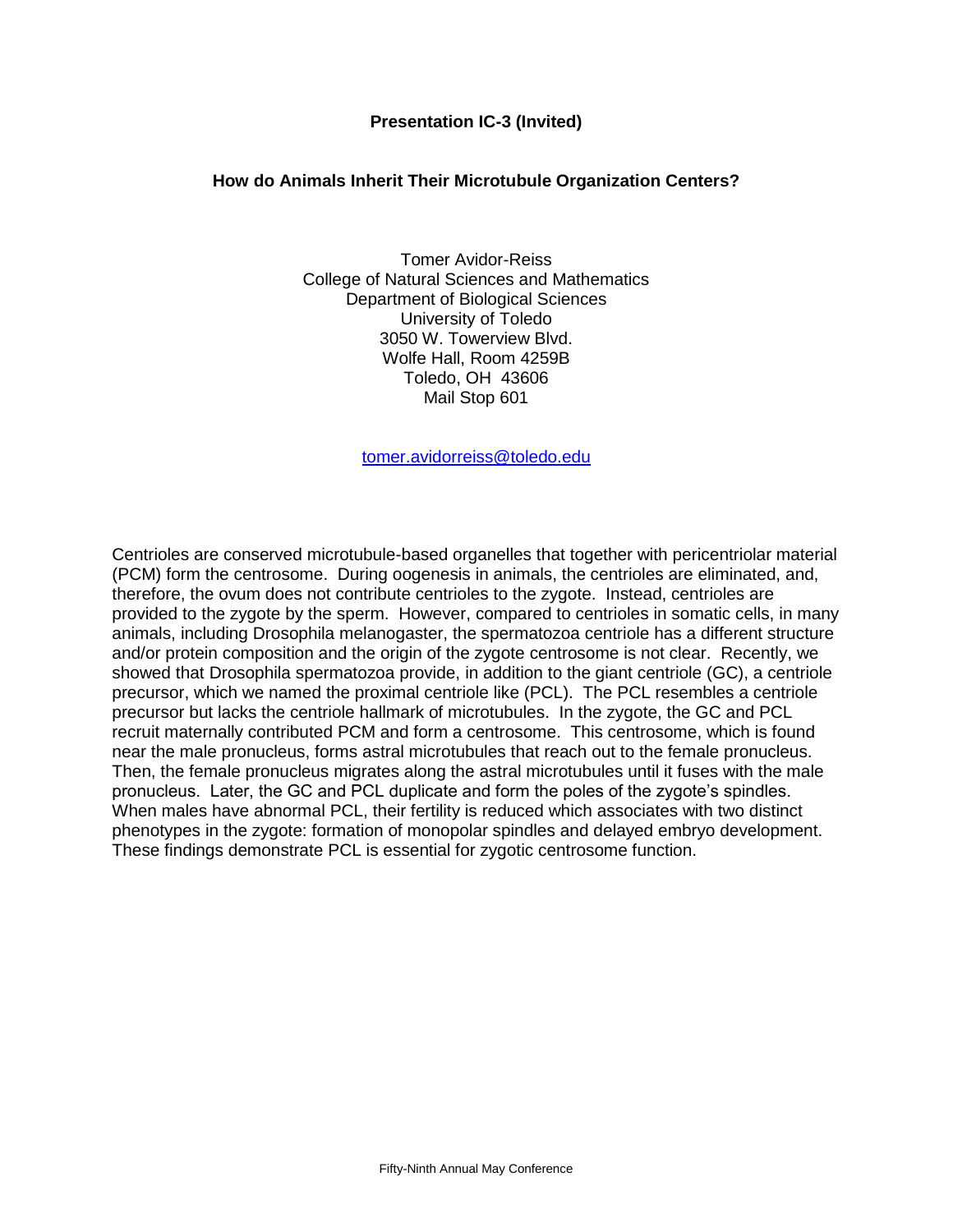#### **Yeager Award Presentation**

## **The Secret Life of DGPP: Physicochemical Properties and Function of an Enigmatic Signaling Lipid**

Kevin Budge and Edgar Kooijman Kent State University Department of Biological Sciences Cunningham Hall Kent, OH 44242

Diacyglycerol pyrophosphate (DGPP), an uncommon membrane lipid found in plants and yeast but never in mammals, is formed from phosphatidic acid (PA). Phosphatidic acid concentration in plants increases as a result of stress signaling. For example, changes in the salinity of soil, freezing temperatures, or pathogen attack activate protein signaling pathways via the formation of PA. The function of DGPP during stress signaling is unclear and the enzyme that makes DGPP from PA has not been identified. We therefore set out to investigate the physiochemical properties of DGPP, specifically the ionization of the head group. These properties can then be compared with those of PA, the phospholipid from which DGPP is formed, to elucidate the function of DGPP. In a previous investigation the ionization properties of DGPP in phosphatidylcholine (PC) and mixed membranes of PC and phosphatidyl-ethanolamine (PE) were investigated. We found that charge of DGPP is higher than that of PA at constant pH in the same membrane background. In other words, the  $pK_{a2}$  of DGPP is lower than that of PA. In this previous work only PA or DGPP were present in a matrix of PC or PC/PE, unlike the physiological situation. Here, we investigate the effect of the interaction of PA with DGPP and the resultant effect on the charge of both of these signaling lipids. The results are discussed in terms of the electrostatic-hydrogen bond switch model previously described for the ionization and protein interaction of PA.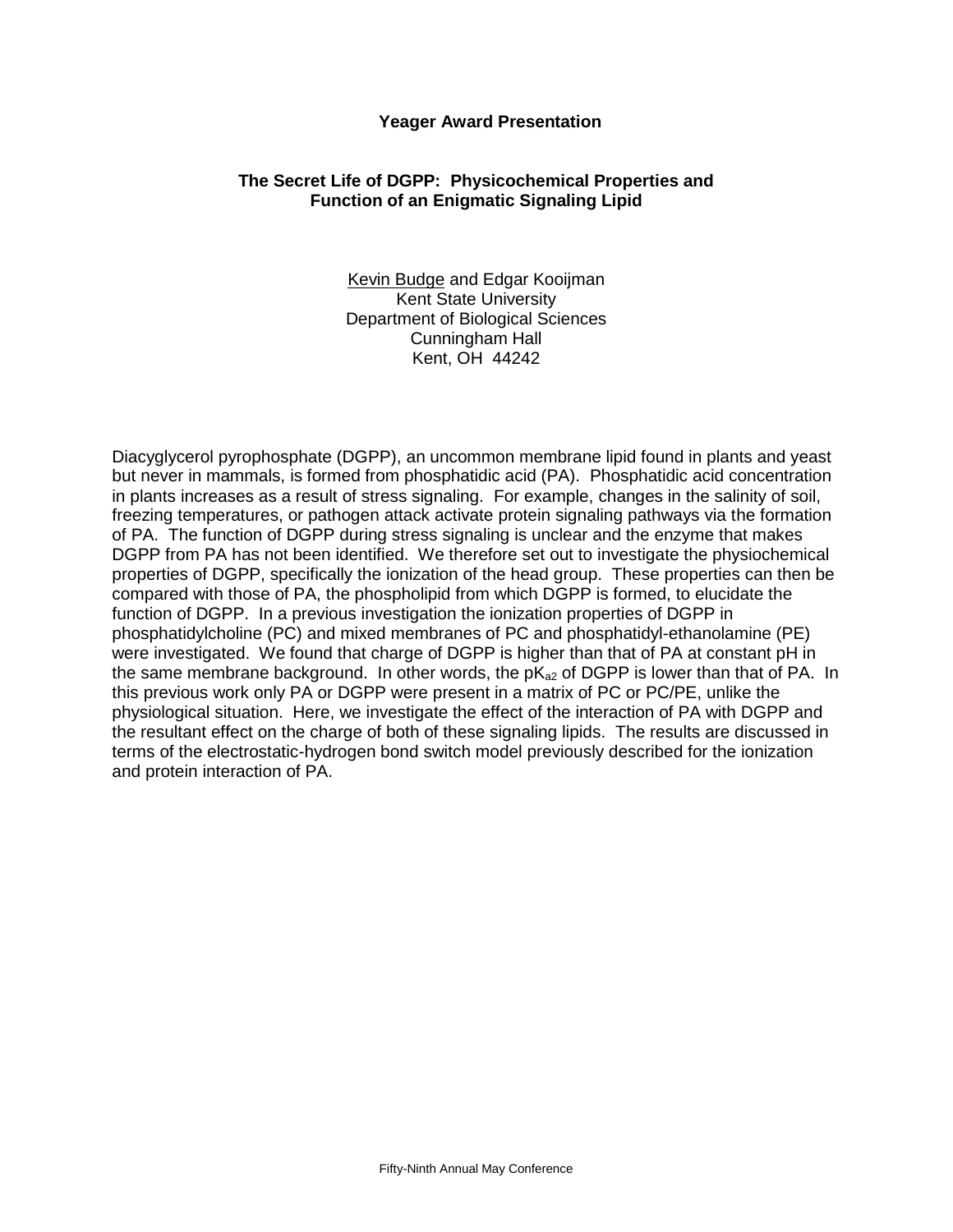#### **Poster Session Biological Sciences Section**

UAkron Dept. of Polymer Science

Dept. of Pharmacology

Dept. of Urology

**LCCC** Dept. of Biology

KSU Soft-Matter Materials Liquid Crystal Institute

UAkron Dept. of Chemistry

Dept. of Chemistry

UToledo Dept. of Biological Sciences

KSU Overhang Dept. of Chemistry & Biochemistry

Dept. of Chemistry

Dept. of Polymer Science

Dept. of Biological Sciences Transporters (OCT)

Department of Pharmacology Constriction

Qing Yu A Tissue-Engineered Model of a Tendon-to-Bone Enthesis

Harry Scott **Elucidating the Molecular Mechanism of Anthrax Pore**<br>
Formation<br>
Formation Formation

Rania A Elrashidy **Characterization of Myocardial Remodeling in a Rat Model**<br>CWRU CWRU CORES OF Metabolic Syndrome Biochemical and Histological Study of Metabolic Syndrome Biochemical and Histological Study

Elliot Pawloski, Jacob Haller Exploring Possible Gene Therapies for HIV

Lu Zou Cryogenic Electron Microscopy Techniques for

Kyle Whiddon **Rapid Assessment of Intracytoplasmic Membranes** Rapid Assessment of Intracytoplasmic Membranes

Chinthasagar Bastian **Age-Dependent Modifications of Axons**, Mitochondrial Chinthasagar Bastian Cleveland Clinic Foundation Dynamics and Calcium Homeostasis Underlie the Vulnerability of Aging White Matter to Ischemia

Aubrie Thompson. Christopher Kazee GC-MS Analysis of the Flavor of Bourbon Whiskey LCCC Produced by a Novel Accelerated Aging Process

Roger Teppert **New Preparation Method using Ionic Liquid for Rapid and September 2016**<br>Hitachi **New Preparation Method using Ionic Liquid for Rapid and Hitachi** Reliable SEM Observation of Uncoated Biological Specimens

Kyoung Ha Jo **Atypical Centriole During Fertilization** Atypical Centriole During Fertilization

Jibin Abraham Punnoose DNA Secondary Structures in the Full-Length 3' Telomeric

Tiyash Bose **Ruthenium-Modified Sensitive NO Sensors:**<br>CSU CSU Quantifying Nitric Oxide in the Pathobiology

Gaurav Amarpuri **Caurav Amarpuri Community Community** Ubiquitous Distribution of Salts and Proteins in Spider Glue<br>
UAkron University Chances Spider Silk Adhesion Enhances Spider Silk Adhesion

Brandon Gibbons **A Microscopic Study of Cell Volume Dysregulation in** A Microscopic Study of Cell Volume Dysregulation in KSU **All Accords** Apoptosis: Evidence of the Involvement of Organic Cation in Apoptosis: Evidence of the Involvement of Organic Cation

Christopher Francy The Mechanoenzymatic Core of Dynamin-Related Protein 1 CWRU Comprises the Minimal Machinery Required for Membrane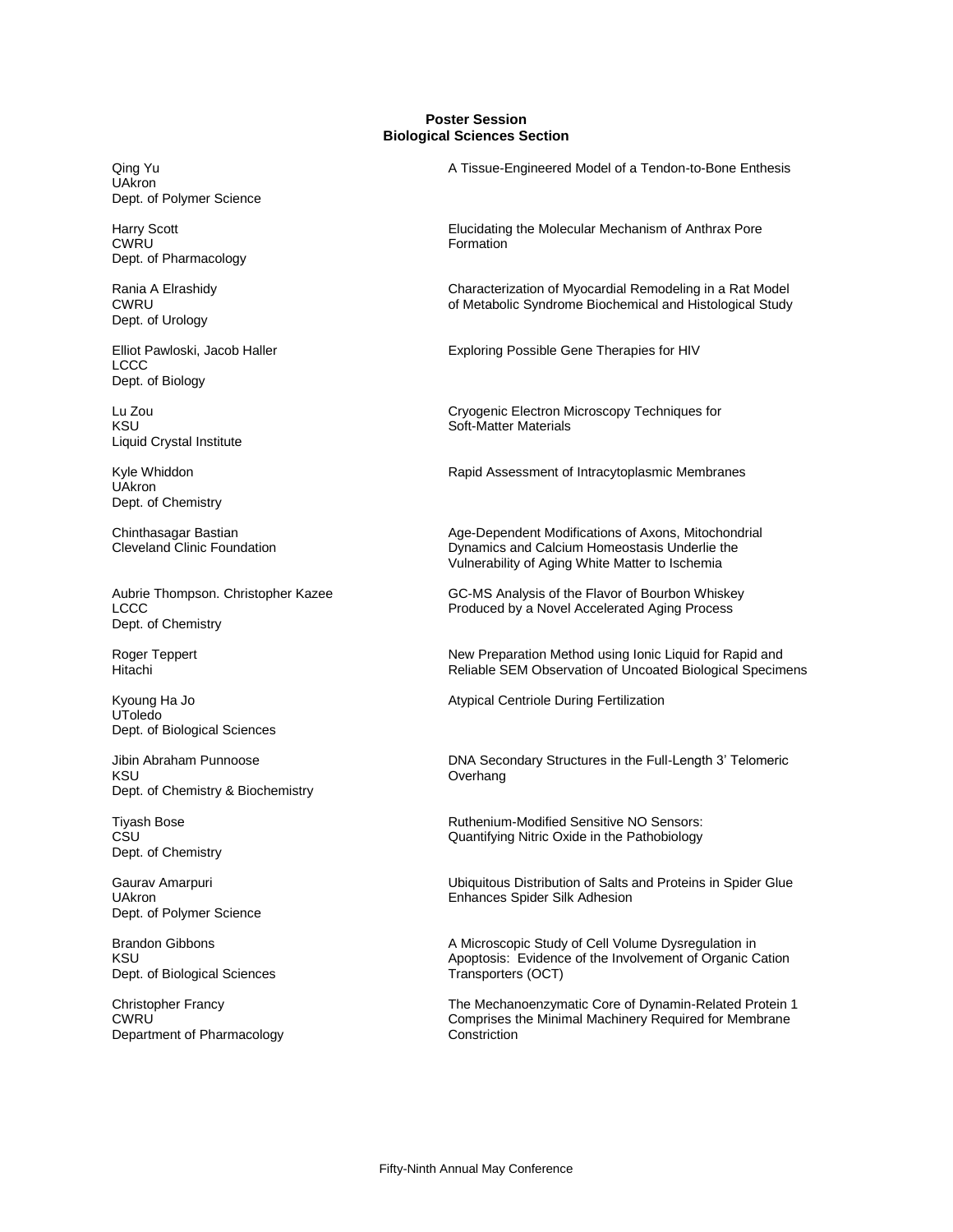#### **Physical Sciences Section**

Dept. of Macromolecular Sci. & Eng.

CWRU

Oberlin College Dept. of Chemistry

Department of Chemistry

Department of Chemistry

Dept. of Chemical Engineering

**CWRU Nanoparticle Surface** Dept. of Pharmacology

Electron Microscopy Facility

Dept. of Macromolecular Sci. & Eng.

CWRU **CWRU** Polymer Nanosheets Dept. of Macromolecular Sci. & Eng.

CWRU Graphene Oxide Dept. of Macromolecular Sci. & Eng.

Dept. of Biological Sciences

Dept. of Macromolecular Sci. & Eng.

Saide Tang Three-Dimensional Self-Assembly of Mixed Poly(*tert*-butyl<br>CWRU CWRU acrylate)/Polystyrene Brush-Grafted Silica Nanoparticles b acrylate)/Polystyrene Brush-Grafted Silica Nanoparticles by<br>ElectronTomography

Nathaniel Jurcago Chia Seed Exudate used for Separation of Oil and Water

Natasha Eklund, Caroline Oehlerich Simple Pyrolysis Gas Chromatography of Automotive Paints

Samantha Mock, Thomas Stoner Morphological Support Effects in Metal-CeO<sub>2</sub> Catalysts<br>
YSU

YSU for CO Oxidation

Adam Patkin **Improved Analysis of Petroleum Isomer Distribution Using** Inc. 2016 PerkinElmer Cold EI GC/MS

Haitham Kalil Metal-Decorated Graphene for Enhanced Detection of<br>
CSU<br>
CSU Peroxynitrite

Young-Ki Kim **Now are absolute Community** Domain Walls and Anchoring Transitions Mimicking KSU Nematic Biaxiality in the Bent-Core Liquid Crystal C7

Neetu M. Gulati Structural Characterization of Polyethylene Glycol on Viral

Dingqiang Li Electron Microscopy Analysis on Nano Materials, Multi-Layer Films and Novel Ceramic Composites

Qiyi Chen **Inorganic-Organic Thiol-ene Coated Mesh for Oil/Water**<br>
Separation<br>
Separation Separation

Al de Leon **Extruded Polymer Nanosheets: Toward Mass Production of** Extruded Polymer Nanosheets: Toward Mass Production of

Paul Advincula Grafted Carbazole – Assisted Electrodeposition of

Andrew Davis Characterizing Modern Nanostructures with Atom Probe Cameca **Tomography** 

Cassandra Pittman Virtual Field Trip: How the University of Toledo Uses Cyber UToledo <br>
Dept. of Biological Sciences<br>
Classroom Experience<br>
Classroom Experience

Jennifer C. Espartero Polymer/Clay Nanocomposite: A Viable Anti-Corrosion CWRU Coating for Geothermal Applications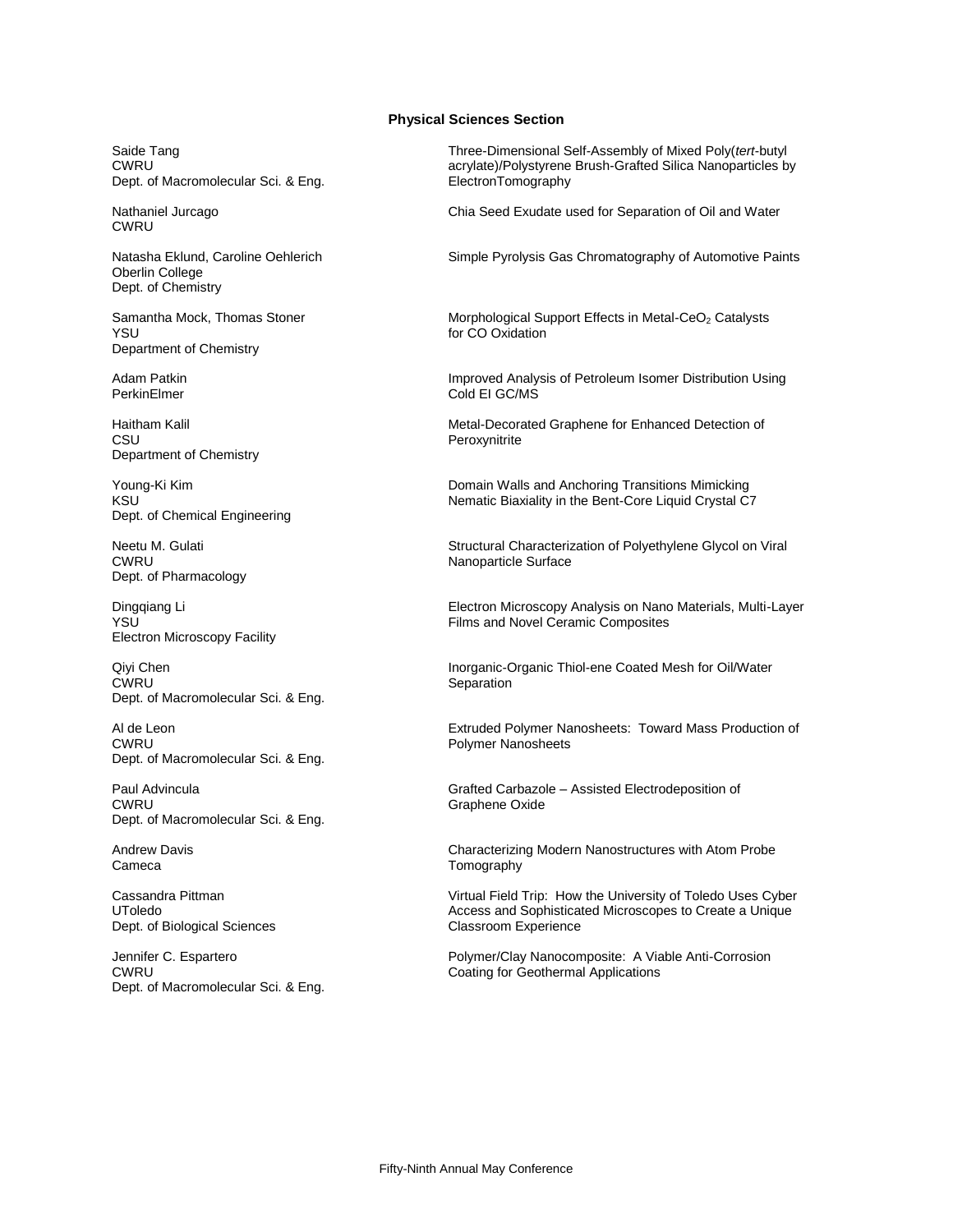## **Presentation IIA-1**

## **Homogeneous Nucleation and Materials Analysis of Nanodiamonds Synthesized in an Atmospheric-Pressure Microplasma**

Jonathan Cole and R. Mohan Sankaran Department of Chemical Engineering Case Western Reserve University Cleveland, OH 44106

[jdc132@case.edu](mailto:jdc132@case.edu)

Nanodiamonds are nanoparticles of carbon that exhibit diamond-phase structure. They possess striking physical properties similar to those of bulk and microstructured diamond, including exceptional mechanical and chemical stability, low cytotoxicity, tunable active surface chemistry, and tunable photoluminescence-inducing color centers. Nanodiamonds have been synthesized at high pressure and high temperature either by conversion of graphite or by detonating carbon-containing explosives. Here, we introduce a novel atmospheric pressure plasma method to homogeneously nucleate nanodiamonds from C-H-O-containing vapor precursors. The nanodiamonds are less than 5 nm in size in a mixture containing non-diamond carbon, creating challenges for materials analysis. In this presentation, we will discuss our efforts to characterize the nanodiamond fraction by TEM and EELS, as well as separate or purify the nanodiamond product either *in situ* by gas-phase chemistry or post growth by solution etching, followed by materials analysis.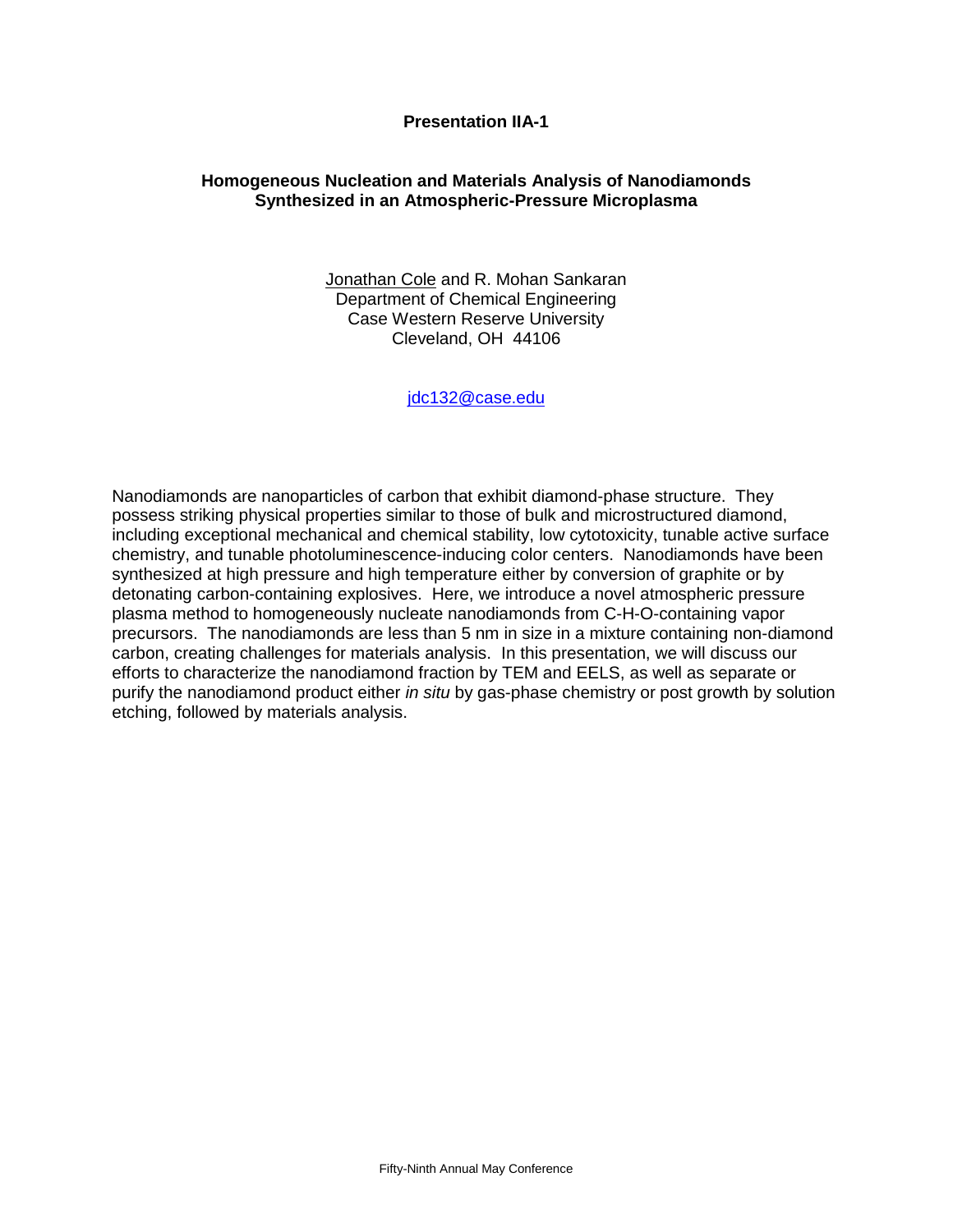## **Presentation IIA-2 (Invited)**

## **Applications of XPS in Polymer and Surface Science**

Zhorro Nikolov National Polymer Innovation Center College of Polymer Science and Polymer Engineering University of Akron 240 South Forge Street Akron, OH 44325-0303

[znikolov@uakron.edu](mailto:znikolov@uakron.edu)

X-ray Photoelectron Spectroscopy (XPS) is an analytical technique finding numerous applications in science and industry for analysis of surfaces and interfaces. Its intrinsic depth resolution of up to 10 nm makes it the most used surface specific technique. In addition, the capabilities of determining chemical state of elements, and elemental depth profiling in a range from tens to hundreds of nanometers make it very attractive as a universal analytical tool.

The talk will review examples of XPS applications to study different materials and to help solving problems in science and nanotechnology. Possible subjects that will be covered are analysis of polymer blend thin films, surface functionalization of polymer films, nanoparticle catalysts, photovoltaic structures, corrosion layers, etc.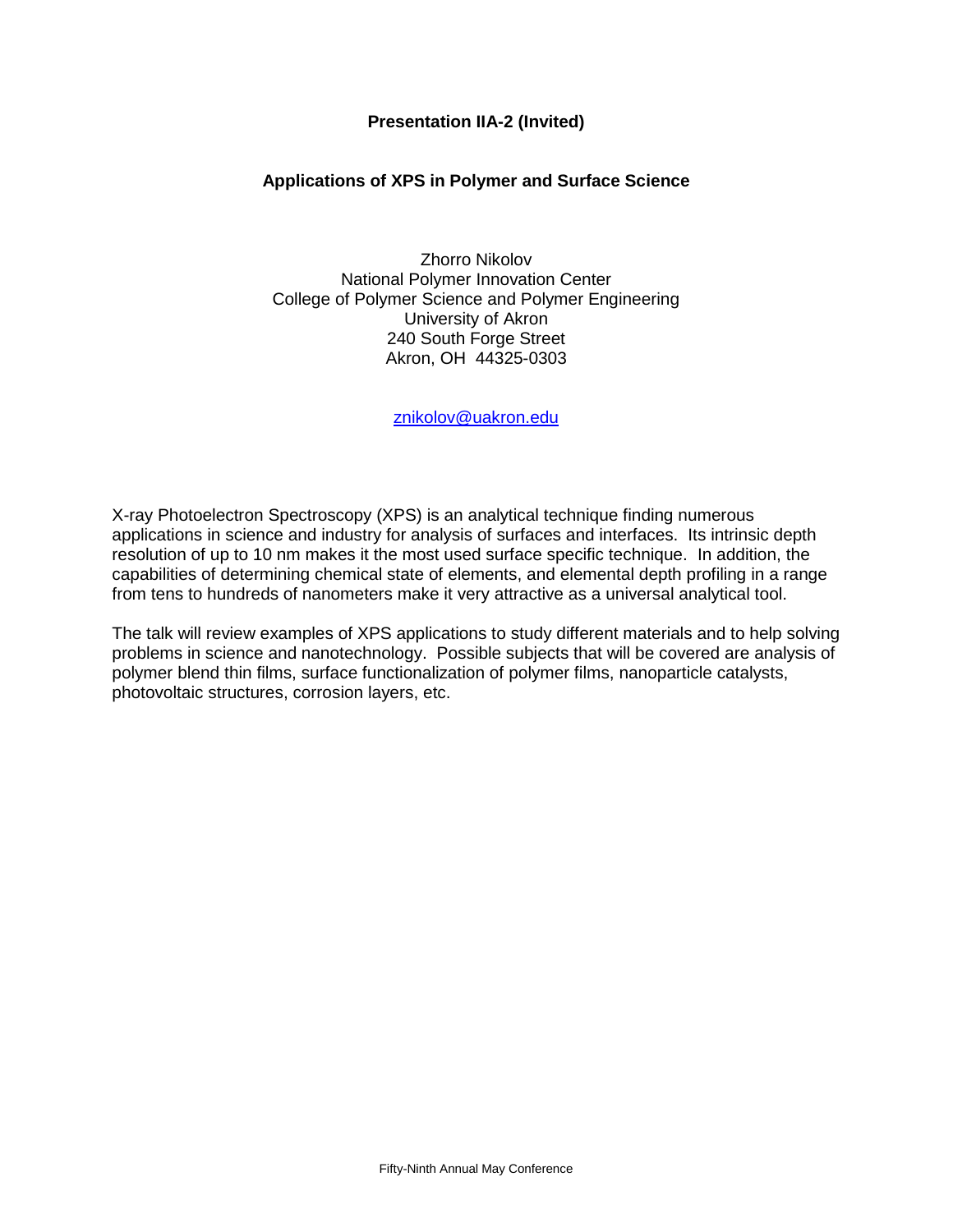#### **Presentation IIA-3**

## **Effects of Structural Phase Transitions on the 2D Conductivity at the Interface of Perovskite Oxides**

Nicholas J. Goble and Xuan Gao Department of Physics Rockefeller Building Case Western Reserve University Cleveland, OH 44100

[njg33@case.edu](mailto:njg33@case.edu)

Conductivity at the interface of perovskite oxides such as LaAlO3/SrTiO3 is a wildly growing area of research. These interfaces are rich in phenomena including superconductivity, large negative in-plane magnetoresistance, giant persistent photoconductivity, and ferromagnetism. Although this field has seen rapid growth in the recent decade, there is yet to be a systematic study on what effect structural phase transitions in strontium titanate play on the interface. It is well understood that strontium titanate transitions from a cubic to tetragonal phase most notably at 105K, but how this effects oxide interface conductivity has yet to be reported on. Through transport measurements, we observe evidence of structural phase transitions in LaAlO3/SrTiO3 and Al2O3/SrTiO3 interfaces at 80K and 200K. These effects are enhanced when the scale of the devices is reduced to a few microns.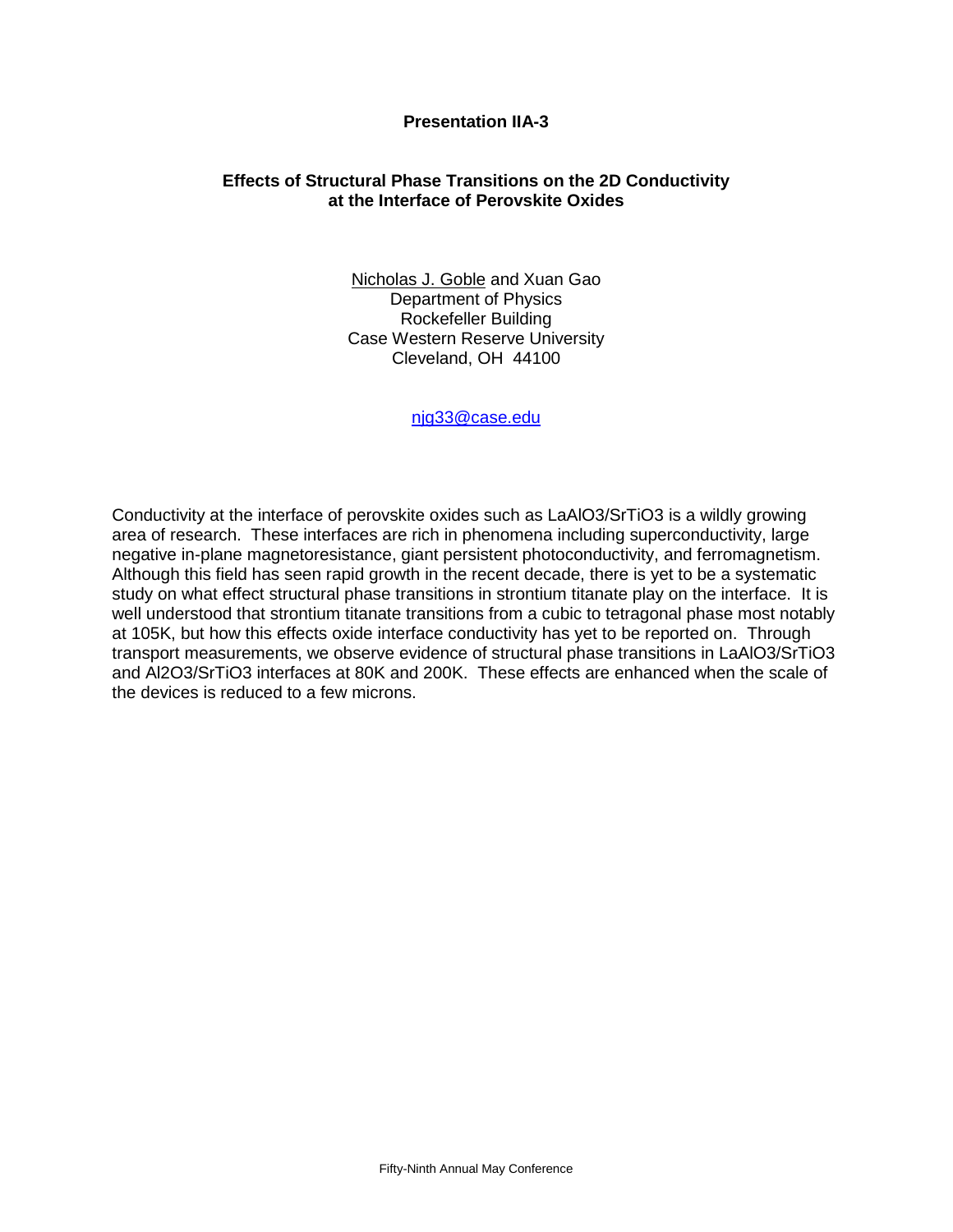## **Presentation IIA-4**

## **Compositional and Thickness Measurements of Thin Films in the Scanning Electron Microscope**

Dr. Richard McLaughlin Oxford Instruments America 300 Baker Avenue Suite 150 Concord, MA 01742

[Richard.mclaughlin@oxinst.com](mailto:Richard.mclaughlin@oxinst.com)

Thin films of various types are used as industrial and optical coatings, in biomedical research and semi-conductor devices. Different techniques from Ellipsometry to SIMS are used to determine thickness and/or composition of these films. One method, analysis of an energy dispersive x-ray spectrum generated in a Scanning Electron Microscope (SEM) or Microprobe, has been applied to thin film measurement for many years but has not been widely adopted. Previously, accurate SEM-EDS thin film measurements required expert knowledge in EDS analysis to determine proper analytical conditions and interpret results; however, development in software tools to aid the user in setting experimental parameters has now made thin film analysis in the SEM routine.

This talk gives an overview of the basic principles of SEM-EDS thin film analysis, new software tools, as well as the advantages and limitations compared to other techniques. Various applications will also be presented.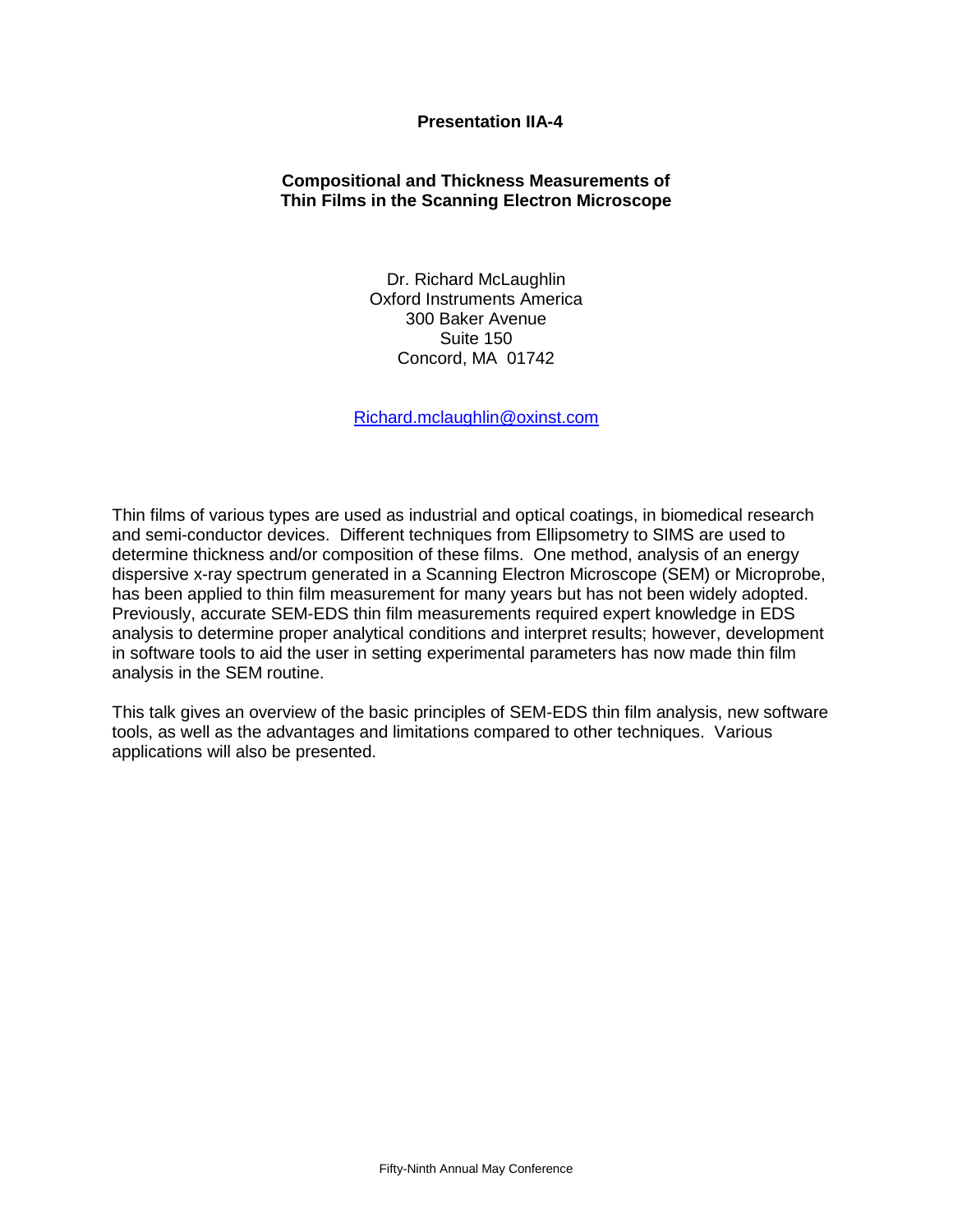#### **Presentation IIB-1 (Invited)**

#### **An Overview of Forensic DNA Technology**

Carey Baucher Cuyahoga County Medical Examiner's Office and Regional Forensic Science Laboratory 11001 Cedar Avenue Cleveland, OH 44106

[cbaucher@cuyahogacounty.us](mailto:cbaucher@cuyahogacounty.us)

Over the past decade, DNA testing in forensic casework has become more prevalent in a variety of cases. The sample types and surfaces from which forensic scientists are able to obtain a DNA profile continues to grow as new technologies become available. When once a large biological stain may have been required to obtain a profile, now only a few skin cells may be all that is needed. The methodology employed in forensic DNA testing involves four processes: extraction, quantitation, amplification, and analysis. Extraction may be manual, semi-automated or fully automated. Human DNA quantitation is carried out by Real-Time PCR analysis. Commercially available amplification kits allow DNA scientists to amplify the genetic locations (loci) of forensic interest using Polymerase Chain Reaction. Post amplification, data is generated using capillary gel electrophoresis. Profiles generated in a case may qualify for entry into the FBI's Combined DNA Index System (CODIS) database. The DNA Department at the Cuyahoga County Regional Forensic Science Laboratory employs the latest forensic methods in processing a variety of casework samples submitted in fatal, non-fatal, and sexual assault cases. This talk will discuss the methods used in-house, provide an overview of a homicide case, and discuss the utility of the CODIS database.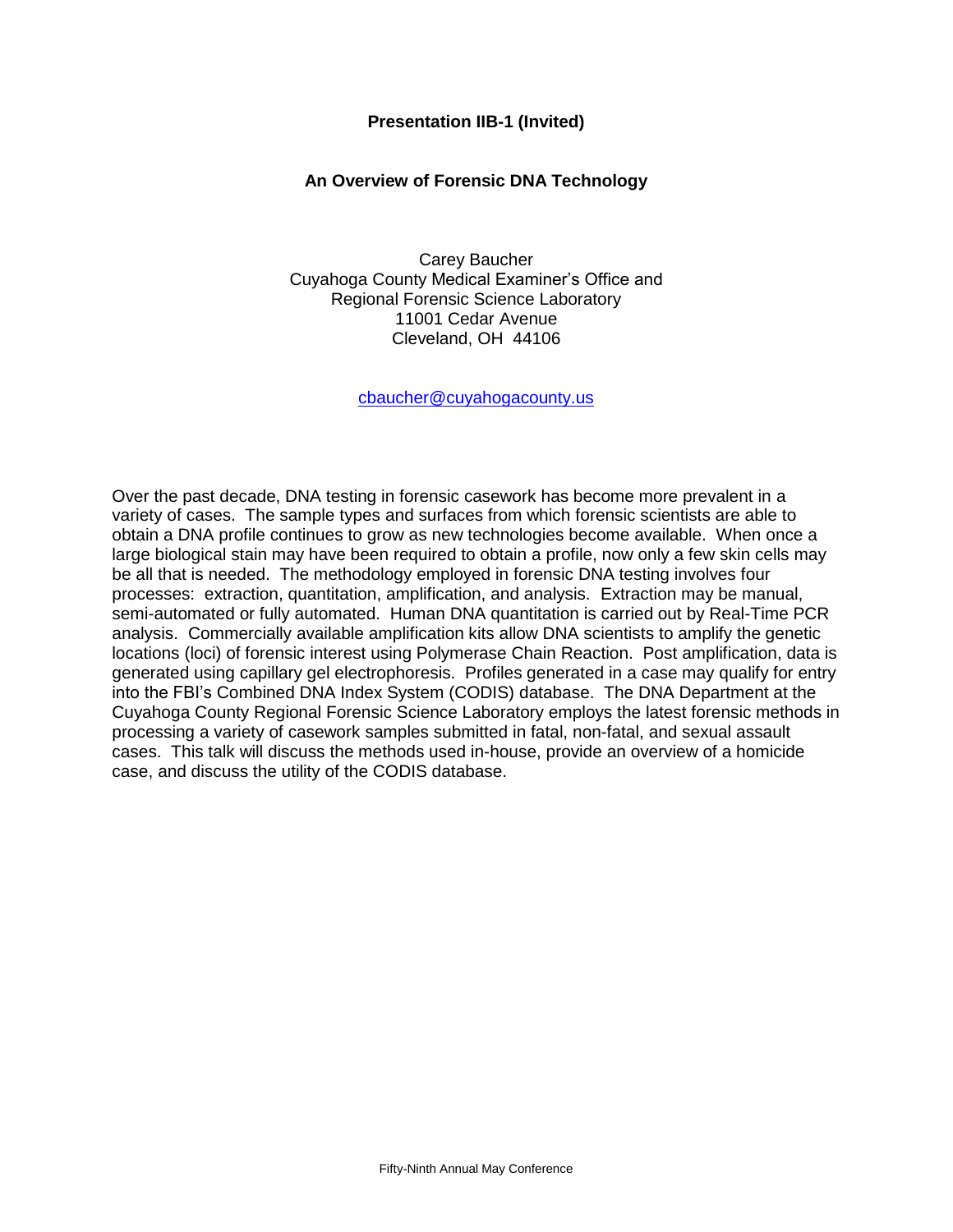## **Drugs: The Underbelly of Our Society**

Shaena Taylor Cuyahoga County Medical Examiner's Office and Regional Forensic Science Laboratory 11001 Cedar Avenue Cleveland, OH 44106

[staylor@cuyahogacounty.us](mailto:staylor@cuyahogacounty.us)

Forensic Drug Chemistry is the application of the various techniques and science of chemistry to the detection and confirmation of controlled substances in suspected drug evidence. A brief overview of the field of Forensic Drug Chemistry shall be presented including a synopsis of the technologies currently being utilized by the Cuyahoga County Medical Examiner's Drug Chemistry lab. The case study shall be presented showing how these technologies were applied and how drug chemistry analyses can assist law enforcement, the courts, and also enhance the operation of the office of Medical Examiner.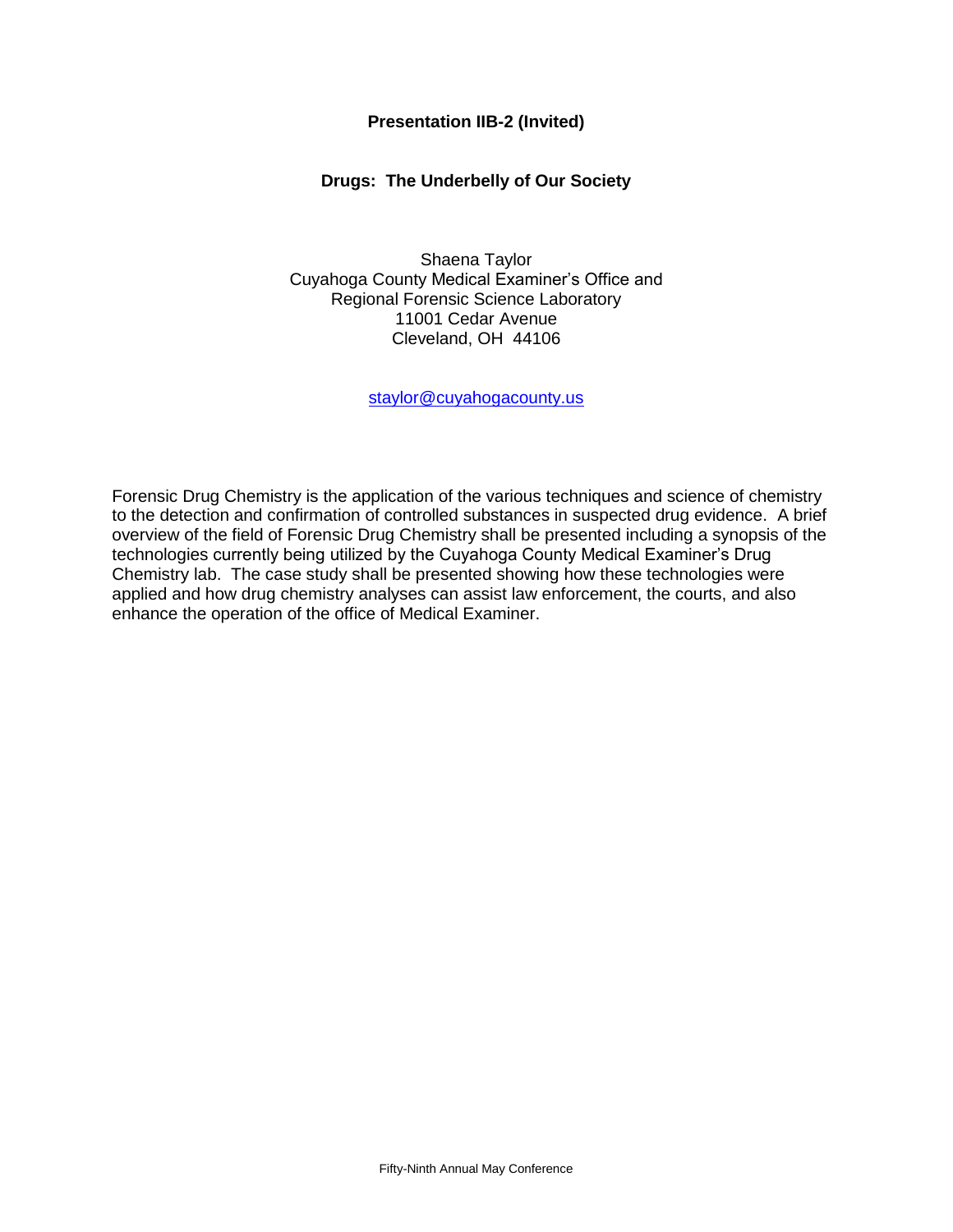## **Presentation IIB-3 (Invited)**

## **Trace Evidence at the Cuyahoga County Medical Examiner's Office**

Daniel Mabel Cuyahoga County Medical Examiner's Office and Regional Forensic Science Laboratory 11001 Cedar Avenue Cleveland, OH 44106

[dmabel@cuyahogacounty.us](mailto:dmabel@cuyahogacounty.us)

After attending this presentation, attendees will understand the definition of trace evidence as well as the methodology used at the Cuyahoga County Medical Examiner's Office for its collection, preservation, examination, and characterization. Special focus will be given to the instrumentation (e.g. microscopy, spectroscopy) used on a daily basis in the forensic laboratory. This presentation will introduce Locard's Theory of Exchange and will detail examples of its occurrence and its inherent importance to forensic science. There are a large number of subdisciplines of trace evidence (e.g. fibers, hair, paint, adhesive tape, gunshot residue, etc.), and it would be difficult to comprehensively discuss all of them in a limited amount of time. Therefore, a single case study of fiber evidence in a motor vehicle versus pedestrian collision will be presented. Attendees will learn about the process of forensic fiber comparison and the unique challenges encountered during the work performed on the case.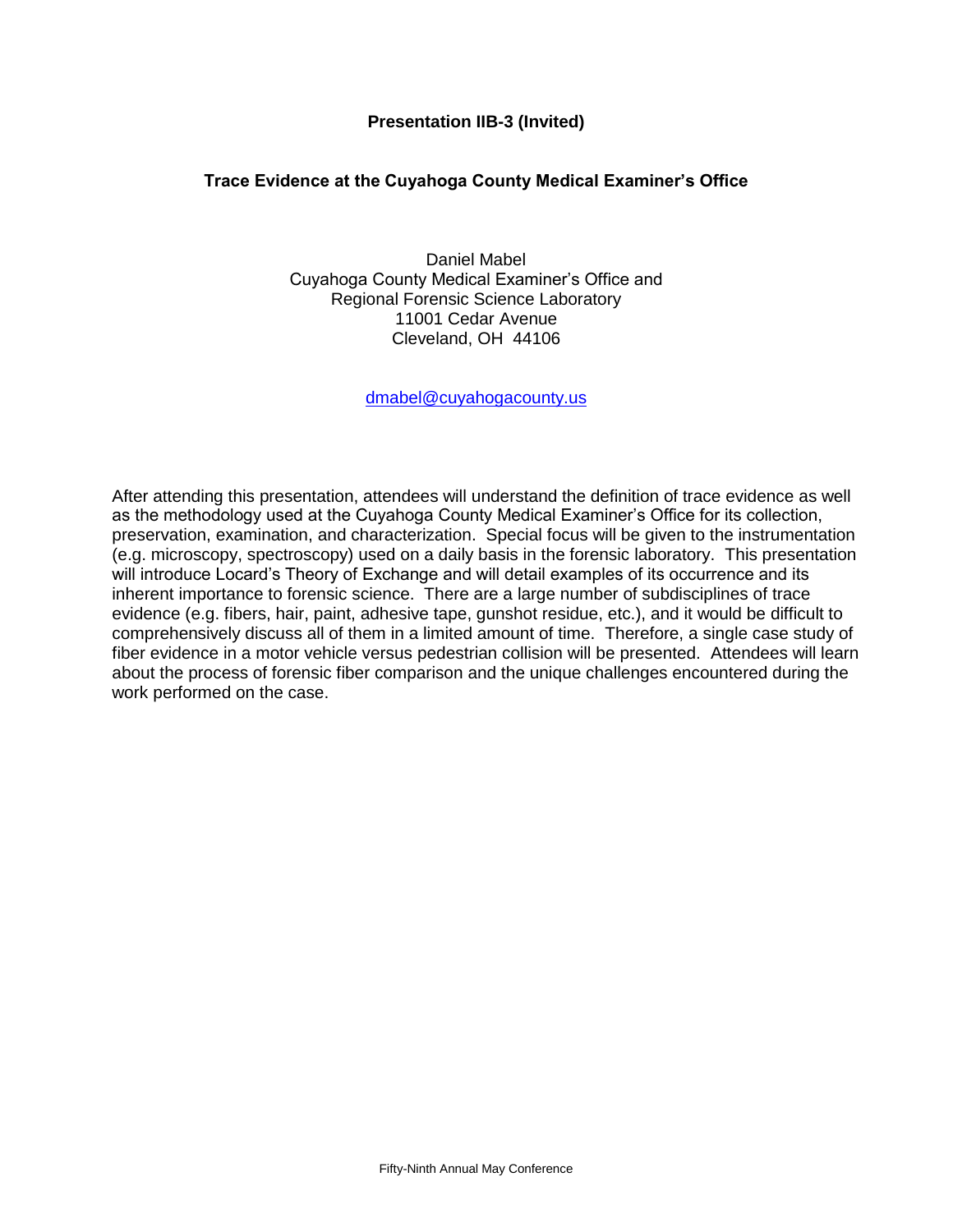## **Presentation IIB-4 (Invited)**

## **The Use of Mass Spectrometry in Analytical Forensic Toxicology – Approaching the Black Box**

Harold E. Schueler, Ph.D. Cuyahoga County Medical Examiner's Office and Regional Forensic Science Laboratory 11001 Cedar Avenue Cleveland, OH 44106

[hschueler@cuyahogacounty.us](mailto:hschueler@cuyahogacounty.us)

The role of mass spectrometry in a typical forensic toxicology laboratory will be presented. The evolution of mass spectrometry has significantly impacted analytical forensic toxicology. Gas Chromatography/Mass Spectrometry (GC/MS) improved the way toxicologists identified and quantified hundreds of illicit drugs and prescription medications. Advances in the interface between High Performance Liquid Chromatography (HPLC) and MS and subsequent improvements in LC have resulted in many forensic toxicology laboratories transitioning away from GC/MS to using LC/MS. More recently, tandem techniques such as GC/MS/MS and LC/MS/MS have provided the forensic toxicologist increased sensitivity and specificity to detect extremely low concentrations of drugs of abuse which are analytically very challenging. The future of High Resolution Accurate Mass (HR/AM) and Direct Analysis in Real Time (DART) mass spectrometers are paving the way toward the proverbial black box.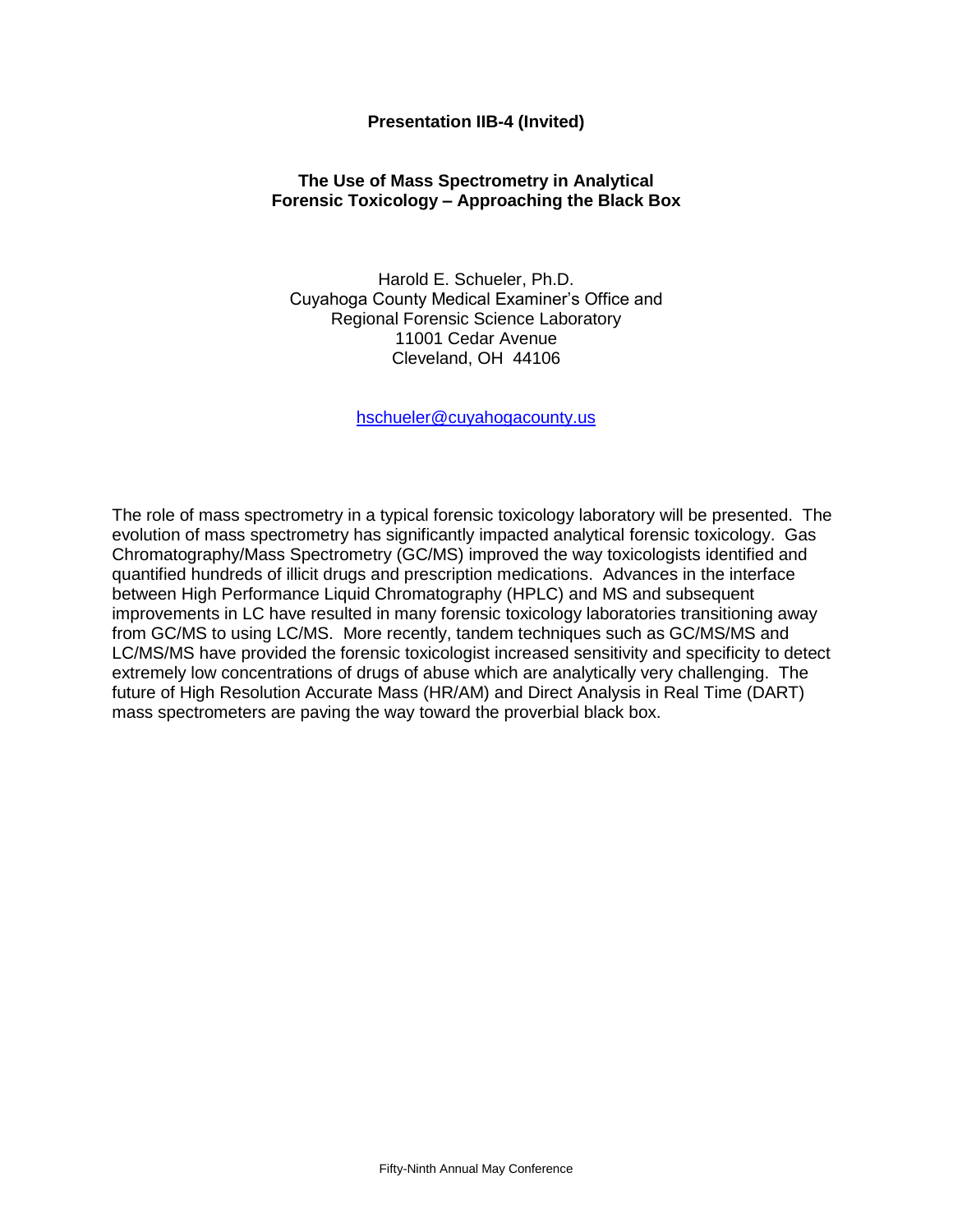## **Presentation IIC-1 (Invited)**

## **Ecological and Economic Importance of Lake Erie: The Impacts of Harmful Algal Blooms and Current Research Efforts**

Christopher Winslow Ohio State University 1314 Kinnear Road Columbus, OH 43212

[winslow.33@osu.edu](mailto:winslow.33@osu.edu)

Attendees will learn about harmful algal blooms including causes and impacts. This discussion will include: (1) economic importance of Lake Erie, (2) a history of Lake Erie's environmental successes and failures, (3) a description of Lake Erie's shape and land use that make it an likely candidate for harmful algal blooms, (4) a discussion about climate changes impact on harmful algal blooms, (5) a discussion about what actions can and should be taken to resolve the current harmful blooms, and (6) what research is currently being conducted.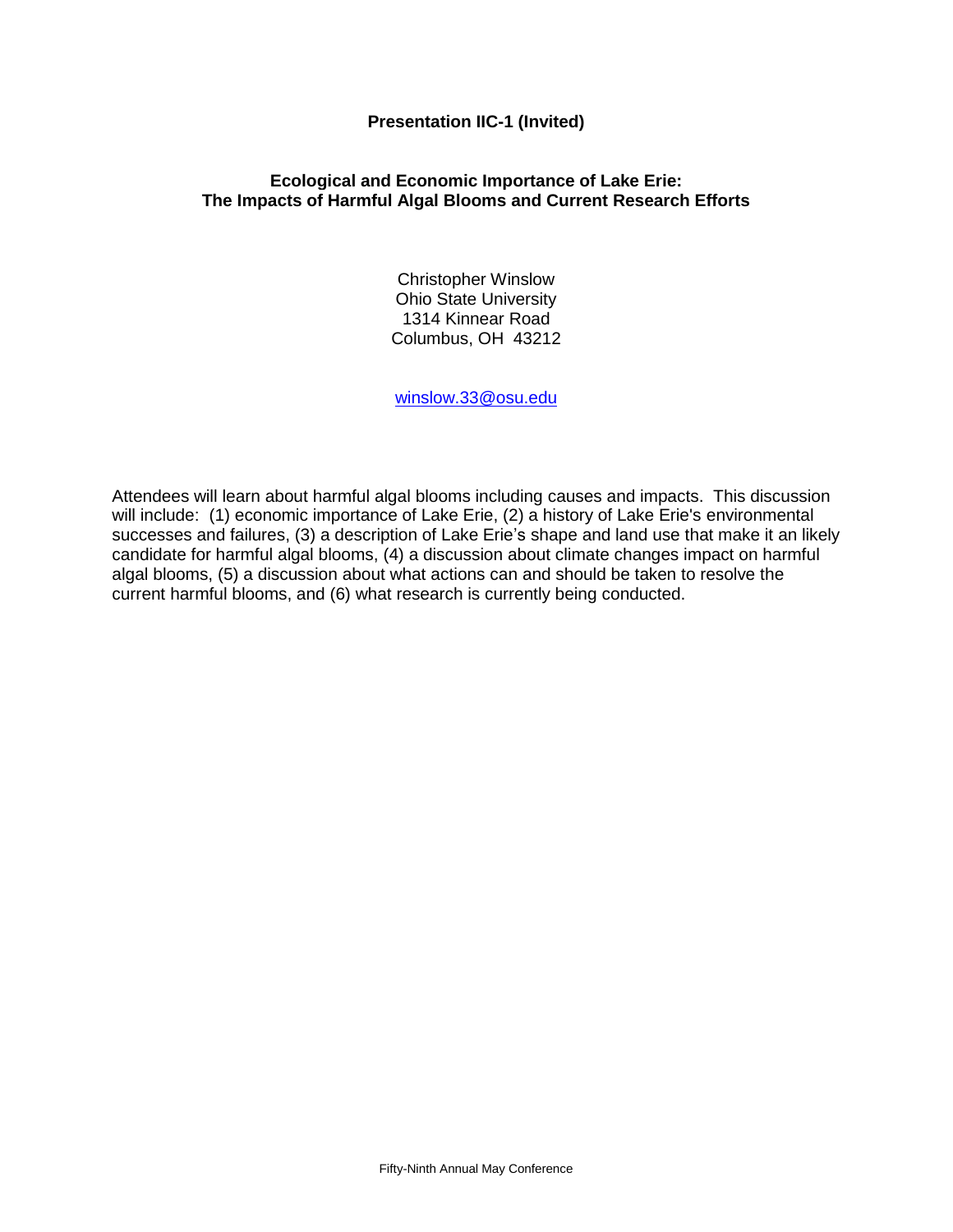#### **Presentation IIC-2 (Invited)**

#### **Controlling Infectious Diseases at the Source**

Christopher J. Woolverton Department of Biostatistics Environmental Health Sciences, and Epidemiology College of Public Health Kent State University 750 Hilltop Drive Kent, OH 44242

[cwoolver@kent.edu](mailto:cwoolver@kent.edu)

Infectious disease is predicated on (1) the number of organisms that gain access to the human host, and (2) their genetic ability to compete at the cellular level (also known as their virulence). Virulence can be a function of microbial size, toxin production, exploitation of normal host structures or processes, etc. Here we examine the ultrastructure of several microorganisms to reveal structure-function (virulence) relationships. In the case of the *f*d bacteriophage virus (predator of *E. coli*), we find that self-assembly of the helical filaments, a driver of virus replication, is a function of the bent core structure, and its 30 nm layer modulation, of the major coat protein, g8p. This is similar to that of concentric smectic bent core materials. In the case of bacteria, the ability to form spores is a major virulence factor. This multi-layered structure confers UV- and disinfectantresistance, permitting survival for thousands of years. Our studies show that disruption of key surface proteins or deposition of reactive oxygen/nitrogen species (RONS) results in decreased viability of spores. Lastly, a substantial virulence factor in bacteria is the ability to form exopolysaccharide biofilms. These materials protect bacteria from harsh conditions. Deposition of RONS on biofilm eradicates the biofilm. Thus our studies reveal new targets for control of infectious disease.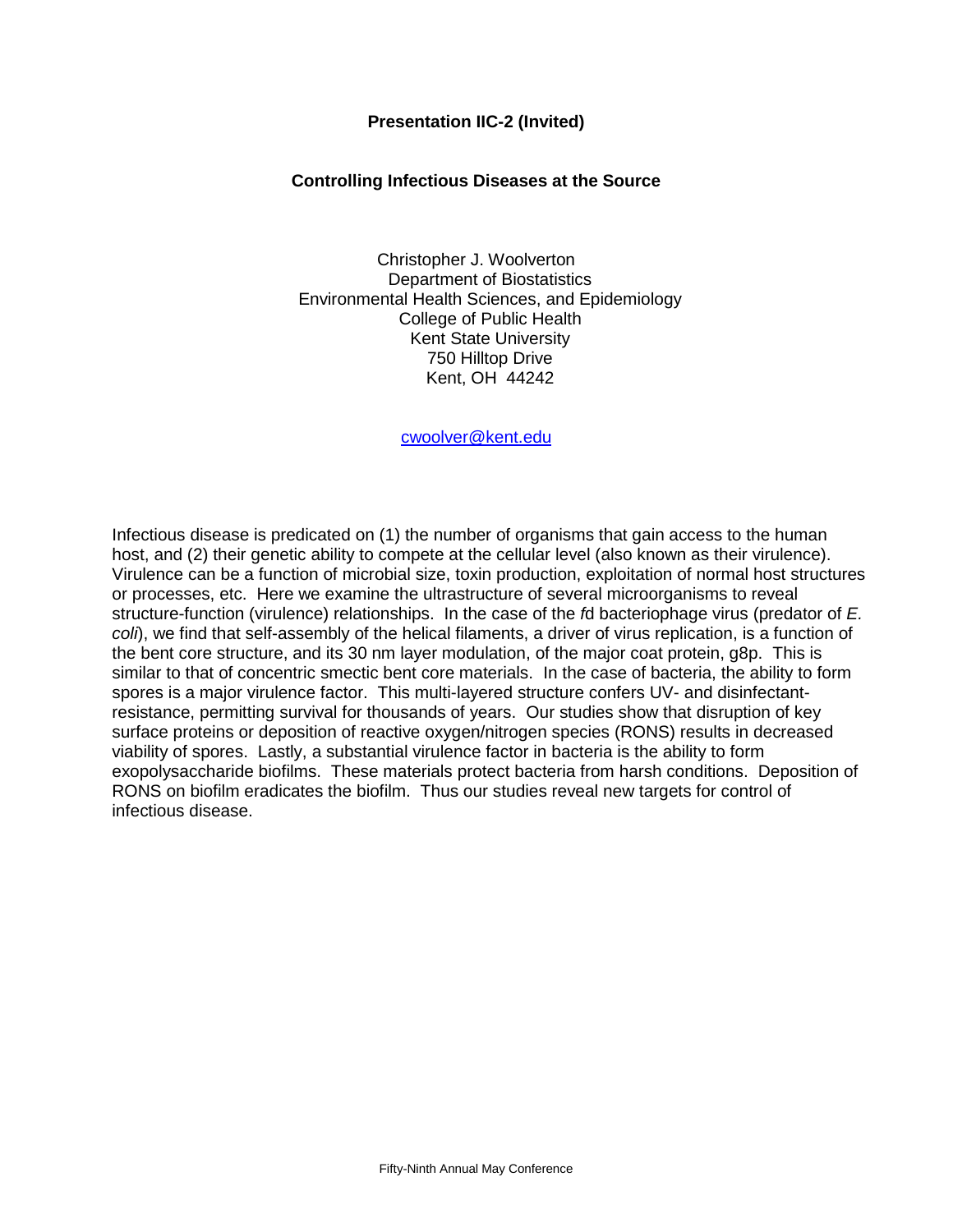## **Presentation IIC-3**

## **Characterizing Multi-layered Food Packaging with Molecular Spectroscopy**

Will Wihlborg Applications Scientist Thermo Fisher 85 Stancey Road Pittsburgh, PA 15220

[will.wihlborg@thermofisher.com](mailto:will.wihlborg@thermofisher.com)

Food packaging containers are complex multi-component structures that are designed to fulfill many requirements. The packaging must be durable enough to permit products to be transported great distances. They must block the ingress of moisture, ultraviolet radiation, microbes, and gases to prevent product spoilage and contamination. The packaging must also facilitate the sale of the product through compatibility with the printing processes deployed to inform and attract the consumer of the product. FTIR, FTIR Microscopy, and Confocal Raman Microscopy techniques were used to characterize the packaging materials of different products in order to determine the identity and thickness of the individual layers comprising the packaging. Six multi-layered packaging samples were analyzed for this study. The results of the FTIR were useful in identifying the outer layers of the packaging materials, yielded some information on inner layers but did not provide information regarding individual layer thickness. The FTIR Microscopy technique successfully identified the individual layers of the six multilayered samples in this study and determined the approximate thickness of the layers. Confocal Raman Microscopy successfully identified and determined the thickness of the layers for the two samples attempted in the study. This paper will present the benefits and weaknesses of these methods including the hardware and software tools needed to characterize these materials. Guidance on which technique is the most appropriate for different analysis scenarios will be presented.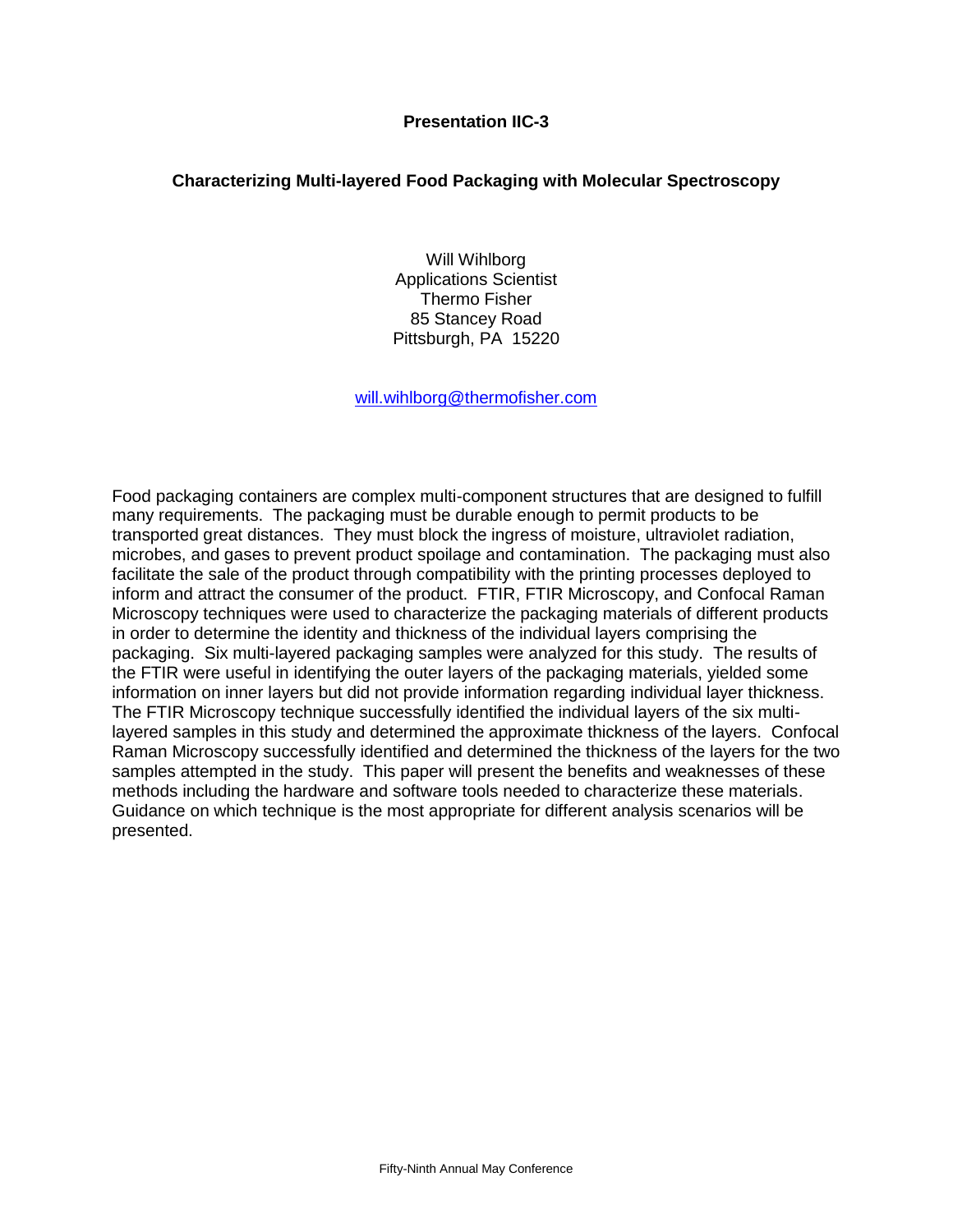## **Presentation IIC-4**

## **Tracing Lipids and their Association with Keratin in the Adhesive Gecko Setae by NMR Spectroscopy**

Dharamdeep Jain\*, Alyssa Y. Stark, Peter H. Niewiarowski, Toshikazu Miyoshi and Ali Dhinojwala \*Department of Polymer Science University of Akron Akron, OH 44235-3909

[dharam2402@gmail.com](mailto:dharam2402@gmail.com)

The gecko toe is one of the intriguing examples of adhesion in nature. Based on a complex structure of hairy features known as 'setae', the toe is composed primarily of keratinous material. Recently however, lipids have been found to be associated with the structure of the adhesive setae. However, the organization and the molecular-level behavior of lipids and keratin in the setae is still not known. Here, we demonstrate the use of Solid and Solution State NMR spectroscopy to detect lipids and understand their association with keratin in the molts termed as 'sheds' from the toe pad and the non-adhesive regions of the epidermal skin. Our results show a distribution of similar lipids in both the skin and toe shed but with different dynamics at a molecular level. The study has implications in understanding the organization of materials in nature and provides insight to improve fabrication for synthetic adhesives.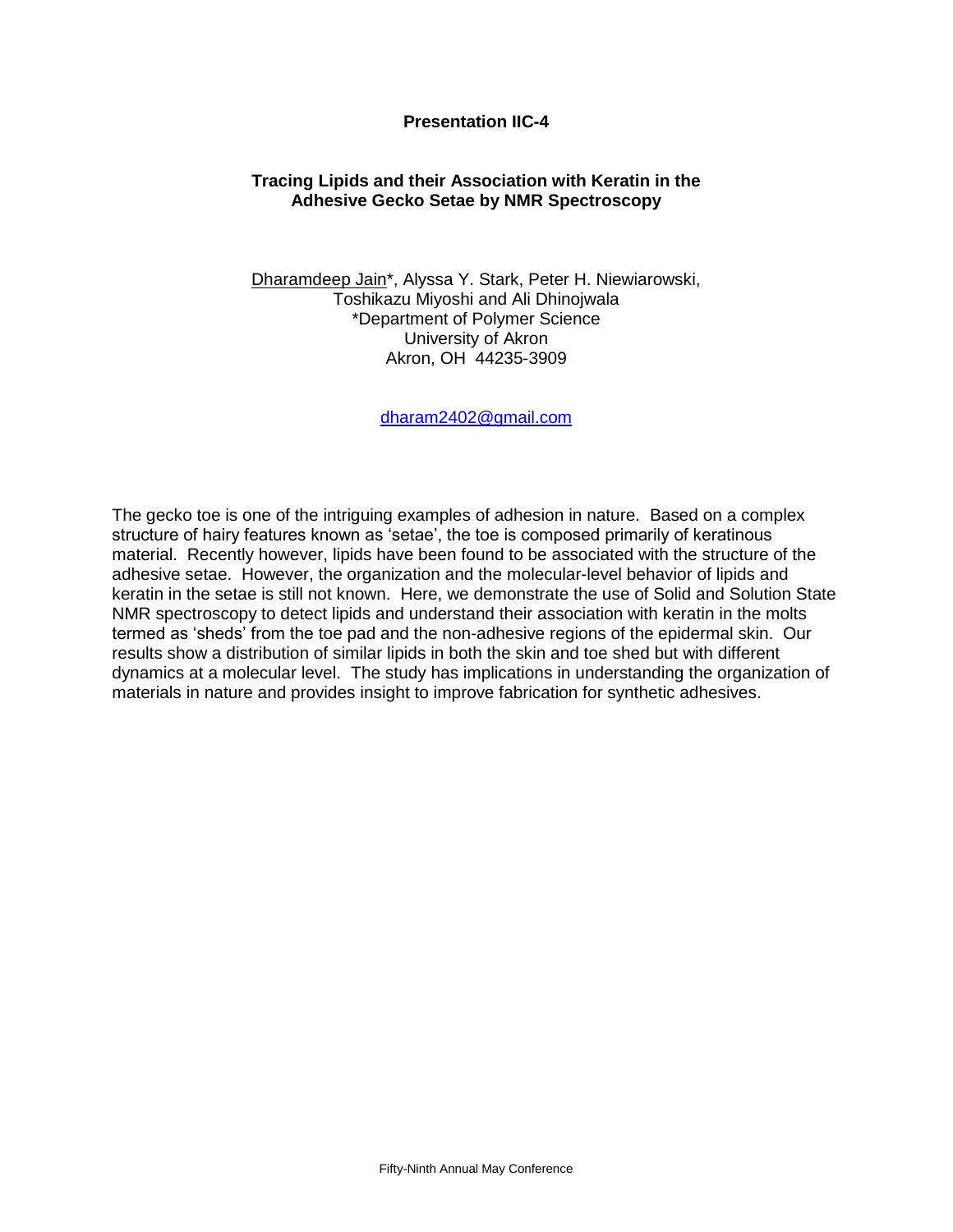## **Presentation IIIA-1 (Invited)**

## **Flexible Organic Transistors – Challenges and Prospects**

Bjorn Lüssem Department of Physics Kent State University 105 Smith Hall P.O. Box 5190 Kent, OH 44242

[blussem@kent.edu](mailto:blussem@kent.edu)

Organic field effect transistors (OFETs) are flexible, lightweight, and can be processed on large areas by low-cost methods. These unique properties will allow for exciting applications such as flexible and foldable displays, wearable electronics, artificial skin, or implantable electronics.

However, the commercialization of OFETs is still hindered by two disadvantages of OFETs. First of all, the switching speed of OFETs is limited by the rather low charge carrier mobility of organic semiconductors. Furthermore, controlling and stabilizing the threshold voltage of OFETs is challenging, which poses severe limits on the use of OFETs in driving electronics for flexible displays or analogue organic circuits.

Here, I will discuss approaches to address these challenges. I will show that doping the organic semiconductor leads to more stable organic transistors and allows for a precise control of the threshold voltage. Furthermore, I will present novel vertical organic transistors that show exceptional large driving currents and have the potential to push the transit frequency of organic transistors into the very high frequency regime.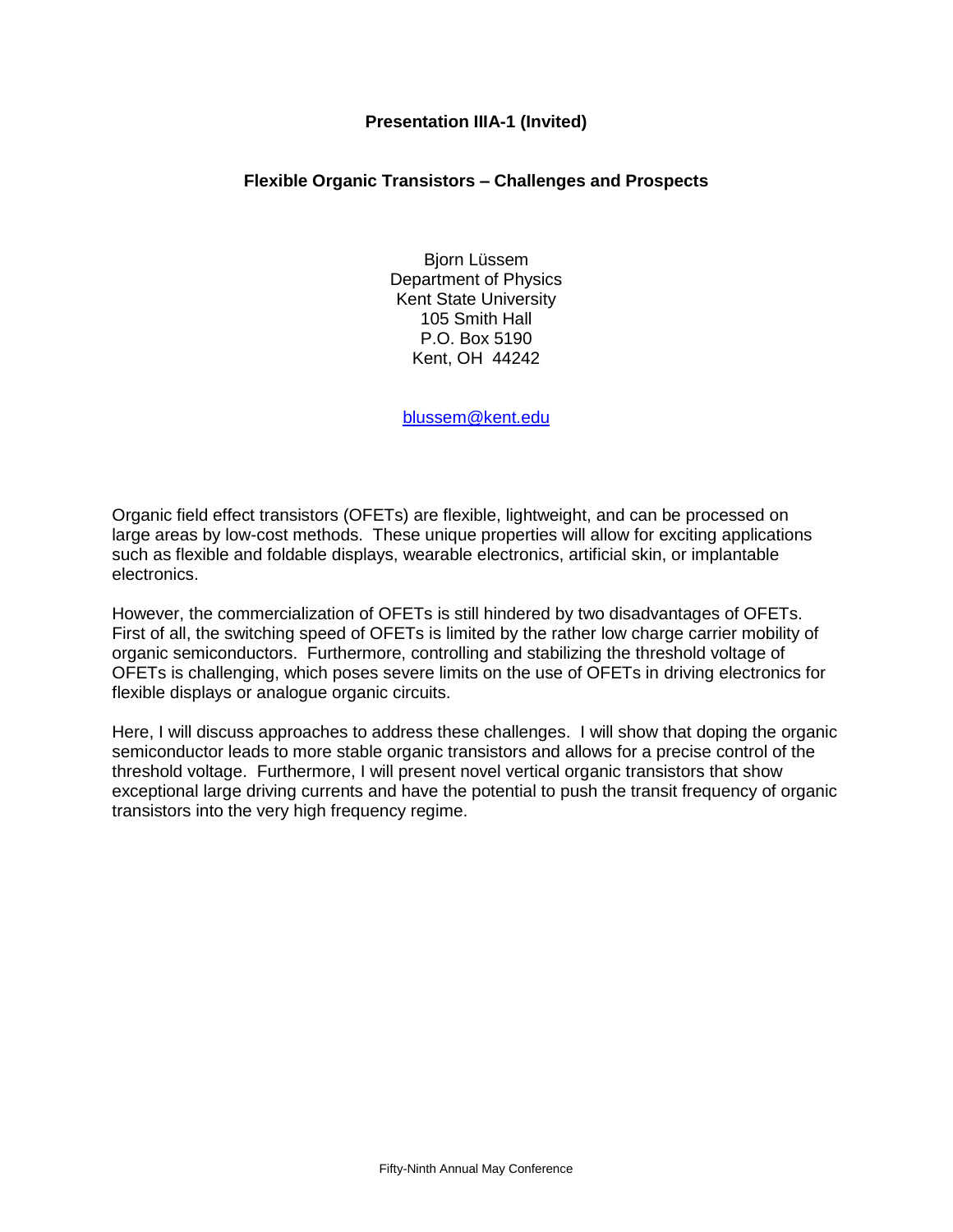## **Presentation IIIA-2 (Invited)**

## **Microscopic Analysis of Space Solar Array Degradation**

Jeremiah McNatt NASA-Glenn 21000 Brookpark Road MS-302-1 Cleveland, OH 44135

[jmcnatt@nasa.gov](mailto:jmcnatt@nasa.gov)

Solar arrays structures, solar cells, and their components degrade over time in space due to their environmental conditions. These include radiation, temperature variations, ultraviolet light, and bombardment by micrometeoroids to name a few. This presentation will show examples of how microscopic analysis of these materials aids in improving the lifetime of space solar arrays.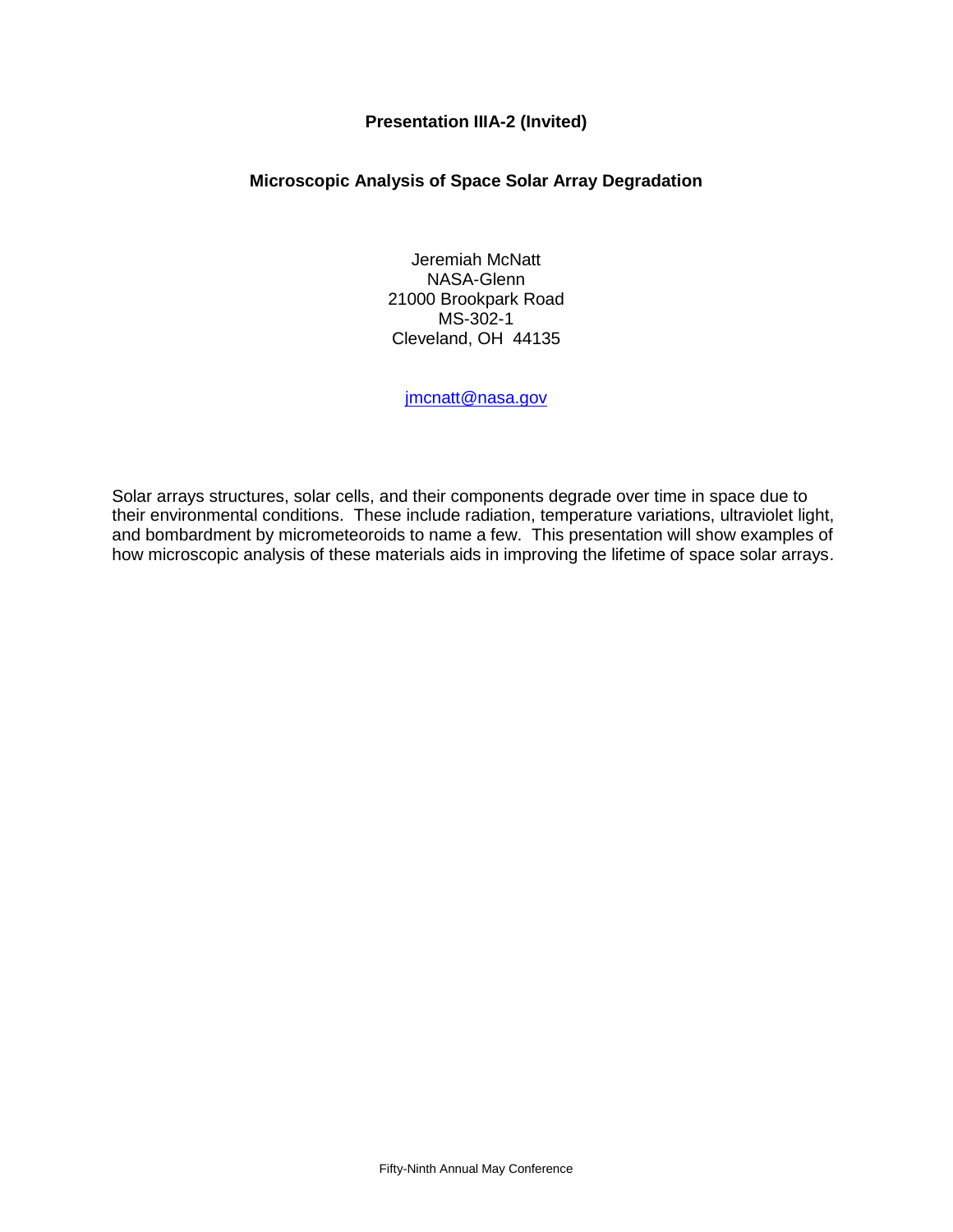## **Presentation IIIA-3**

## **A Modified Two-step Sequential Deposition Method with Addition of Quaternary Ammonium Salts for Planar-Architectured Perovskite Solar Cells**

Lili Wang, Wei-Chun Lin, Christopher McCleese, Anton Kovalsky, and Clemens Burda\* Department of Chemistry Case Western Reserve University Cleveland, OH 44106

#### [lxw337@case.edu](mailto:lxw337@case.edu)

Lead-based organic-inorganic hybrid perovskites have recently attracted much attention as superior light harvesting materials. To achieve high power conversion efficiency, morphology control of perovskite film has been considered as one of the most important factors. A two-step sequential deposition method has been developed to gain better crystal growth. However, the difficulty of this method is to get balance between complete conversion of PbI<sub>2</sub> to CH<sub>3</sub>NH<sub>3</sub>PbI<sub>3</sub> and good surface morphology by controlling immersion time. Therefore, it is crucial to improve the conversion rate of PbI<sub>2</sub> to CH<sub>3</sub>NH<sub>3</sub>PbI<sub>3</sub>. Recent publications have addressed this problem mainly by solvent engineering, for instance, substituting DMSO for DMF to control the crystal size of PbI<sub>2</sub>. However, solvent effect is more complicated and different to manipulate. Herein, we developed a modified two-step sequential deposition method by employing quaternary ammonium salts as additives in PbI<sub>2</sub>-DMF solution. Strong electrostatic attractive force between the positive charged ammonium group in quaternary ammonium salts and the negative charged Pb-I clusters can retard the crystallization of PbI2. Thus it makes accessibility of methylammonium iodide much easier, which leads to complete conversion of PbI<sub>2</sub> to perovskite. Correspondingly, device performance has been improved. Structural and optical properties have been studied to analyze the origin of higher power conversion efficiency. It provided a new path to control crystal growth of PbI<sup>2</sup> and improve film morphology in the two-step sequential deposition method.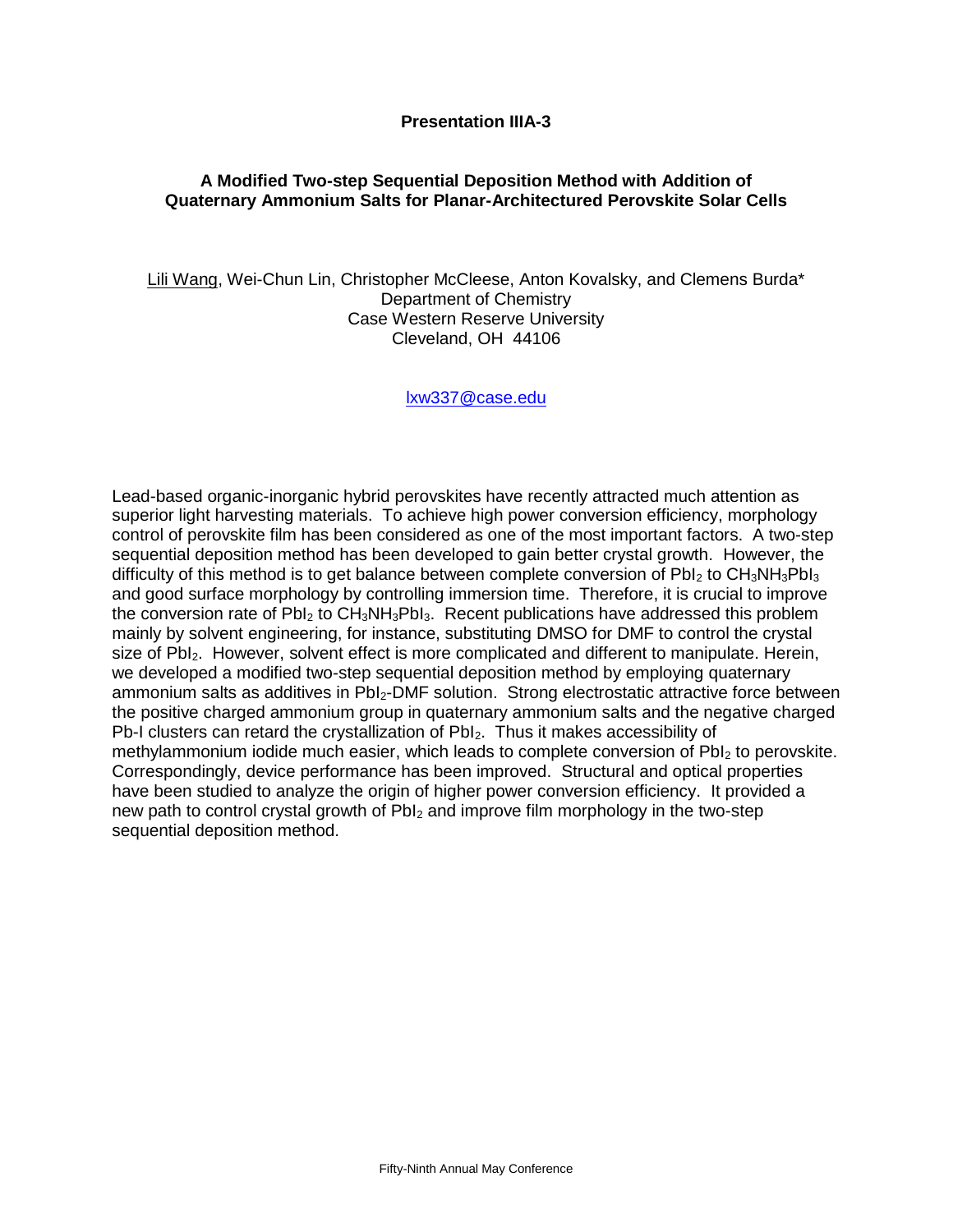## **Presentation IIIB-1**

## **A Novel Correlation Method for Hyperspectral Image Analysis**

Leanna N. Ergin and John F. Turner, II Department of Chemistry Cleveland State University Cleveland, OH 44115

[L.Ergin@vikes.csuohio.edu](mailto:L.Ergin@vikes.csuohio.edu)

Advances in technology have made hyperspectral imaging a routine analytical method. The ability to rapidly generate chemical-based image contrast from hyperspectral image data is a fundamental challenge that is necessary to process the large amounts of data in hyperspectral image data. We have developed a fully-automated method called reduction of spectral angle symmetry (ROSAS), which is effective in differentiating spectral shapes at different locations in a hyperspectral image. ROSAS removes the degeneracies caused by angular symmetry, can be done rapidly, requires no training datasets or *a priori* information about the dataset, and takes advantage of the full color space that modern RGB displays can handle when displaying the resultant image. A full theoretical description of the method is given along with performance metrics. The description has been generalized to work with any number of wavelength dimensions and spectra. A concise protocol is put forth that will enable other researchers to utilize this method by following a short, simple list of steps.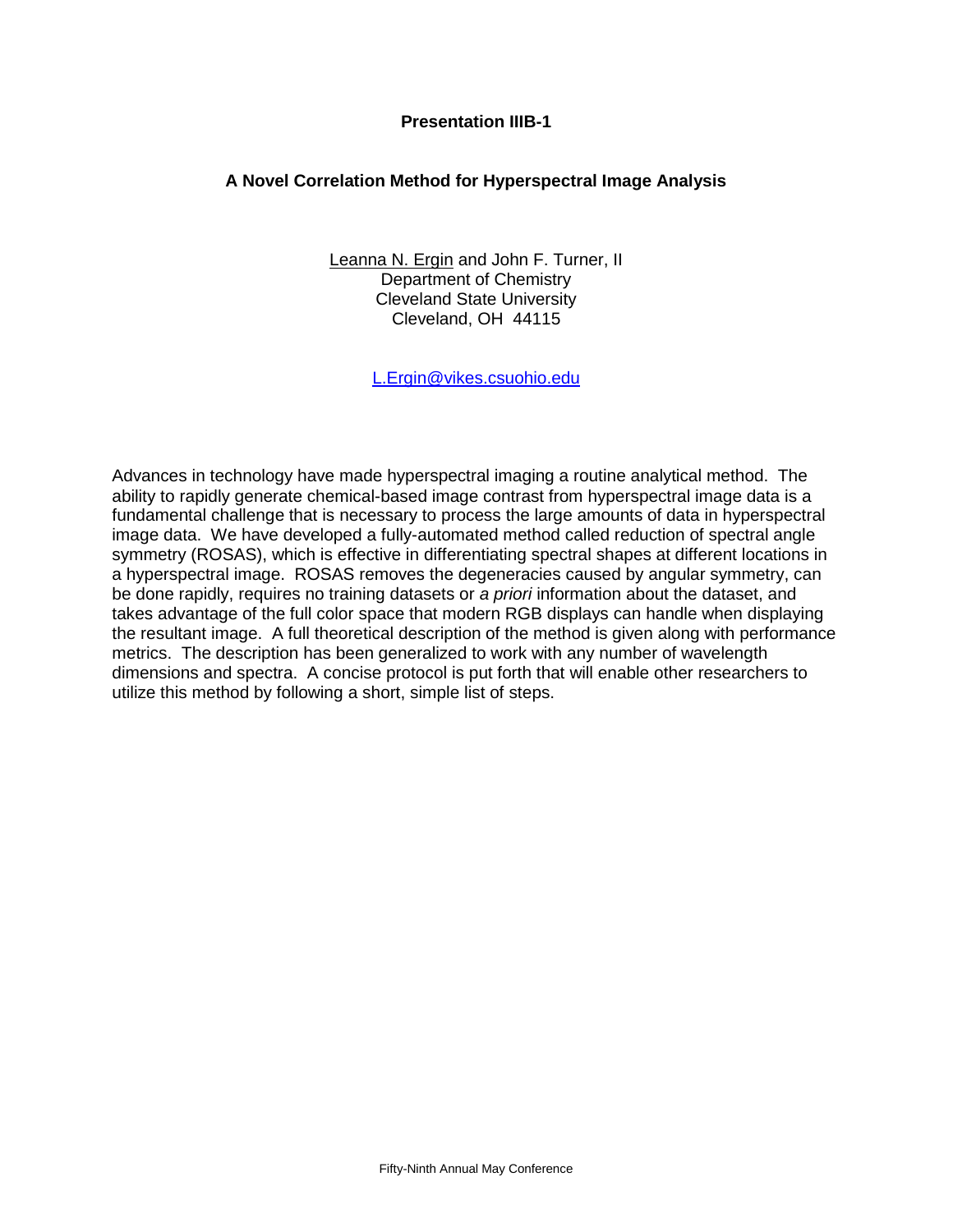## **Aberration-Corrected Electron Microscopy and its Applications in Materials Research**

Kai Sun Electron Microbeam Analysis Laboratory (EMAL) & Department of Materials Science and Engineering The University of Michigan 2800 Plymouth Road, North Campus Research Complex Building 22, Room G013 Ann Arbor, MI 48109-2800

[kaisun@umich.edu](mailto:kaisun@umich.edu)

During the past decade, great achievement has been made in the development of aberrationcorrected electron microscope (ACEM). TEMs working in aberration corrected conditions have been installed in most TEM labs worldwide. In the Electron Microbeam Analysis Laboratory (EMAL) at the University of Michigan two ACEMs, a JEOL JEM 2100F equipped with a probe Cs-corrector and a JEOL JEM 3100R05 equipped with both a probe and a TEM Cs-correctors have been installed since 2009. This talk firstly introduces the two ACEMs including their performances and functions. Then several example studies on the characterization of some advanced materials using the two ACEMs are followed.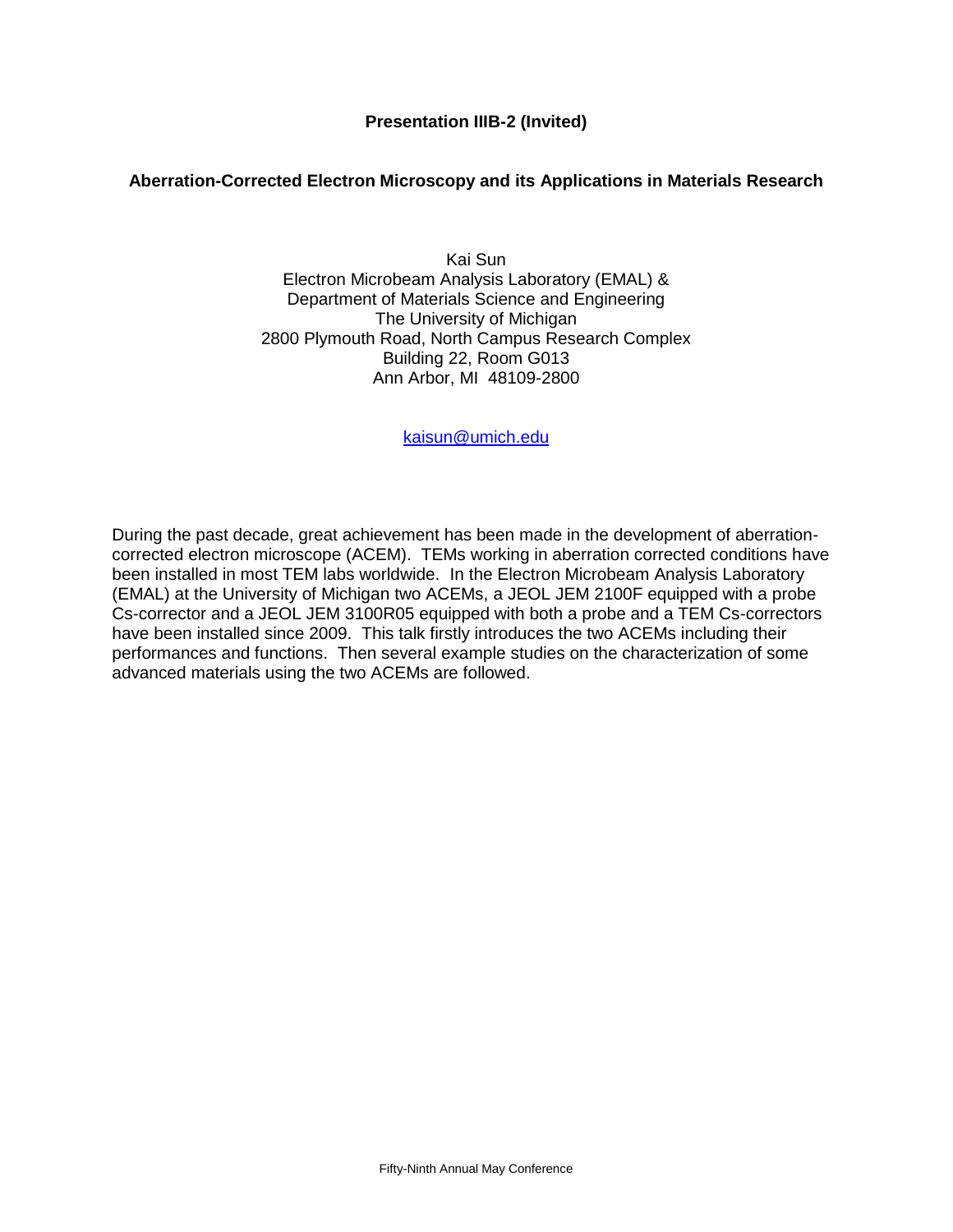## **Presentation IIIB-3**

## **Soft X-Ray Emission Spectroscopy-Coupled with New Field Emission SEM Technology, Coming Close to Doing the Impossibl**e

Vernon E. Robertson JEOL USA, Inc. 11 Dearborn Road Peabody, MA 01960

[vern@jeol.com](mailto:vern@jeol.com)

Recent advances in Field Emission SEMs, new large area SDD EDS detectors allow analysts to perform very low voltage, high spatial resolution microanalysis. This is further augmented by the commercialization of a soft X-Ray emission, variable grating, WDS spectrometer. Initially available only on EPMAs, this technology is now available on both EPMA and FEG SEMs. This new type of spectrometer not only can see very low energy lines (50ev-200ev) with high spectral resolution (0.3ev) and high sensitivity (<10ppm), it has the capability of detecting Li and at very low levels which has been the unattainable holy grail of many micro analysts. Its other key advantage is that it also provides chemical state analysis once only the realm of XPS, scanning Auger or Synchrotron. Applications examples and comparisons to existing technologies will be discussed.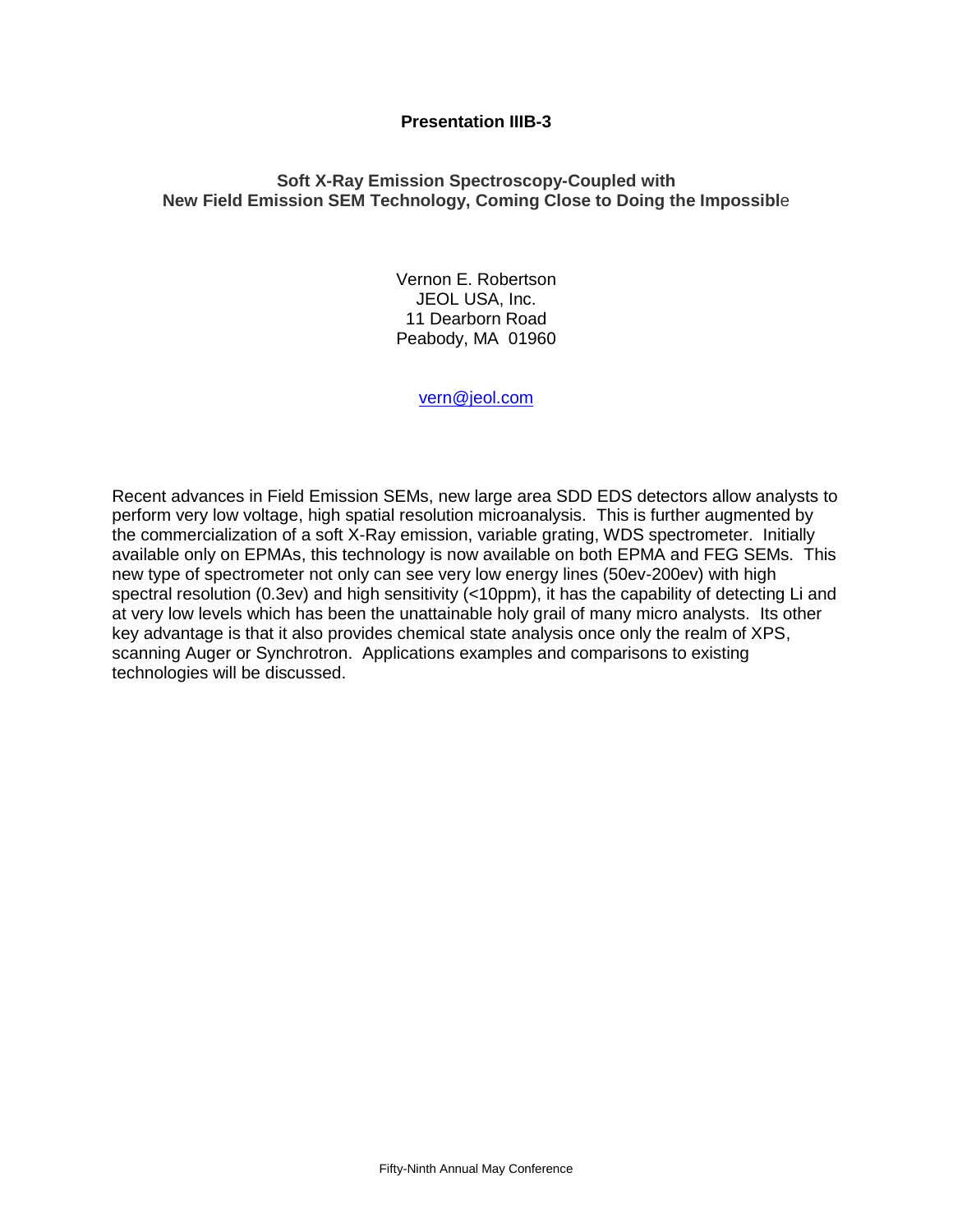## **Presentation IIIC-1 (Invited)**

## **Use of Serial Blockface Imaging to Study Synaptopathy in Glaucoma**

Samuel D. Crish, PhD Northeast Ohio Medical University 4209 State Route 44 Rootstown, OH 44272

[scrish@neomed.edu](mailto:scrish@neomed.edu)

Functional axonal transport deficits and aberrant neuronal signaling have been implicated as some of the earliest injuries in neurodegenerative conditions. In glaucoma, we have found that retinal ganglion cell synaptic boutons in the brain persist after transport loss, yet little is known as to how functional and connected these terminals are. We used serial blockface scanning electron microscopy (SBSEM) to characterize synaptic morphology in a common model of glaucoma: the DBA/2J mouse. With age, these mice exhibit elevated intraocular pressure and retinal pathology that mimics the presentation of human glaucoma. We assayed axonal transport in 9-14 mo. DBA/2J mice and controls using intravitreal injections of the neuronal tracer cholera toxin-B and microdissected regions of the superior colliculus (SC; the main retinal target in rodents) with varying levels of tracer signal. Samples underwent SBSEM and all synaptic boutons in two 125 cubic micron volumes of the retinorecipient collicular neuropil were traced and analyzed. We found that densities of retinal ganglion cell terminals did not differ between control, CTB-positive, or CTB-negative portions of the SC in DBA/2J mice. However, CTB-positive regions of SC in our glaucomatous mice exhibited larger bouton and mitochondrial volumes than control colliculi. We found that CTB-negative glaucomatous terminals were smaller and had less mitochondrial volume than either controls or CTB-positive DBA/2J colliculi. In addition, these terminals also had fewer and smaller active zones. We believe these subtle, pre-degenerative changes may underlie signaling defects in the retinal projection and likely contribute to the eventual distal axonopathy seen in this disorder.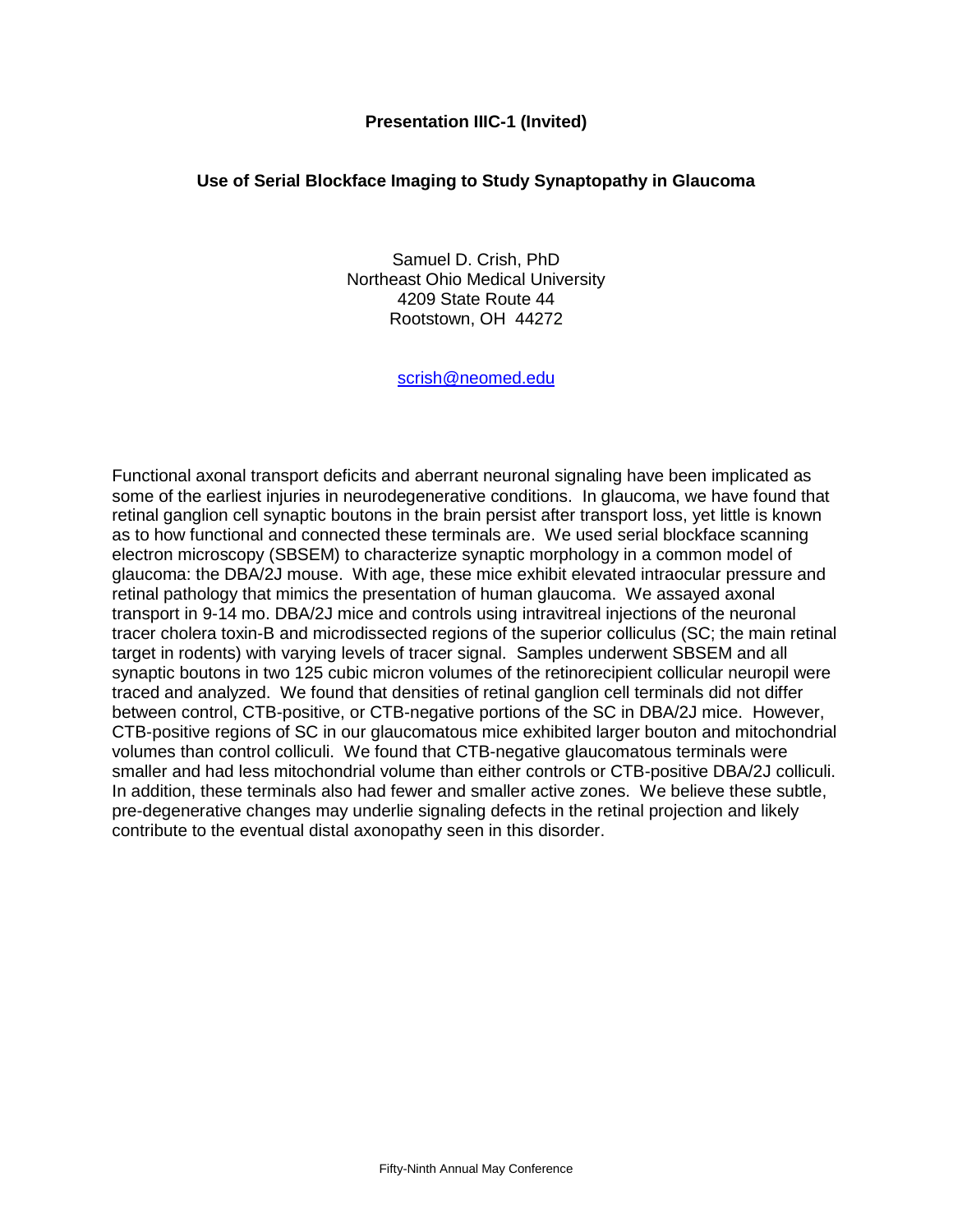#### **Presentation IIIC-2**

#### **3-Dimensional Characterization of Resin-Embedded Biological Samples Using SBF-SEM and MEDSEM**

Gabriella Kiss FEI Company 5350 NE Dawson Creek Drive Hillsboro, OR 97124

[gabriella.kiss@fei.com](mailto:gabriella.kiss@fei.com)

3-dimensional characterization of resin-embedded tissue samples in SEM or DualBeam FIB-SEM has demonstrated results equaling traditional 120 keV S/TEM tomography. With a continued interest in larger and larger tissue volumes, there has been a considerable advancement in SEM-based methods for imaging and 3-dimensional reconstruction in the past several years. Serial Block-Face SEM (SBF-SEM) involves combination of imaging and in-situ sectioning of resin-embedded tissue within the SEM, allowing for automated imaging and subsequent reconstruction of volumes of tissue. To mitigate charge in what is generally a nonconductive specimen, low energy electrons or the use of low vacuum is employed. In 2014, FEI introduced and launched Teneo VolumeScope (VS), an SEM with integrated SBF and multienergy deconvolution (MED-SEM). MED-SEM is a non-destructive technique that allows highresolution imaging and reconstruction of the top layers of a sample. With multi-energy deconvolution one can overcome the traditional resolution limits set by mechanical slicing. After cutting a thin layer of the block face using a diamond knife, freshly exposed tissue is imaged several times using various accelerating voltages. These images are subsequently used for deconvolving the information into several virtual subsurface layers. This cycle of physical and virtual sectioning offers isotropic data sets with excellent z-resolution and can be fully integrated and automated. This method will be presented as technique for isotropic 3-dimensional characterization of resin-embedded tissue specimens.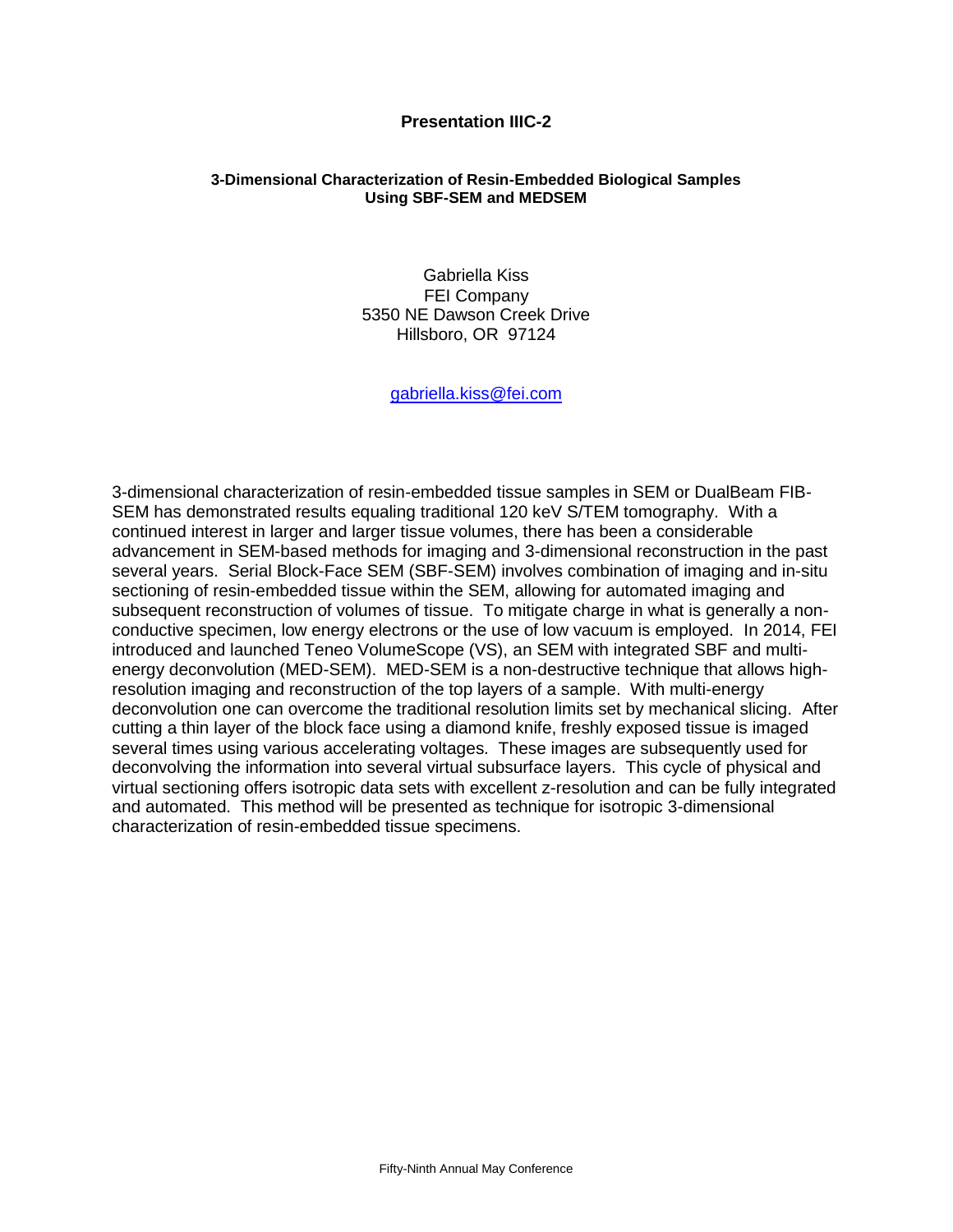## **Presentation IIIC-3**

## **Study of Endosome Trafficking by Scanning Electron Microscopy (SEM)**

Arpan De, Marilyn Cayer, and Carol Heckman Department of Biological Sciences and Center for Microscopy & Microanalysis Bowling Green State University Bowling Green, OH 43403

## [ade@bgsu.edu](mailto:ade@bgsu.edu)

Endocytosis is the process by which cells internalize extracellular fluid, particles, transmembrane receptors, and receptor-bound ligands. Other workers hypothesize that a bias toward endocytic or exocytotic activity, respectively, drives repulsive or attractive turning of the axon growth cone. On haptotactic gradients, epithelial cells rely on filopodia to detect the gradient of adhesiveness across the width of the cell. Filopodia act as the cell's GPS and are more prevalent on the adhesive side of the cell. According to the hypothesis, net retraction of filopodia on the less adhesive side would mean more endocytosis on that side. We used SEM to detect endocytic compartments and test the possibility of localizing endosomes. We allowed cells to become polarized on gradients, then introduced horseradish peroxidase into the cultures at 1 mg/ml for 30 minutes. When cells were fixed and exposed to 3,3'-diaminobenzidine and  $H<sub>2</sub>O<sub>2</sub>$ , osmium tetroxide was reduced by the reaction product and yielded a signal for backscatter detection. The results suggested polarized endocytic activity in some cells, but it was likely that signals were missed due to the cell thickness. Monte Carlo simulations confirmed that backscatter was attenuated on account of thickness. Other means of investigating filopodia stability and regulation are being explored.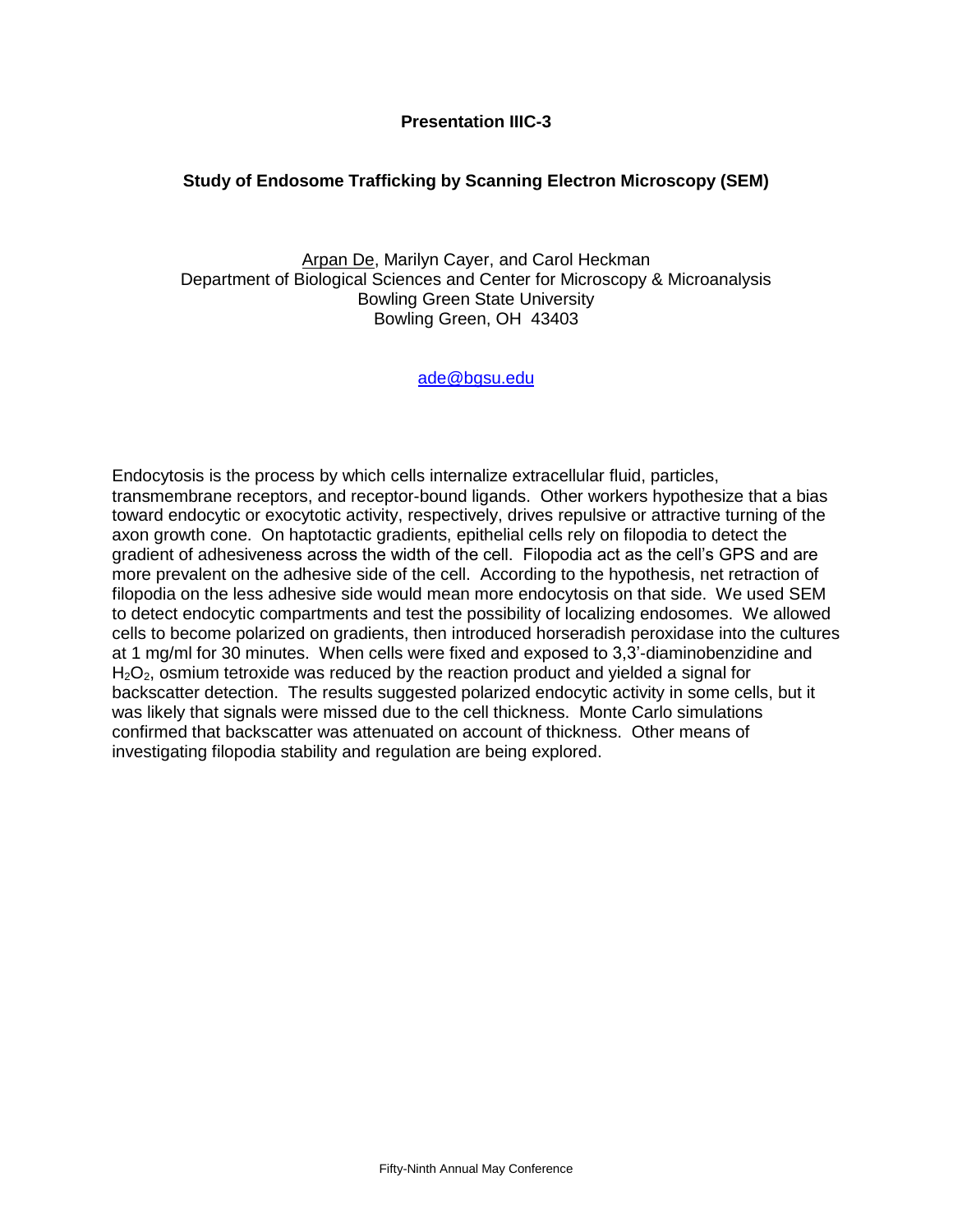## **Morley Lecture**

## **Catalytic Metallodrugs – Toward a New Therapeutic Paradigm**

James Allan Cowan Department of Chemistry Ohio State University 2085 Evans Laboratory 100 West 18<sup>th</sup> Avenue Columbus, OH 43210

[cowan.2@osu.edu](mailto:wlandis@uakron.edu)

The introduction of metal ions affords many opportunities to design new families of drugs with novel mechanisms of action against specific therapeutic targets. This lecture will review recent progress in our laboratory on the design and study of catalytic metallodrugs against nucleic acid, protein and carbohydrate targets of biomedical interest. Structural, mechanistic, and cellular studies provide a glimpse of the therapeutic potential of such molecules, and suggest pathways for improved in vitro and in vivo performance. These advances will be illustrated through selected studies of metallodrugs designed against viral, bacterial, cancer, and cardiovascular disease targets.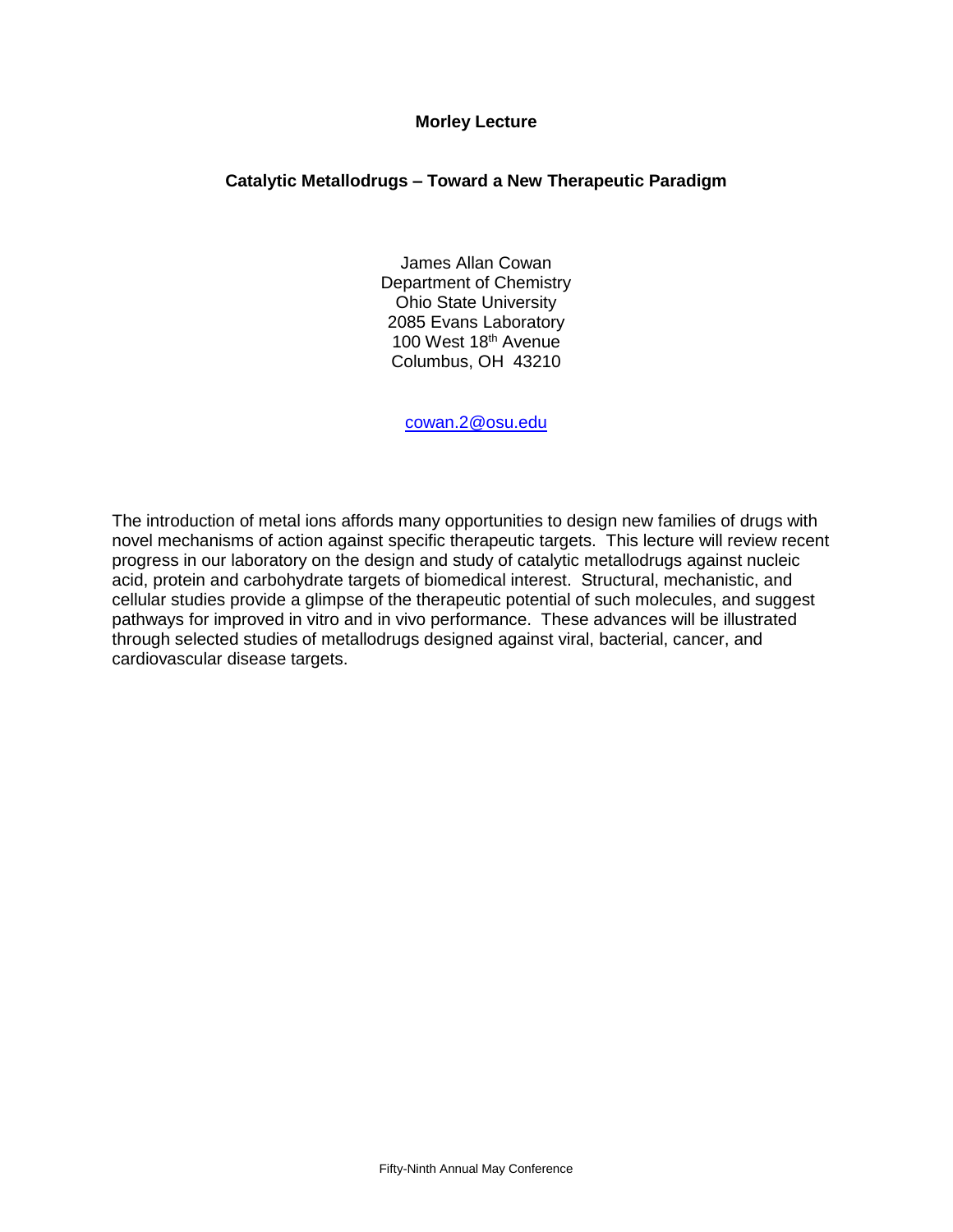#### **Poster Number One**

## **A Tissue-Engineered Model of a Tendon-to-Bone Enthesis**

Qing Yu<sup>1</sup>, Robin Jacquet<sup>1</sup>, John Elias<sup>2</sup>, William Landis<sup>1</sup> <sup>1</sup>Department of Polymer Science University of Akron Akron, OH <sup>2</sup>Department of Research Akron General Medical Center Akron, OH 44325

[nancyalva123@gmail.com](mailto:nancyalva123@gmail.com)

The tendon-to-bone enthesis has a four-zone gradation of connective tissue that includes tendon followed by uncalcified cartilage, calcified cartilage, and bone. The loss of the tendon-to-bone attachment is a common and difficult problem in orthopedic injuries of the hand, elbow, shoulder, knee, heel and foot. These injuries may be treated surgically by repair, reconstruction or grafting methods, processes that may be



Figure A. A schematic of a fabricated enthesis model. I: poly(caprolactone-co-L-lactic acid) (PCL/PLLA), II: fresh (< 24 hr old) cadaveric human periosteum wrapped about human allograft bone, III: poly(glycolic acid) seeded with human chondrocytes, and IV: PCL/PLLA seeded with human tenocytes. Figure B. Image of an enthesis construct after implantation in an athymic mouse for 20 weeks.

beneficial to the patient but may also lead to complications such as adhesion formation, tenolysis, persistent tears and sub-optimal function.

This study develops a tissue-engineering approach to generate a functional tendon-to-bone insertion site (an 'enthesis'), utilizing a phalanx model well characterized previously. This complete tissueengineering process included fabrication of tendon-to-bone constructs, culture of constructs for 1-2 weeks, implantation of constructs in nude mice serving as bioreactors in vivo, construct harvest from mice, and retrieved construct immunohistological and biomechanical assessments. Preliminary data from a recently harvested 20-week construct demonstrated that the fabricated cell-seeded enthesis (II-IV, Fig. A) was viable and possessed stiffness three times greater than its non-seeded aspect (I, Fig. A). Subsequent studies will compare morphology, immunohistochemical markers, and additional biomechanical properties of fabricated entheses to the normal tendon-to-bone attachment of cadaveric or non-cadaveric adult surgical specimens of the human phalanx. Methods developed here could be applied in a broad translational sense for treatment and repair of isolated tendon injuries such as tears of the flexor tendon, Achilles tendon, and rotator cuff.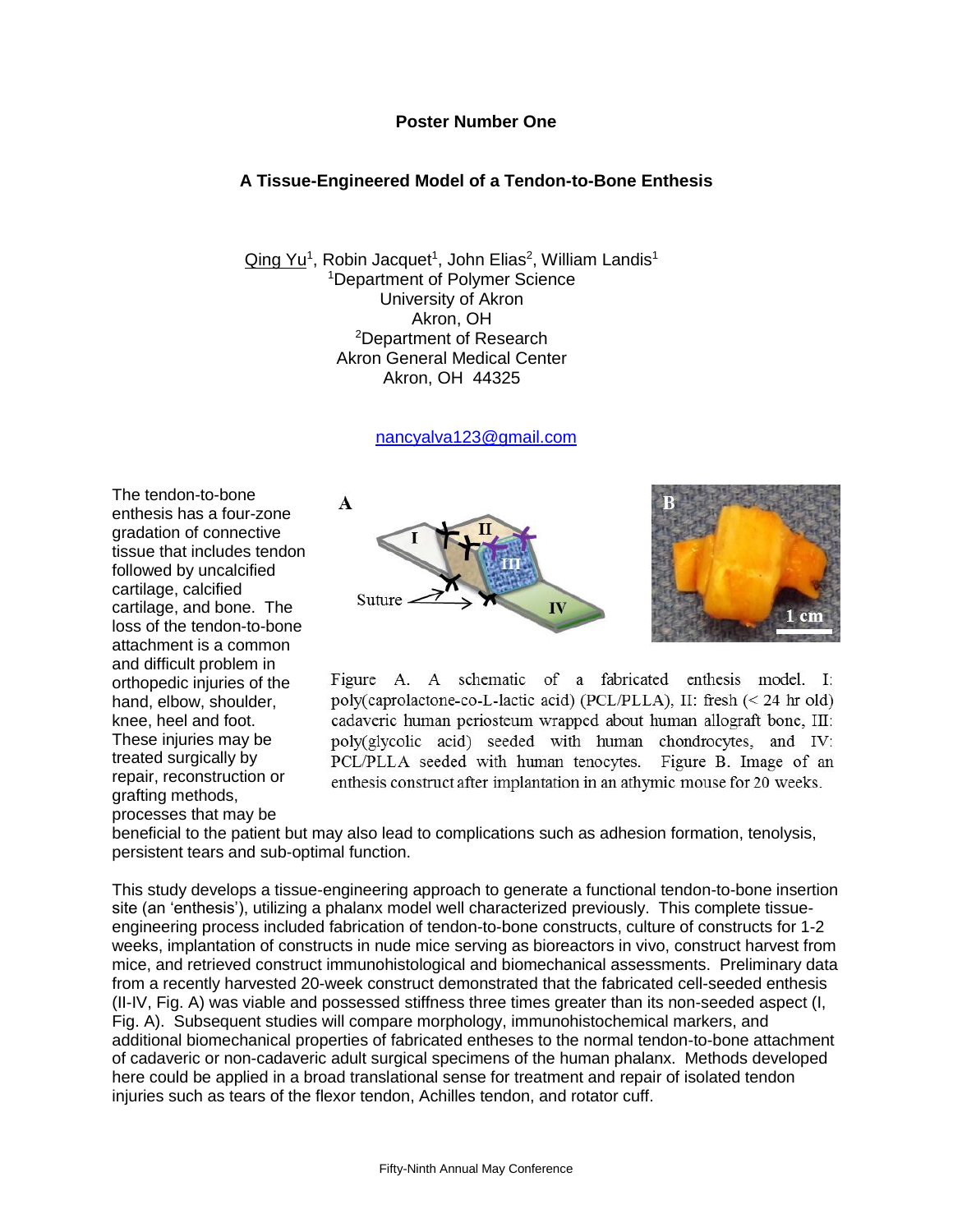#### **Poster Number Two**

## **Elucidating the Molecular Mechanism of Anthrax Pore Formation**

Harry Scott<sup>1</sup>, Heather Holdaway<sup>1</sup>, Jim Bann<sup>2</sup>, & Derek J. Taylor<sup>1</sup> <sup>1</sup>Department of Pharmacology Case Western Reserve University <sup>2</sup>Department of Chemistry, Wichita State University

[hws20@case.edu](mailto:hws20@case.edu)

The anthrax bacterial species (*Bacillus anthracis*) exhibits a high degree of lethality upon mammalian infection and has been studied for decades. However, the molecular mechanism of the events associated with anthrax toxicity are poorly understood. Anthrax imparts its toxicity via a tripartite toxin system consisting of Protective Antigen ( $PA_{83}$ ), lethal factor (LF), and edema factor (EF). PA $_{83}$  is an 83 kDa peptide that is proteolytically activated to PA $_{63}$ , which then forms a heptameric prepore species. After endocytosis and acidification of the endosome, the prepore converts to a pore through which the other two bacterial toxins can pass to the cytosol. LF disrupts MAP kinase signaling and EF disrupts cAMP signaling which leads to cell death and immune evasion. The crystal structure of the prepore and the recent cryo-EM model of the mature pore provide the static conformations of these two states in atomic detail. Consequently, it still remains unclear how the maturation process is orchestrated. Pore maturation requires large-scale conformational changes and reorganization of protein domains. A single point mutation (D425A) halts pore maturation at an early stage and, thus, provides a unique intermediate to study the initial stages of anthrax pore formation. Cryo-EM and single particle image analysis was used to elucidate this structural intermediate at  $\sim$ 11 Å. The structure displays a region of density at the base of the complex, which is consistent with the initial stages of  $\beta$ -barrel formation at low pH.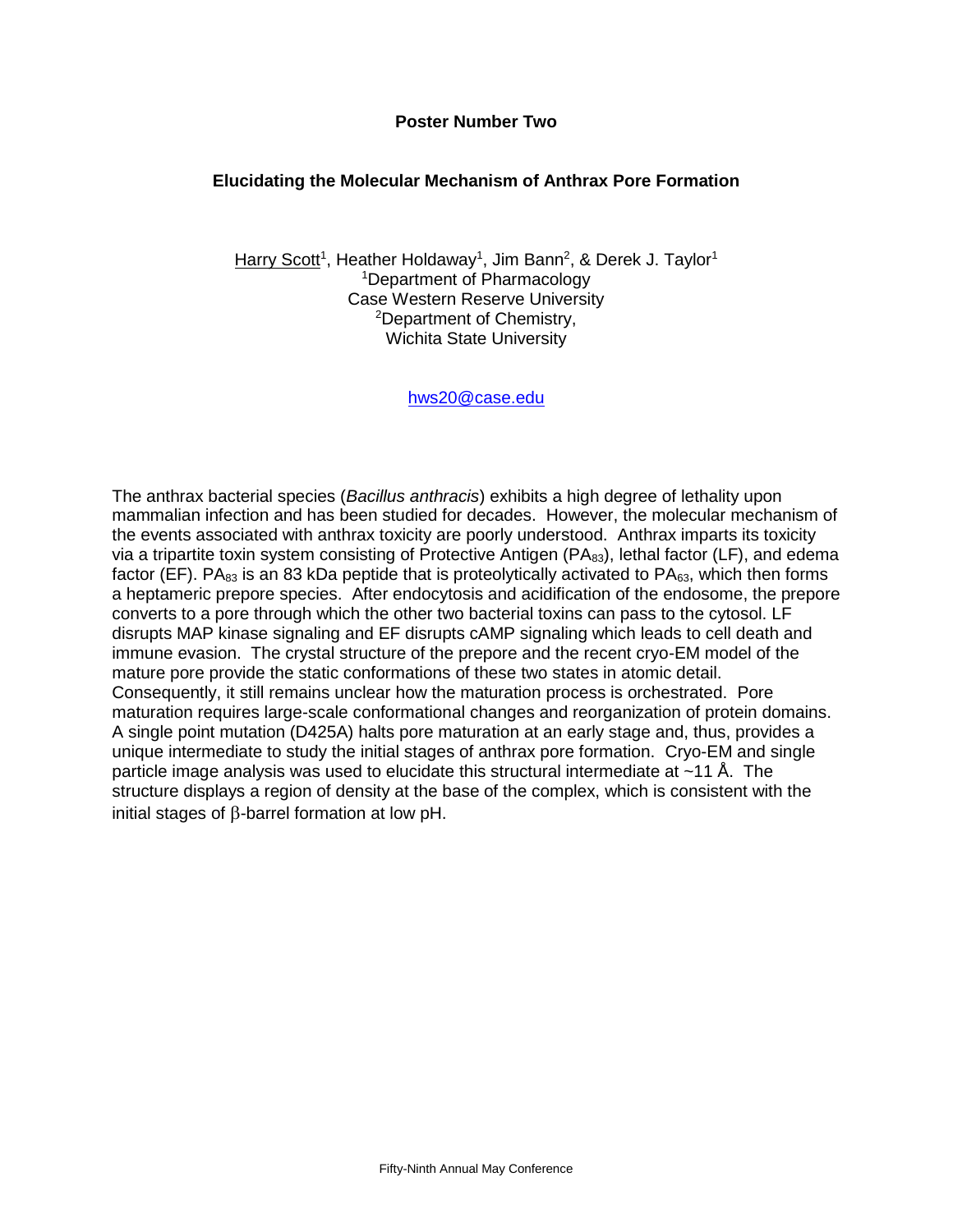## **Poster Number Three**

## **Characterization of Myocardial Remodeling in a Rat Model of Metabolic Syndrome Biochemical and Histological Study**

Rania A. Elrashidy, M.Sc. 1,2, Liyang Wu, MD 1,3, Guiming Liu, Ph.D. 1 Department of Urology, School of Medicine, Case Western Reserve University, Cleveland, OH Biochemistry Department, Faculty of Pharmacy, Zagazig University, Zagazig, Egypt Department of Urology, Beijing Chao-Yang Hospital, Capital Medical University, Beijing, China

[rae60@case.edu](mailto:rae60@case.edu)

Introduction: Metabolic syndrome (MetS) is a cluster of metabolic abnormalities, including obesity, dyslipidemia, glucose intolerance and hypertension that serve as risk factors for cardiovascular diseases. Although growing evidence showed the association between MetS and myocardial remodeling, the underlying mechanisms are poorly understood. This study aimed to investigate the molecular mechanisms of MetS-induced myocardial remodeling.

Methods: Male rats were fed high fat and high fructose diet to induce MetS, and compared with age matched rats fed with standard chow, as controls. After 42 weeks, insulin resistance was assessed by oral glucose tolerance test. Fibrosis and apoptosis-related proteins as well as nitrotyrosine (oxidative stress (OS) marker) were examined by immunoblotting. TNF-α was measured by ELISA. Collagen deposition was evaluated by Masson's Trichrome staining.

Results: High fat and high fructose diet induced a marked hyperglycemia and insulin resistance, along with altered lipid profile and hypertension, however, no overt obesity was observed. This was associated with a dramatic increase in serum levels of TNF-α, compared with control rats. Higher expression of nitrotyrosine was observed in hearts of MetS rats than in controls. There were significant increases in the expression of collagen I, III, transforming growth factor-beta 1 (TGF-β1), matrix mettaloproteinase-1 (MMP-1) and its tissue inhibitor (TIMP-1) in cardiac tissues of MetS rats, compared with control rats. A significant upregulation of pro-apoptotic Bax, associated with downregulation of anti-apoptotic Bcl-2 was found in cardiac tissues of MetS rats, compared with their controls. The deposition of collagen fibers was more abundant in hearts of MetS rats than in controls.

Conclusion: Our findings suggest that OS and inflammation play a key role in myocardial fibrosis and apoptosis, associated with MetS. TGF-β1-induced extracellular matrix remodeling is critically implicated in this process.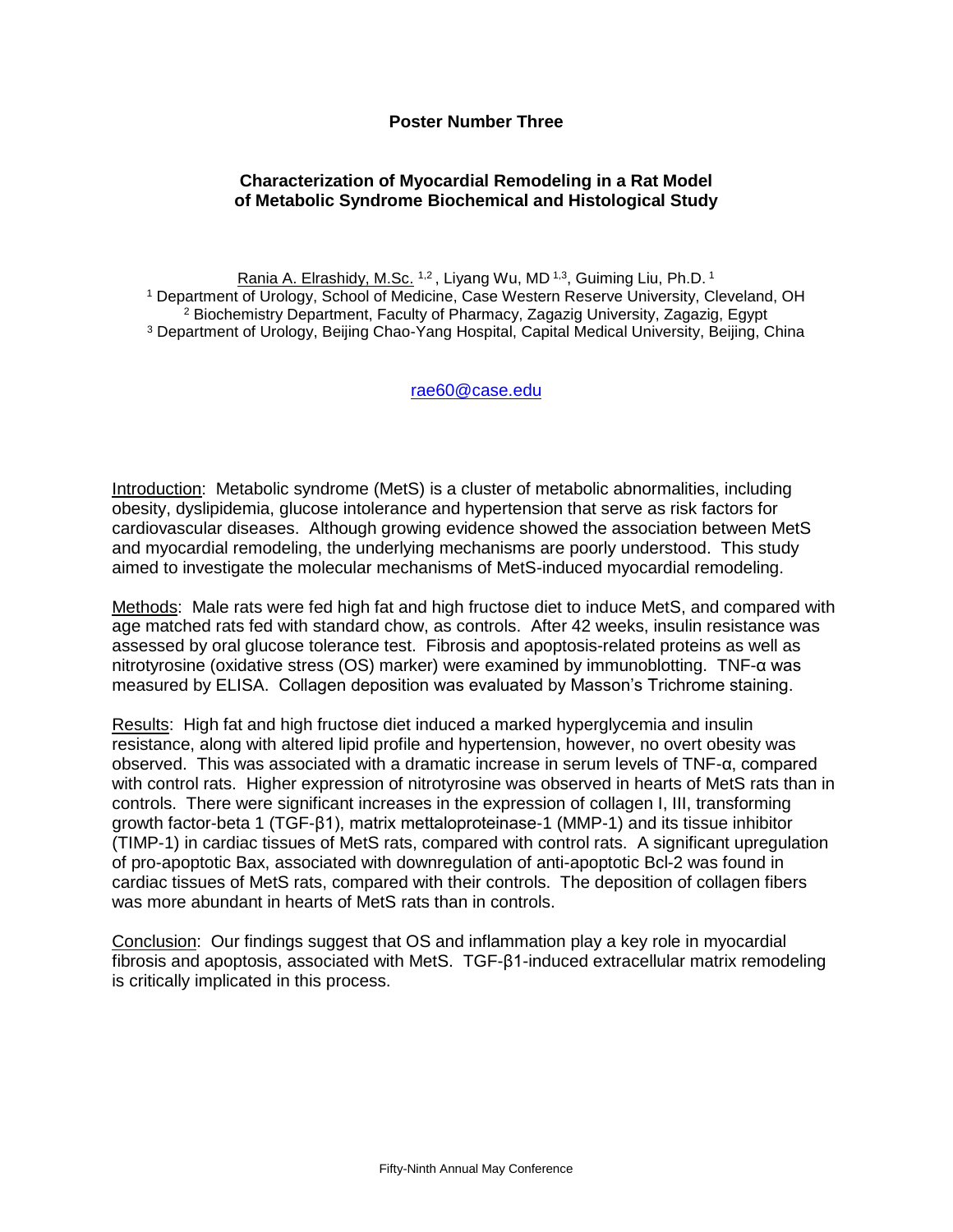#### **Poster Number Four**

## **Exploring Possible Gene Therapies for HIV**

#### Elliott Pawloski, Jacob Haller and Harry W. Kestler Lorain County Community College 1005 Abbe Road N. Elyria, OH 44035

CCR5 is a receptor that lies on the membrane of normal human white blood cells, typically facilitating inflammatory responses. CCR5 along with CXCR4 serve as a secondary receptor for HIV. A mutation called CCR5Δ32 confers resistance to HIV infectivity as well as *Yersenia pestis*. A man by the name of Timothy Ray Brown was cured of HIV through a bone marrow transplant from a donor who was homozygous Δ32/Δ32. In addition to Δ32 a novel mutation in the ccr5 gene (TG5) was found in a member of an African American family who was exposed to HIV but was not infected. The gene was inserted into a pcDNA expression vector, and transfected into the human T-cell line H9. The gene expression of cells containing this gene and the relative infectivity of these cells will be examined. Additionally, this gene, as well as, Δ32 will be cloned into the retroviral shuttle vectors pLNCX2 and used to create retroviral particles. These particles will be used to test the effect of alleles of CCR5 on the expression of wild type CCR5 and CXCR4. If CCR5 Δ32 and CCR5 TG5 can block expression of the wild type proteins then a gene therapy for HIV is attainable.

Authors: Norah Ali, Darla Balawender, Virgina Ford, Jacob Haller, Brandon Holcomb, Austyn Lilly, Briana Long, Keira Magdos, Steve Mares, Carson Moen, Michelle Neudeck, Elliott Pawloski, Nicholas Reed, Jared Repas, Nya Washington, L. Beth Weir, Amanda Worcester, India Worthy, Kayla Zamborsky; Advisor: Harry W. Kestler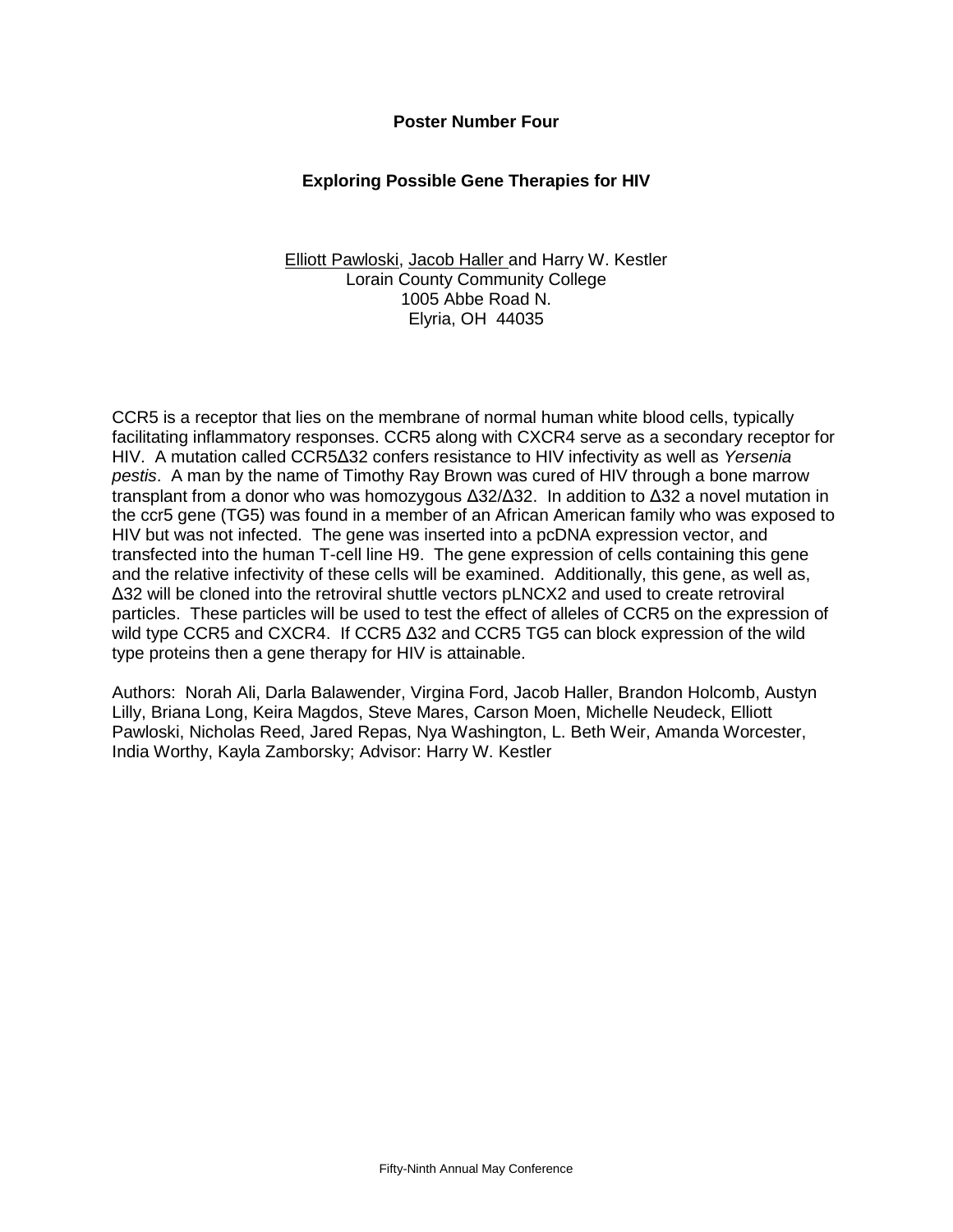#### **Poster Number Five**

#### **Cryogenic Electron Microscopy Techniques for Soft-Matter Materials**

Lu Zou and Min Gao 1425 Lefton Esplanade Liquid Crystal Institute Kent State University Kent, OH 44242

[lzou@kent.edu](mailto:lzou@kent.edu)

In this poster, we present an overview of cryogenic electron microscopy (cryo-EM) techniques for soft-matter materials (e.g., bio-materials, liquid crystals, oils, and polymers). These materials often impose great challenges for electron microscopy studies due to the weak contrast, difficulties in specimen preparation and radiation damage. As *in situ* electron microscopy techniques are still not practical at the current stage, cryo-EM techniques are often considered to be a desired choice for many soft-matter materials. Several steps are involved in cryo-EM, including sample freezing (thin film or bulk samples), thinning process (to obtain electron-transparent specimens), and EM observation. We demonstrate that plunge-freezing is an efficient technique for solution samples with small particles (< a few hundreds of nanometers), for example, lipid vesicles. High pressure freezing is another widely used freezing technique for biological tissue samples or those with strong surface effect (e.g., lyotropic liquid crystals). The frozen thick samples need to undergo a thinning process (e.g., cryoultramicrotomy and cryo-FIB) to obtain electron transparent specimens for cryo-EM. Another alternative is to fracture the frozen thick sample and replicate the fracture surface morphology by depositing heavy metal and carbon films (freeze fracture technique).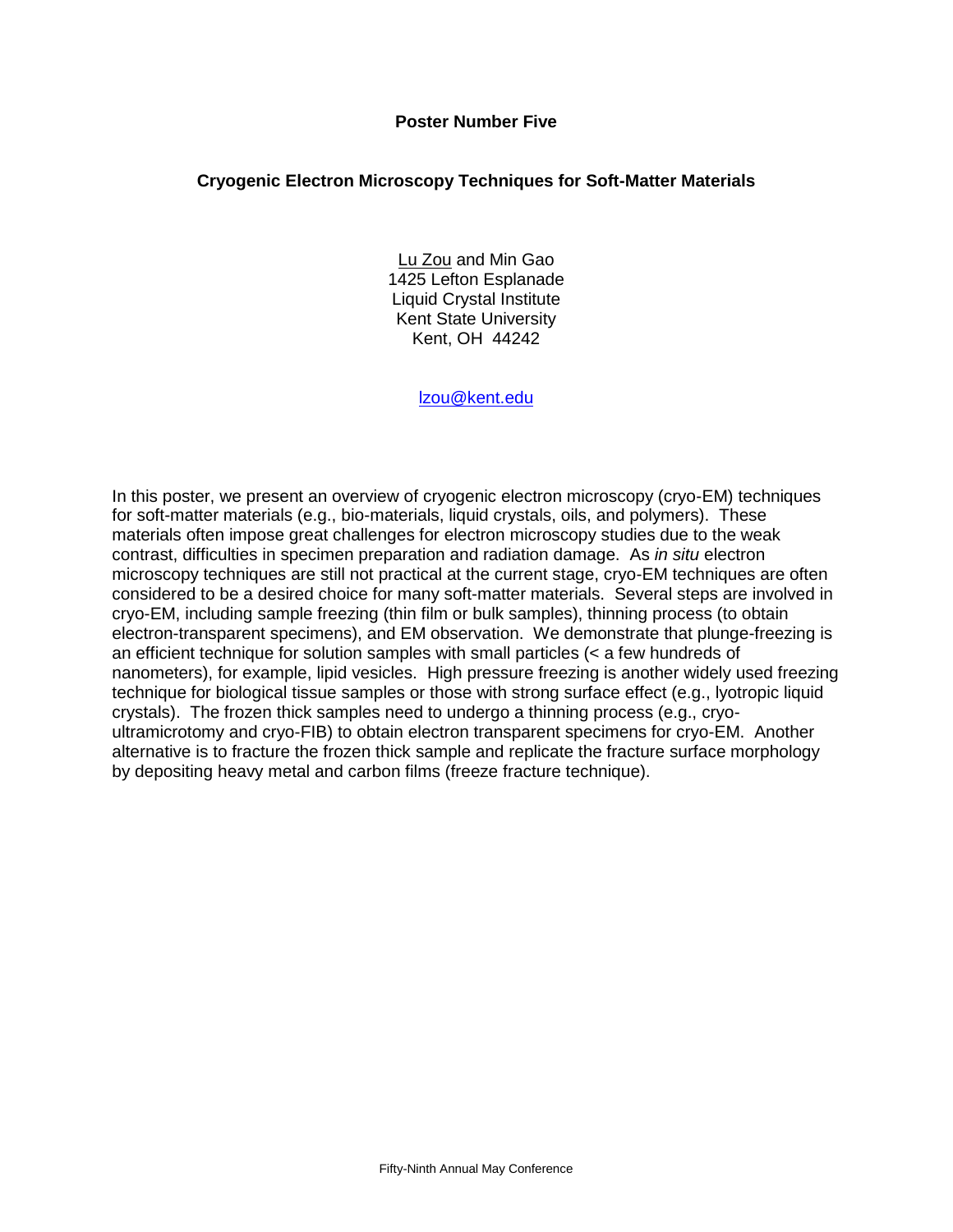#### **Poster Number Six**

## **Rapid Assessment of Intracytoplasmic Membranes in Bacteria by Fluorescence Microscopy**

Kyle Whiddon, Theodore Hammer, Michael Haddad, Michael Konopka Department of Chemistry University of Akron Akron, OH 44235

[ktw5@zips.uakron.edu](mailto:ktw5@zips.uakron.edu)

Intracytoplasmic membranes (ICMs) are known to play an important biological role in bacteria, but many details about these membrane systems remain unclear. The primary tool for observing these ICMs has been electron microscopy, which limited data collection due to preparation times and the inability to look at dynamic membrane changes. Here we describe a method to rapidly analyze intracytoplasmic membrane structures on a single-cell level using fluorescence microscopy and lipophilic dyes on live cells. This allows us to rapidly track the ICM growth of multiple single cells over time to elucidate the mechanisms by which these membranes are gained or lost with time. Growth conditions can also be altered during imaging to observe immediate cellular reactions under varying conditions. This technique can be coupled to the use of other fluorescence imaging techniques such as protein localization via fluorescent protein fusions. We primarily apply these methods to methanotropic bacteria, such as *Methylomicrobium alcaliphilum 20z* and *Methylosinus trichosporium OB3b*, which can use single carbon molecules, as their sole energy and carbon source. These methanotrophs produce the membrane bound enzyme, particulate methane monooxygenase (pMMO) which is capable of oxidizing C-H bonds. Our goal is to understand the dynamic relationship between ICMs and pMMO.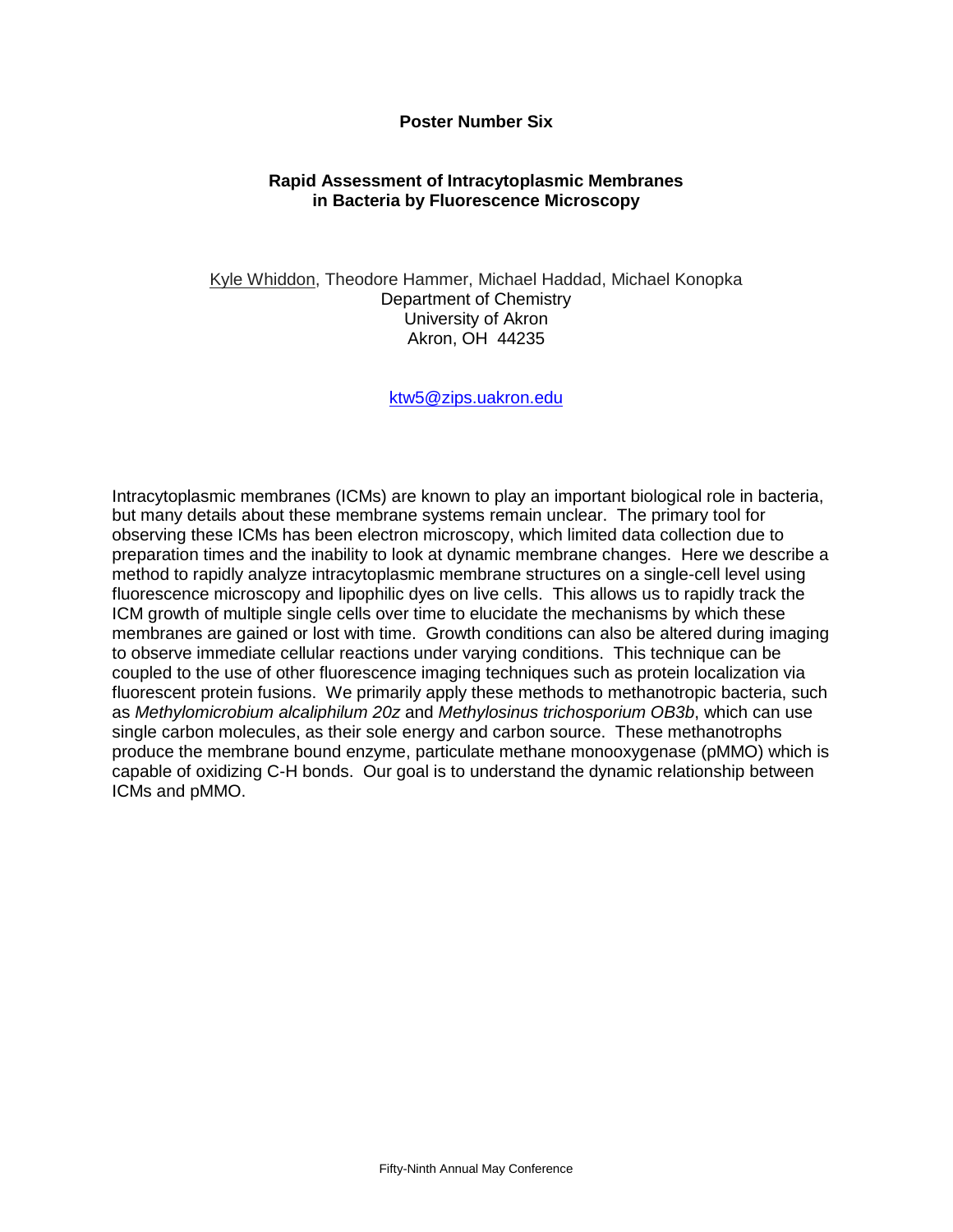#### **Poster Number Seven**

## **Age-Dependent Modifications of Axons, Mitochondrial Dynamics and Calcium Homeostasis Underlie the Vulnerability of Aging White Matter to Ischemia**

#### Chinthasagar Bastian, Katharine Stahon, Shelby Griffith, Grahame Kidd, Sylvain Brunet, and Selva Baltan Cleveland Clinic Foundation 9500 Euclid Avenue Mail Box NC30 Cleveland, OH 44195

[bastiac@ccf.org](mailto:bastiac@ccf.org)

Aging white matter (WM) is increasingly susceptible to neurodegenerative diseases and stroke. Among others, changes in Ca+2 homeostasis, ATP production, and mitochondrial dynamics contribute to increased susceptibility of aging WM to stroke.

We utilized a pure white matter tract, mouse optic nerve (MON), obtained from 2- and 12-month old mice to quantify axon structure and function using immunoblots, ATP assays, electrophysiology and 3D-EM. Functionally, aging axons recovered less after ischemia compared to young axons. Structurally, aging axons became thicker with lower G ratios, as well as increased internodal distances and nodal lengths. Aging axonal mitochondria were larger and thicker with lower incidence of SER association. A mismatch of mitochondrial shaping proteins with aging resulted in aggregation of mitochondria and together with lower ATP levels suggesting mitochondrial dysfunction.

Our results suggest that aging alters axonal mitochondrial structure and function leading to reduced ATP production that may disrupt  $Ca<sup>+2</sup>$  homeostasis to underlie the increased vulnerability of aging WM to ischemia and neurodegenerative diseases.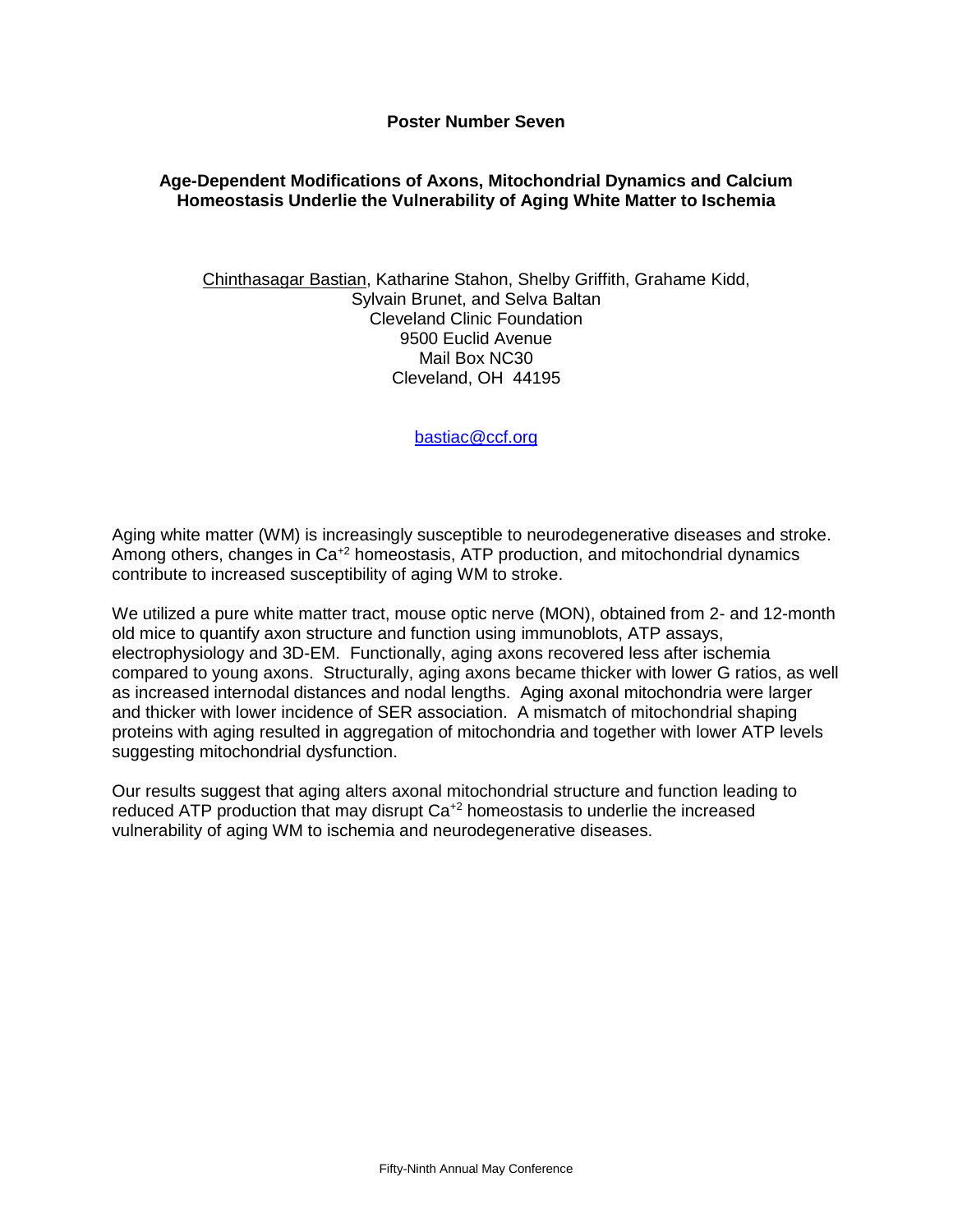## **Poster Number Eight**

## **GC-MS Analysis of the Flavor of Bourbon Whiskey Produced by a Novel Accelerated Aging Process**

Aubrie Thompson, Christopher Kazee and Regan Silvestri Lorain County Community College Department of Chemistry 1005 Abbe Road N. Elyria, OH 44035

[rsilvestri@lorainccc.edu](mailto:rsilvestri@lorainccc.edu)

Gas Chromatography-Mass Spectroscopy (GC-MS) can be readily used to generate an analytical profile of the flavor compounds for whiskey. This analytical method has been applied to samples of bourbon whiskey produced by a novel process which uses pressure to accelerate the aging of the whiskey. As such, GC-MS information yields insights into the process parameters for the novel accelerated aging technique. Pragmatically, GC-MS data can be used in product design to tune the process parameters for the production of a desired target product.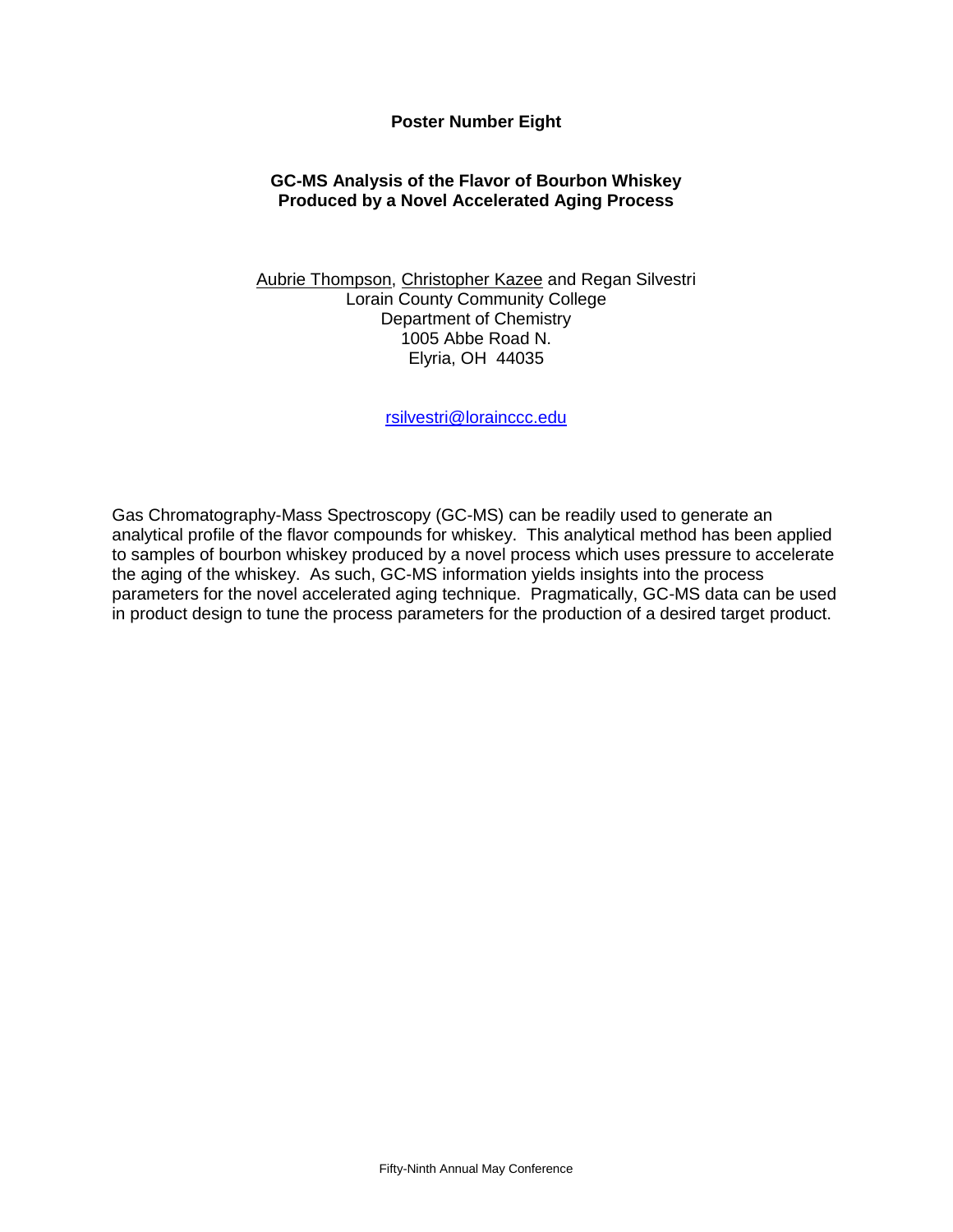## **Poster Number Nine**

## **New Preparation Method using Ionic Liquid for Rapid and Reliable SEM Observation of Uncoated Biological Specimens**

Roger Teppert, Mari Sakaue<sup>1</sup>, Masamichi Shiono<sup>1</sup>, Mami Konomi<sup>1</sup>, Junichiro Tomizawa<sup>2</sup>, Eiko Nakazawa<sup>1</sup>, Koji Kawai<sup>3</sup>, Susumu Kuwabata<sup>4</sup> Nanotechnology National Sales Hitachi High Technologies America, Inc. Nanotechnology Systems Division 22610 Gateway Center Drive Suite 100 Clarksburg, MD 20871

[Roger.Teppert@hitachi-hta.com](mailto:Roger.Teppert@hitachi-hta.com)

For observation in an electron microscope (EM), biological specimens require various preparation methods to preserve their shape under vacuum, but they can be very timeconsuming. Ionic liquids are unique materials because of their natural incombustibility, nonvolatility, and high ionic conductivity. Our particular ionic liquid was designed specifically for EM sample preparation, where unfixed specimens are immersed with our ionic liquid and observed without dehydrating. The results indicate that this method for biological sample preparation greatly reduces preparation time, and is additionally better at preserving the specimen's original shape while imaging in the SEM environment. Nano-porous structures were also treated with our ionic liquid and also showed promising results in the SEM environment.

Tokyo Solution Lab., Hitachi High-Technologies Corp., KANAGAWA SCIENCEPARK, R&D BUSINESSPARK BLDG C-1F, 3-2-1, Sakado, Takatsu, Kawasaki, Kanagawa 213-0012, Japan Hitachi High-Technologies Corp., 882, ichige, hitachinaka, Ibaraki 312-8504, Japan MIYOSHI Oil & Fat CO.,LTD. 4-66-1, Horikiri, Katushika, Tokyo 124-8510, Japan Graduate School of Engineering, Osaka University, 2-1 Yamadaoka, Suita, Osaka 565-0871 Japan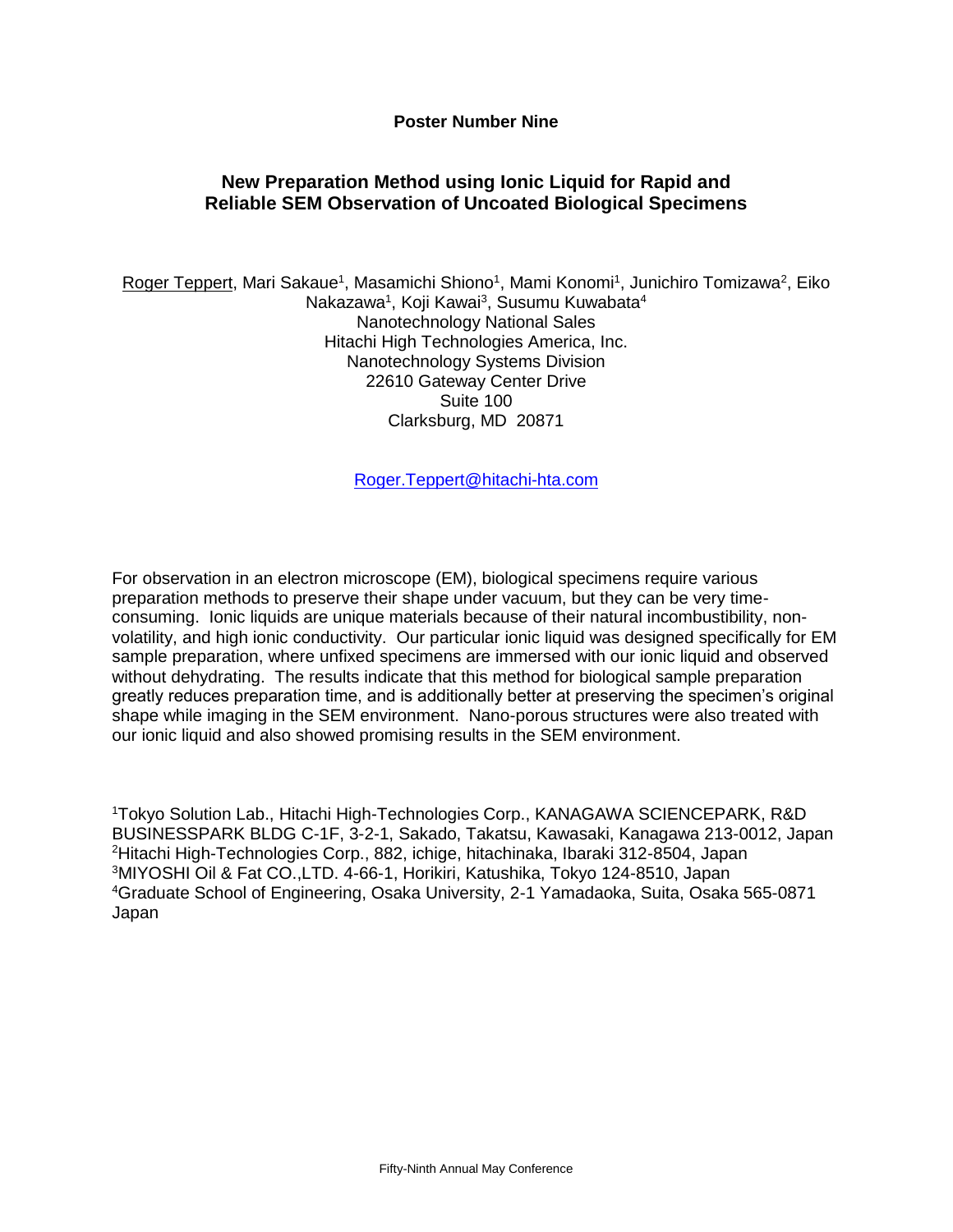#### **Poster Number Ten**

## **Atypical Centriole During Fertilization**

Kyoung Ha Jo and Tomer Avidor-Reiss Department of Biological Science University of Toledo 2801 W. Bancroft Toledo, OH 43606-3390

[Kyoung.Jo@rockets.utoledo.edu](mailto:Kyoung.Jo@rockets.utoledo.edu)

During fertilization, centrosomes, the major microtubule-organizing center, are essential in forming astral microtubules and mediating male and female pronuclei congression. Failure to do so, leads to infertility. It has been thought that the insects only have one centriole in the sperm and only that centriole is inherited to the oocyte. However, we discovered a second centriole structure named the "Proximal Centriole-Like (PCL)," in *Drosophila*. We found that the PCL along with the previously known centriole, the Giant centriole (GC), are inherited to the oocyte and functions as the first centrosome in the zygote. In addition, the PCL does not have microtubules and the GC lose most of centrosome proteins during spermiogensis. Therefore, we hypothesize that PCL and GC are atypcial centrioles that perform normal centrosome functions in the zygote. This suggests that atypical centrioles are essential for fertilization and it could be conserved in fertilization of the other animals.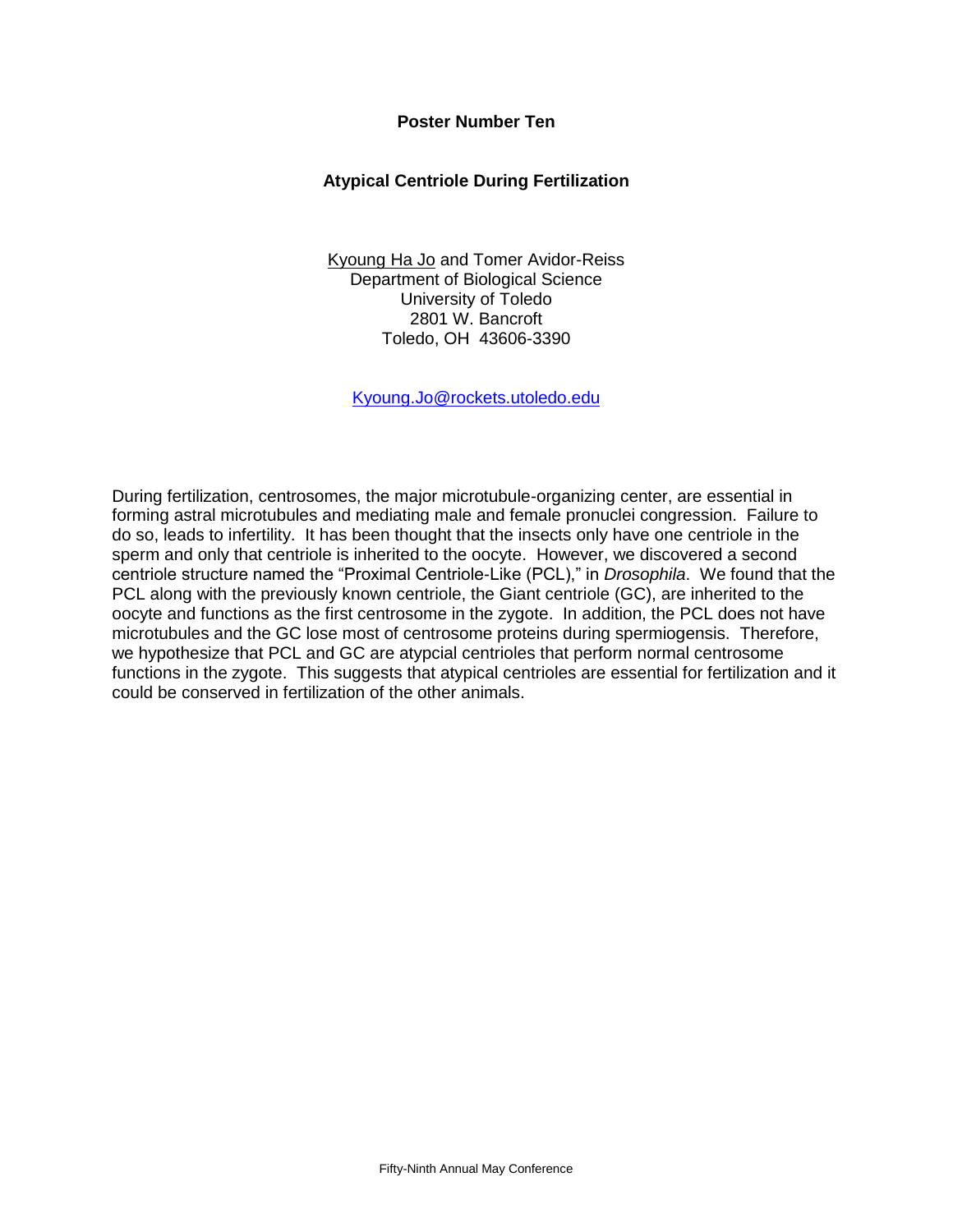#### **Poster Number Eleven**

## **DNA Secondary Structures in the Full-length 3' Telomeric Overhang**

Jibin Abraham Punnoose, Yunxi Cui, Deepak Koirala, Philip M. Yangyuoru, Chiran Ghimire, Prakash Shrestha, Hanbin Mao\* Department of Chemistry and Biochemistry Kent State University 037 Science Research Building Kent, OH 44242

[jabraha4@kent.edu](mailto:jabraha4@kent.edu)

The telomere 3' overhang in the chromosomes of eukaryotes consists of Guanine (G)-rich tandem repeats of nucleotides. These G-repeats can self-assemble into DNA secondary structures like G-quadruplex, G-triplex and higher-order structures in the presence of monovalent cations like K+. These structures are potential targets for cancer treatment since they inhibit the activity of telomerase-an enzyme over-expressed in most of the cancer cells. Thus, structural information of the non-B DNA structures present in the 3' telomeric overhang is vital for designing highly specific cancer therapeutic agents. Most of the current studies are focused on telomeric DNA with four TTAGGG repeats that can only host one G-quadruplex unit. However, such a system oversimplifies the physiological context in which a telomere overhang may contain ~20-50 G-repeats. We used a dual-trap optical tweezer for single molecule force ramping analysis in place of ensemble-averaged methods using NMR or X-ray techniques to study the telomere DNA having up to 24 G-repeats. This technique allows to resolving the minor species formed in the construct approaching full-length of telomere overhang. From our force-extension experiments, we were able to conclude that G-quadruplex is the most abundant species (80%) present in telomere followed by G-triplex (15%) and Higher-order structure (5%).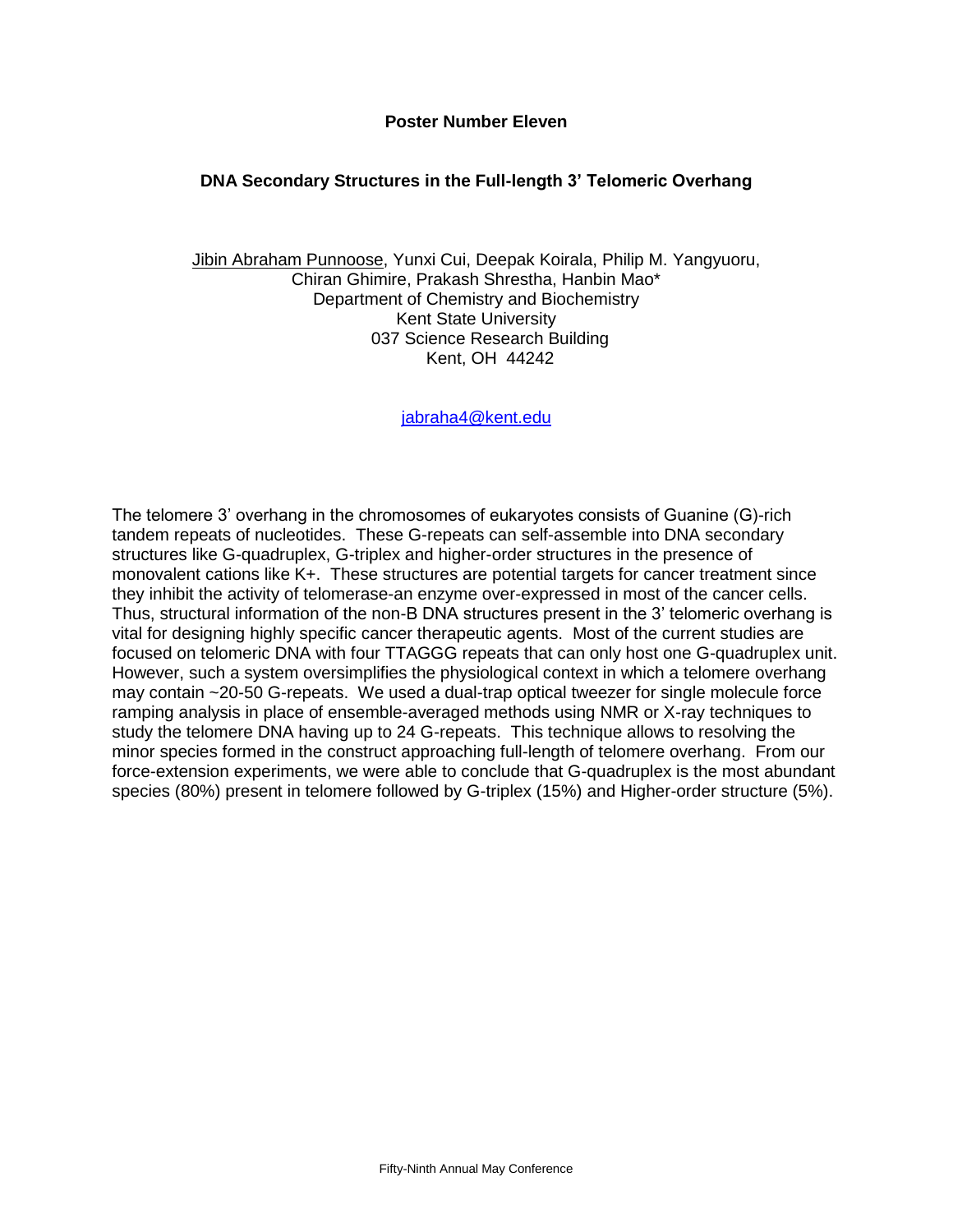#### **Poster Number Twelve**

## **Ruthenium-Modified Sensitive NO Sensors: Quantifying Nitric Oxide in the Pathobiology**

Tiyash Bose, Tericka Henderson, and Mekki Bayachou Department of Chemistry Cleveland State University 2399 Euclid Avenue Cleveland OH 44115

[tiyash.bose@gmail.com](mailto:tiyash.bose@gmail.com)

This is a preliminary work towards preparing a device capable to measure nitric oxide levels in a cystic fibrosis cell line model. It has been found that exhaled NO levels remains unchanged or reduced in cystic fibrosis patients unlike other inflammatory lung diseases like asthma where it increases. However, it is not clear whether the lower NO levels in cystic fibrosis correlate with lowered production of this metabolite in the bronchial epithelium. We will present preliminary results of our ruthenium oxide-modified, combined electrodes and how they can be applied to the study of cystic fibrosis at the cellular level.

In this work, we explore the performance of combined reference/working electrodes modified with ruthenium oxide and Poly(3,4-ethylenedioxythiophene) (PEDOT) in the detection of nitric oxide with the goal to measure nitric oxide at the level of single or collective cultured cells. The synergistic effect of the electrocatalytic activity of ruthenium oxide and the enhanced surface area for catalytic activity provided by the polymer greatly enhanced the analytical performance of our sensors in terms of sensitivity, selectivity, and stability. With the incorporation of a layer by layer method of electrodeposition, we attained a sensitivity of  $\sim$  17 pA/nM towards NO and a detection limit in the vicinity of 500 pM. In order to improve the selectivity of our sensors we coated the surface with nafion and lowered the applied potential. We attained ~86% and ~81% decrease in response to nitrite and ascorbic acid respectively after nafion coating.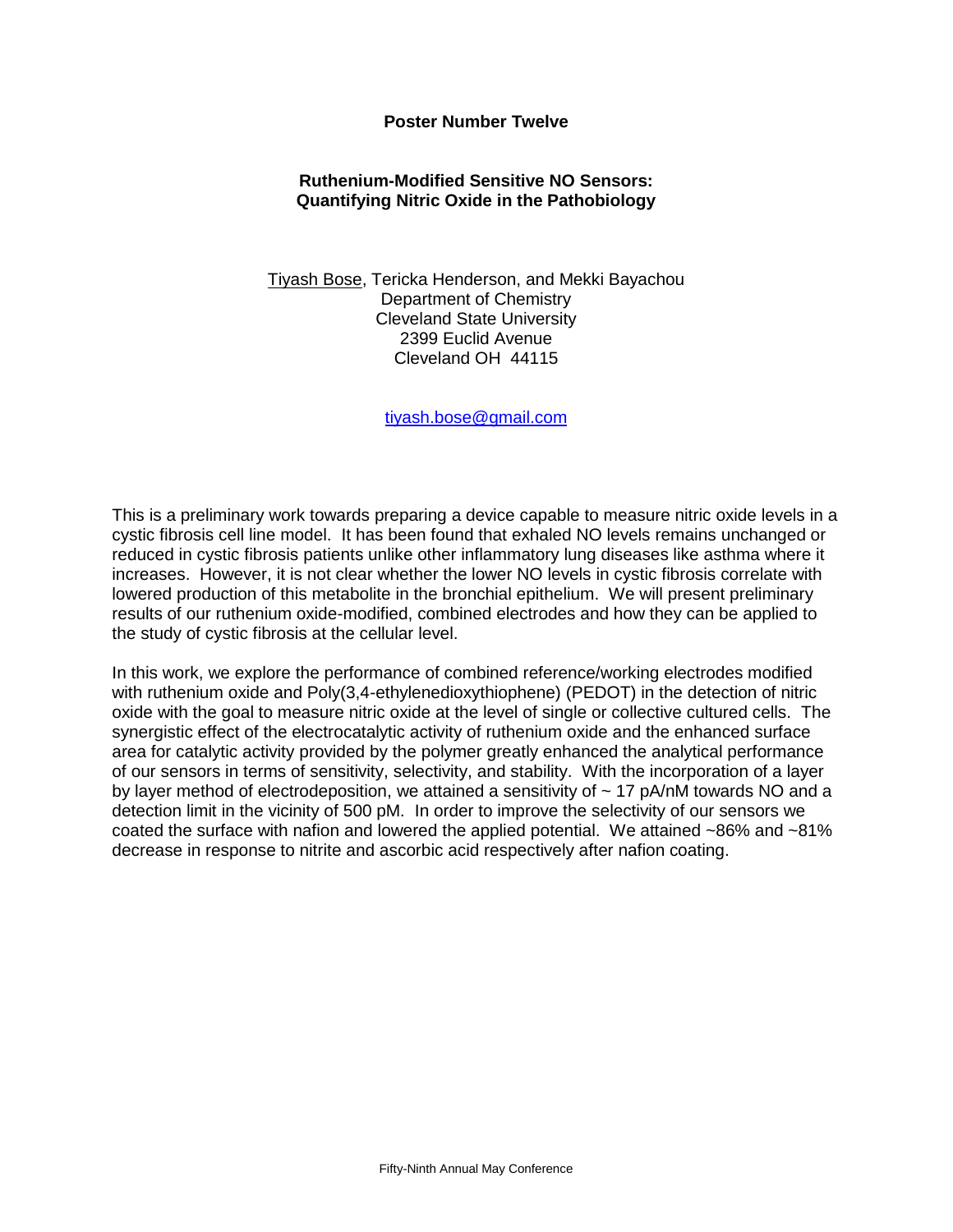## **Poster Number Thirteen**

## **Ubiquitous Distribution of Salts and Proteins in Spider Glue Enhances Spider Silk Adhesion**

Gaurav Amarpuri<sup>1</sup>, Vishal Chaurasia<sup>2</sup>, Dharamdeep Jain<sup>1</sup>, Todd A. Blackledge<sup>3</sup> and Ali Dhinojwala<sup>1</sup> <sup>1</sup>Department of Polymer Science, University of Akron, Akron, OH 44325 <sup>2</sup>Department of Mechanical Engineering, University of Akron, Akron, OH 44325 <sup>3</sup>Department of Biology, Integrated Bioscience Program, University of Akron, Akron, OH 44325

[ga25@zips.uakron.edu](mailto:ga25@zips.uakron.edu)

Modern orb weaving spiders use micron-sized glue droplets on their viscid silk to retain prey in webs. A combination of low molecular weight salts and proteins makes the glue viscoelastic and humidity responsive in a way not easily achieved by synthetic adhesives. Optically, the glue droplet shows a heterogeneous structure, but the spatial arrangement of its chemical components is poorly understood. Here, we use optical and confocal Raman microscopy to show that salts and proteins are present ubiquitously throughout the droplet. The distribution of adhesive proteins in the peripheral region explains the superior prey capture performance of orb webs as it enables the entire surface area of the glue droplet to act as a site for prey capture. The presence of salts throughout the droplet explains the recent Solid-State NMR results that show salts directly facilitate protein mobility. Understanding the function of individual glue components and the role of the droplet's macro-structure can help in designing better synthetic adhesives for humid environments.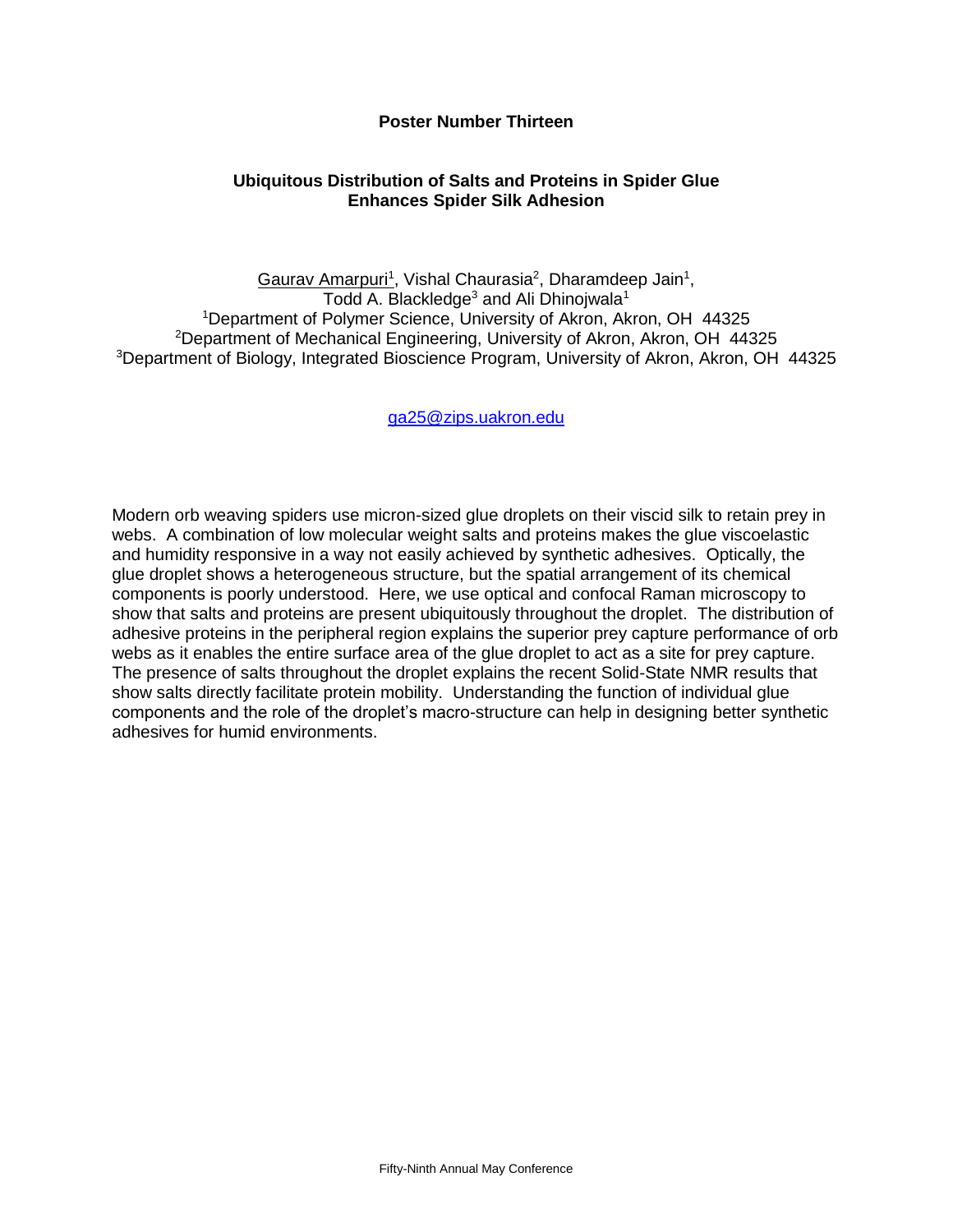#### **Poster Number Fourteen**

## **A Microscopic Study of Cell Volume Dysregulation in Apoptosis: Evidence of the Involvement of Organic Cation Transporters (OCT)**

Brandon Gibbons, M.S. Smith, L.C. Robinson and M.A. Model Department of Biological Sciences Kent State University 800 E. Summit Street Kent, OH 44240

bgibbons@kent.edu

The two main types of cell death are apoptosis and necrosis. Necrotic cells accumulate water, which leads to cell rupture and inflammation; conversely, apoptosis is characterized by water expulsion, shrinkage and elimination of affected cells without causing inflammation. In some cases, however, a temporary volume increase occurs in apoptotic cells prior to shrinkage. In HeLa cells treated by actinomycin D or camptothecin, swelling coincides with membrane blebbing and the loss of mitochondrial potential. In this study we used confocal and wide-field fluorescence, along with transmission-through-dye microscopy (a technique for cell volume measurements previously developed in our lab), to understand the apoptotic swelling phenomenon. First, we additionally validated volume measurements on cells with irregular shapes and/or with reduced water content, as are typical during apoptosis. Next, we show that blebbing and swelling can occur independently of each other. In a sodium-containing medium, cell swelling is accompanied by accumulation of sodium and can be prevented by sodium channel blockers. Unexpectedly, some of sodium-free media supports apoptotic swelling as well, apparently through activation of OCT. Independent evidence for OCT involvement comes from cell staining by a potentiometric dye ASP that may utilize these channels for cell entry: the staining pattern changes from mitochondrial to membrane prior to any other observable apoptotic changes. Our current hypothesis is that OCT shut down either early in apoptosis or just in response to stress and become reactivated during membrane blebbing; further work will elucidate the nature of this potentially important phenomenon.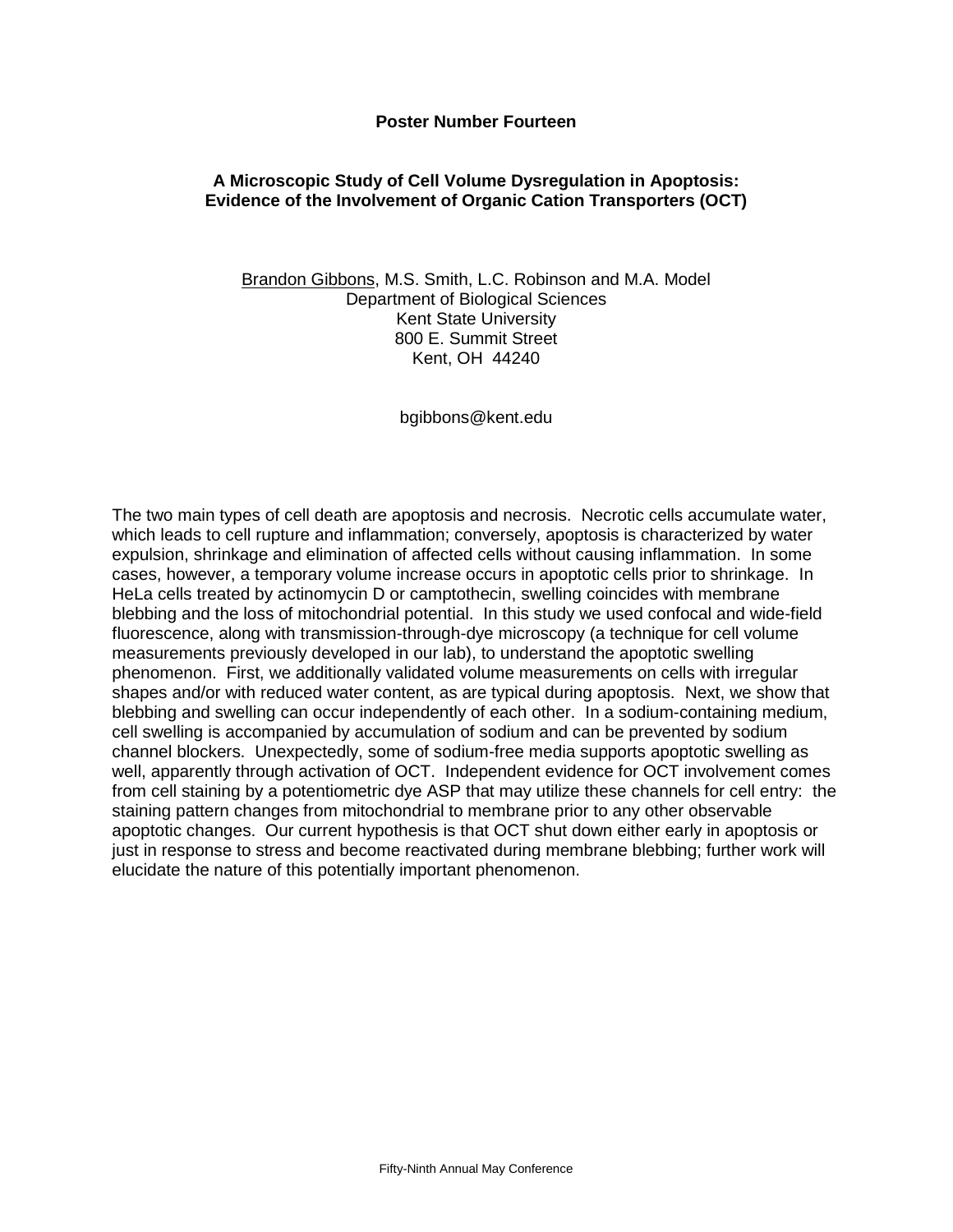## **Poster Number Fifteen**

## **The Mechanoenzymatic Core of Dynamin-Related Protein 1 Comprises the Minimal Machinery Required for Membrane Constriction\***

Christopher A. Francy<sup>#, 1, 2, 3</sup>, Frances J.D. Alvarez<sup>#, 1, 2, 3</sup>, Louie Zhou<sup>1, 2, 3</sup>, Rajesh Ramachandran<sup>3, 4</sup> and Jason A. Mears<sup>1, 2, 31</sup> <sup>1</sup>Department of Pharmacology, <sup>2</sup>Center for Mitochondrial Diseases, <sup>3</sup>Cleveland Center for Membrane and Structural Biology, and the <sup>4</sup>Department of Physiology and Biophysics Case Western Reserve University School of Medicine Cleveland, OH 44106

[caf66@case.edu](mailto:caf66@case.edu)

Mitochondria are dynamic organelles that continually undergo cycles of fission and fusion. Many neurodegenerative diseases, including Alzheimer's, Parkinson's and Huntington's display increased levels of mitochondrial fission. Dynamin-related protein 1 (Drp1), a large GTPase of the dynamin superfamily, is the main mediator of mitochondrial fission. Like prototypical dynamin, Drp1 is composed of a mechanochemical core consisting of the GTPase, middle and GED regions. In place of the pleckstrin homology (PH) domain in dynamin, however, Drp1 contains an unstructured variable domain (VD), whose function is not yet fully resolved. Here, using time-resolved EM and rigorous statistical analyses, we establish the ability of full length Drp1 to constrict lipid bilayers through a GTP hydrolysis dependent mechanism. We also show the variable domain limits premature Drp1 assembly in solution and promotes membrane curvature. Furthermore, the mechanochemical core of Drp1, absent of the variable domain, is sufficient to mediate GTP hydrolysis-dependent membrane constriction. Characterization of the mechanoenzymatic properties of Drp1 will advance our understanding of the mitochondrial fission process.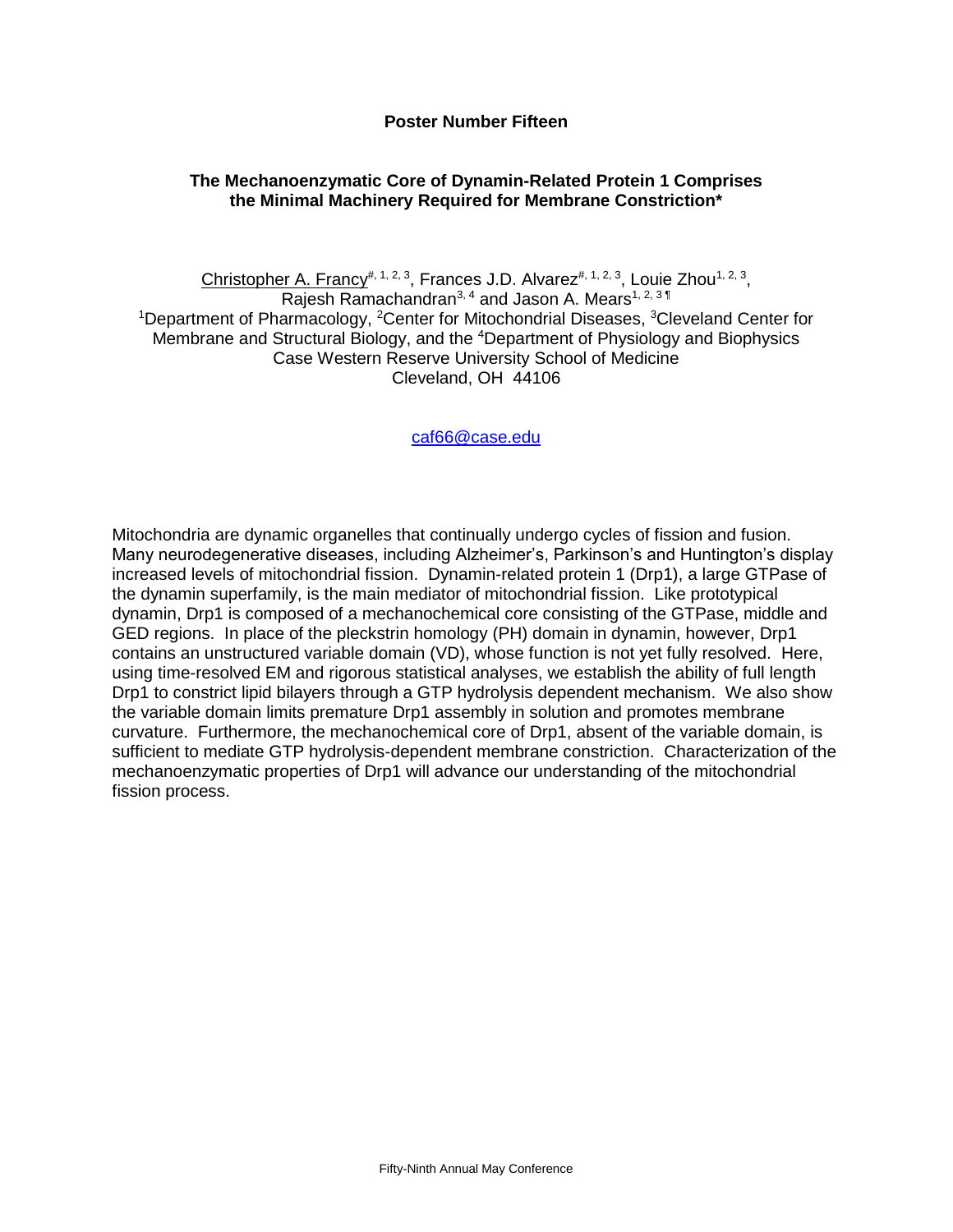#### **Poster Number Sixteen**

## **Three-Dimensional Self-Assembly of Mixed Poly(***tert***-butyl acrylate)/Polystyrene Brush-Grafted Silica Nanoparticles by Electron Tomography**

Saide Tang,<sup>1</sup> Tara L. Fox,<sup>2</sup> Jonathan M. Horton,<sup>3</sup> Chunhui Bao,<sup>3</sup> Bin Zhao,<sup>3,\*</sup> Phoebe L. Stewart,<sup>2,\*</sup> and Lei Zhu<sup>1,\*</sup> <sup>1</sup> Department of Macromolecular Science and Engineering Case Western Reserve University Cleveland, OH 44106 <sup>2</sup> Department of Pharmacology Case Western Reserve University Cleveland, OH 44106 <sup>3</sup> Department of Chemistry University of Tennessee Knoxville, TN 37996

[sxt282@case.edu](mailto:sxt282@case.edu)

Three-dimensional (3D), self-assembly of poly (*tert*-butyl acrylate) (P*t*BA)/ polystyrene (PS) mixed brushes grafted on 67 nm silica nanoparticles was investigated by transmission electron tomography (3D TEM). The number average molecular weights for P*t*BA and PS are 22.2 and 23.4 kDa, and their grafting densities are 0.54 and 0.31 chains/nm<sup>2</sup>, respectively. When particles cast from chloroform solution, monolayer particle film formed through strong brushbrush interaction. Clear bicontinuous phase separation of P*t*BA and PS brush domains were presented in both 2D and 3D TEM images. Uniformly collapsed mixed brush particles prepared by the emulsion method exhibited both isolated and short worm-like PS domains. Environmentally responsive self-assembly of mixed brush-grafted silica nanoparticles was studied by imbedding particles in P*t*BA and poly(cyclohexyl methacrylate)(PCHMA) homopolymer matrices, which are miscible with PtBA and PS brushes, respectively. Using tomography, the 3D morphology of phase separated mixed brushes on single particles was reconstructed. The inverted phase separation of the mixed brushes was observed in the two systems. When the molecular weights of the matrices increased, the minor brush phase gradually changed from protruded islands to bicontinuous morphology. Furthermore, the diameter of the single particle decreased with increasing of molecular weights of polymer matrices. This responsive behavior can be explained by wet-brush/dry-brush theory.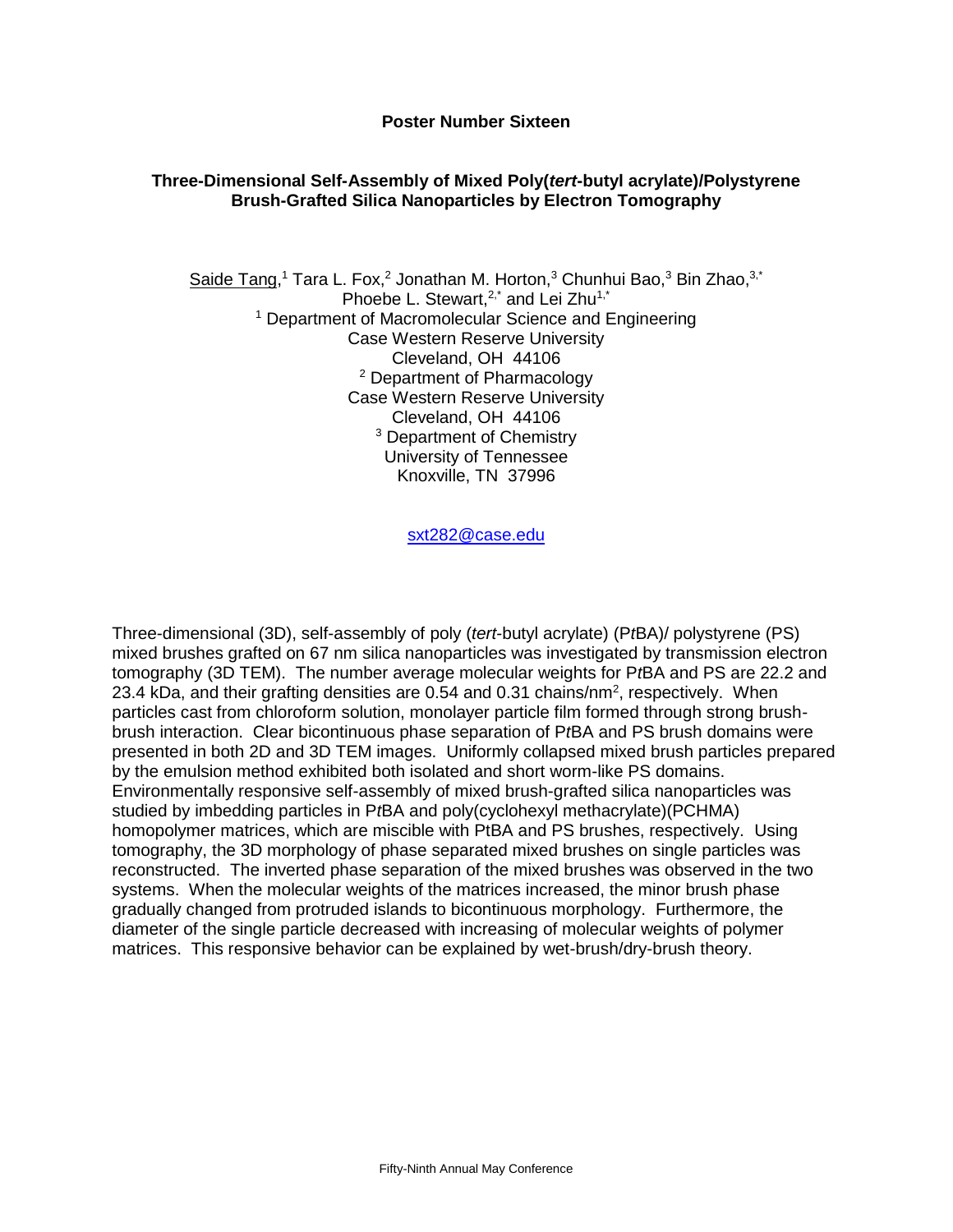#### **Poster Number Seventeen**

#### **Chia Seed Exudate used for Separation of Oil and Water**

Nathaniel Jurcago Case Western Reserve University Cleveland, OH 44106

#### [Nrj13@case.edu](mailto:Nrj13@case.edu)

Using extracted Chia Seed gel as an oleophobic organic hydrogel to coat mesh and strain/extract oils and alcohols from water. Wire mesh is coated with the hydrogel and expected to let water pass through while retaining any oil substance. This is done by testing the contact angles of different oils and alcohols on the coated mesh. The ability to strain water and retain oil will be tested by sealing oil onto the mesh so that it does not roll off and then pouring water onto that mesh to let gravity strain the water through the mesh. Relevant and prominent uses are to be a cheaper and more easily produced alternative to other oleophilic coatings.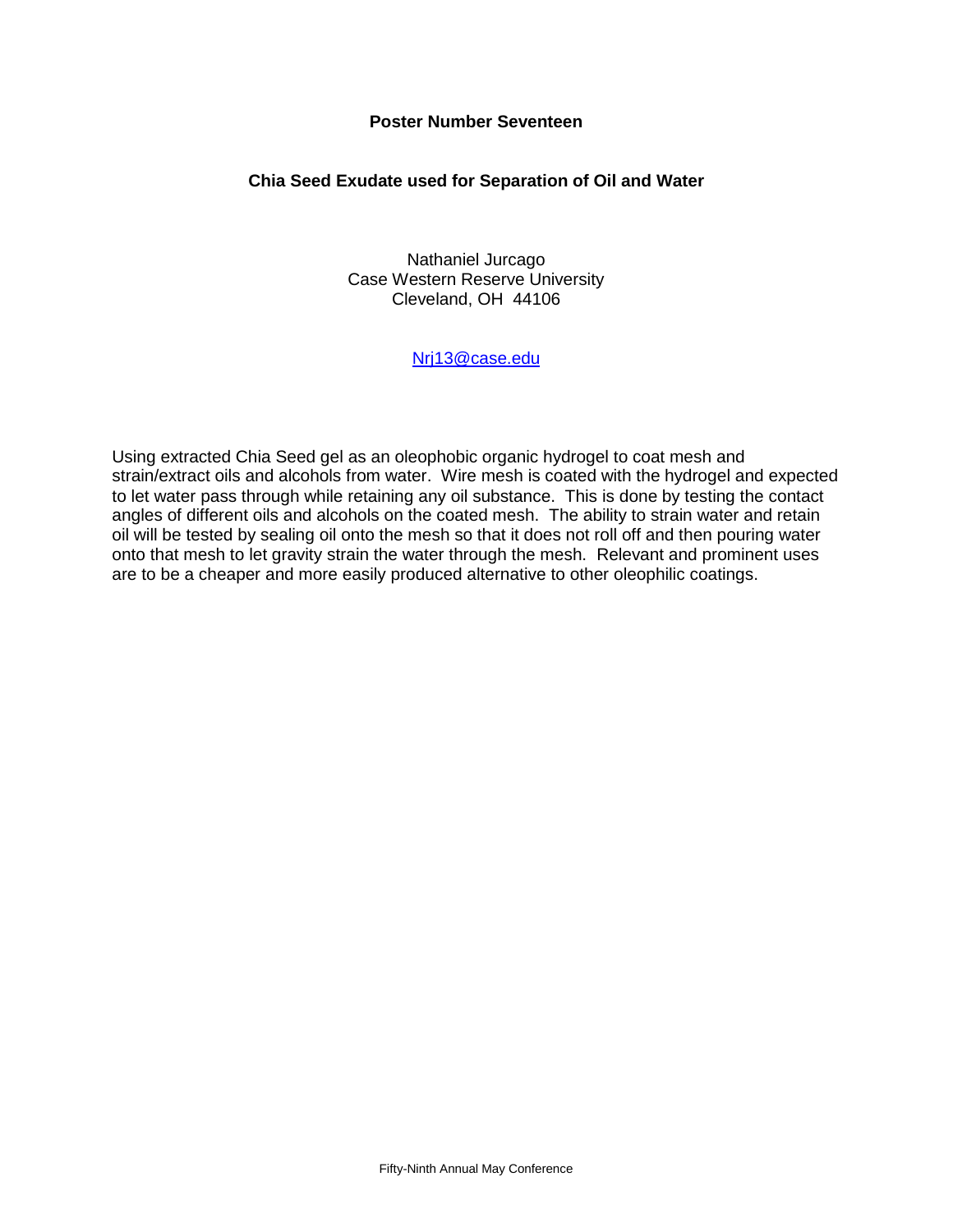#### **Poster Number Eighteen**

## **Simple Pyrolysis Gas Chromatography of Automotive Paints**

Natasha Eklund<sup>1</sup>, Caroline Oehlerich<sup>2</sup> and Robert Q. Thompson Department of Chemistry Oberlin College OCMR #0923<sup>1</sup> OCMR #2115<sup>2</sup> 135 W. Lorain Street Oberlin, OH 44074

[Natasha.Eklund@oberlin.edu](mailto:Natasha.Eklund@oberlin.edu)

Pyrolysis gas chromatography (Py-GC-MS) is often used to characterize automobile paint in the crime laboratory. Pyrolysis refers to the breakdown of polymers into small molecules under high heat in an inert environment. Identifying the pyrolysis products enables the determination of the original polymer. Commercial pyrolyzers that attach to a GC-MS instrument provide automated and reproducible pyrolysis and injection of the gaseous products, but they are very costly (>\$20,000). This makes Py-GC-MS inaccessible for many laboratories, particularly academic labs. Therefore, we developed a simpler, more cost-effective method. The polymeric sample  $(-0.2 \text{ mg})$  is placed in a bent glass pipet, with the tip of the pipet in ice-cold dichloromethane. With  $N_2$  gas flowing through the pipet, the sample is heated with a natural gas-air flame. Pyrolysis products are collected in the cold solvent, and the resulting solution is analyzed by GC-MS. Several commercial plastics (#1-6) were tested and produced chromatograms and pyrograms (summed mass spectra) that matched well to those in a chromatogram/spectral library of known polymers. Clearcoats and electrocoats of automobile paints that were distinguishable by IR spectrophotometry were also distinguishable by this method. Paint layers that appeared to be indistinguishable by IR can be differentiated by this method.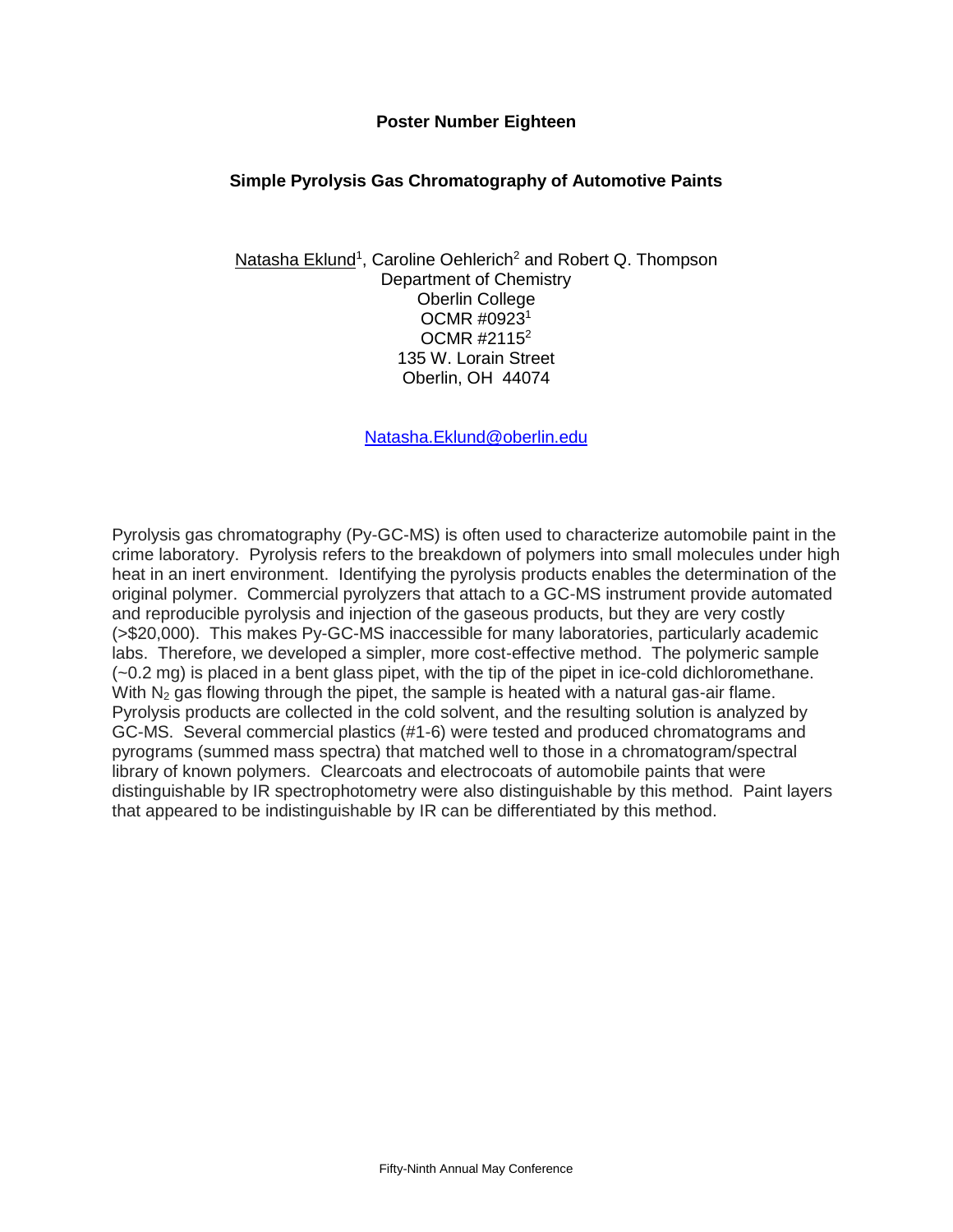#### **Poster Number Nineteen**

## **Morphological Support Effects in Metal-CeO<sup>2</sup> Catalysts for CO Oxidation**

Samantha Mock, Thomas Stoner, and Ruigang Wang Department of Chemistry Youngstown State University Youngstown, OH 44555

[samock@student.ysu.edu](mailto:samock@student.ysu.edu)

Surface facet orientation of  $CeO<sub>2</sub>$  Nanoparticles plays a vital role in the oxygen vacancy formation/elimination under reducing/oxidizing conditions. These formations and eliminations of oxygen vacancies directly correlate to the Oxygen Storage Capacity (OSC) and the catalytic activity of CeO2-supported metal catalysts. Reported is a detailed kinetic behavior study of the effect that metal has on the catalytic activity of  $CeO<sub>2</sub>$  catalysts with well-defined  $CeO<sub>2</sub>$  surface planes. Shape- and size-controlled  $CeO<sub>2</sub>$  nanocrystals were prepared by facile hydrothermal reactions. The metal was then impregnated, and the catalytic activity was characterized. The catalytic activity of  $CeO<sub>2</sub>$  supported metals is believed to depend on the number of perimeter metal atoms and the metal-CeO<sub>2</sub> interaction at the interface. In this study, the catalytic activity of the impregnated catalysts was compared using various metals (Mn, Fe, Co, Ni, and Ag) on the same shape of  $CeO<sub>2</sub>$  nanocrystal supports using numerous instruments and techniques (TEM, XRD, Raman, BET, TPR, and catalytic activity characterization). This allows for a better understanding of the detailed metal- $CeO<sub>2</sub>$  interaction and its effect on low temperature CO oxidation reactions.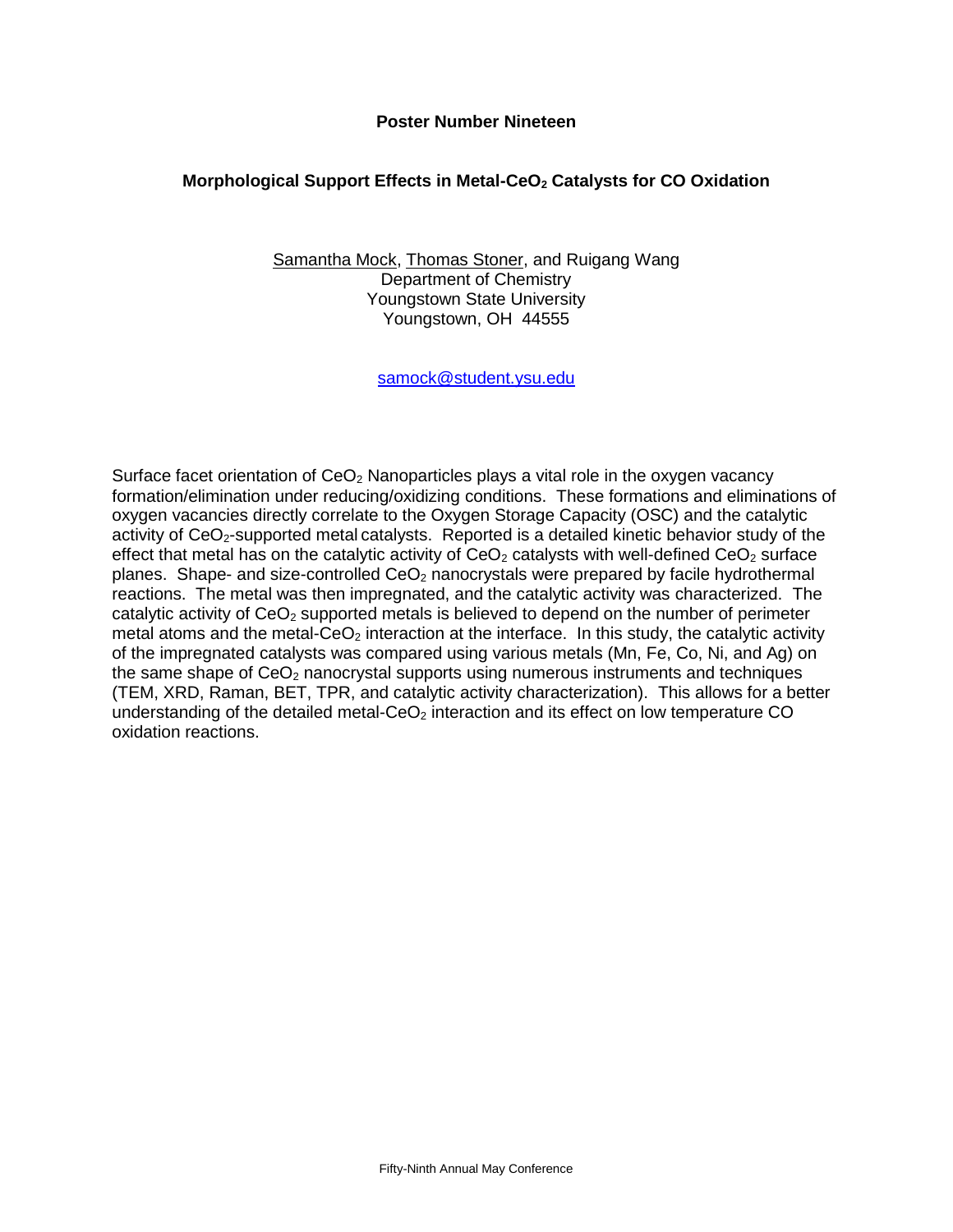## **Poster Number Twenty**

## **Improved Analysis of Petroleum Isomer Distribution Using Cold EI GC/MS**

#### Adam J. Patkin, Andrew N. Tyler and Ruben Garnica Perkin Elmer 761 Main Avenue Norwalk, CT 06895-0002

The hydrocarbon isomer distribution in petrochemicals contributes to many commercially important petrochemical characteristics such as boiling and melting points, octane number, combustion efficiency, flash point, viscosity, lubricity, solubility, and solvation power.

Electron Ionization Gas Chromatography / Mass Spectrometry (EI GC/MS) is a powerful and information-rich technique for qualitative characterization and quantitative analysis of the compounds in a petrochemical mixture. One of its most valuable functions is to provide the molecular weight of a compound. However, for high molecular weight or highly branched compounds, this important ion may be small or absent because of energetic instability relative to its fragment ions. In that case, analyte confirmation is more dependent upon measured retention time and comparison with established standards.

In contrast, Cold Electron Ionization GC/MS (Cold EI GC/MS) can improve petroleum isomer distribution analysis by substantially increasing the molecular ion peak intensity of a compound while retaining the EI fragmentation pattern for spectral library searching without modification to established GC methodologies. Enhanced molecular ion abundance allows plotting the molecular ion chromatogram for easy determination of isomer distribution, even for isomers with a high degree of branching and small or no molecular ion in conventional EI.

When used in a novel q-TOF configuration, the enhanced molecular ion in Cold EI provides enhanced selectivity and valuable information on the isomeric content and distribution of petrochemical fluids.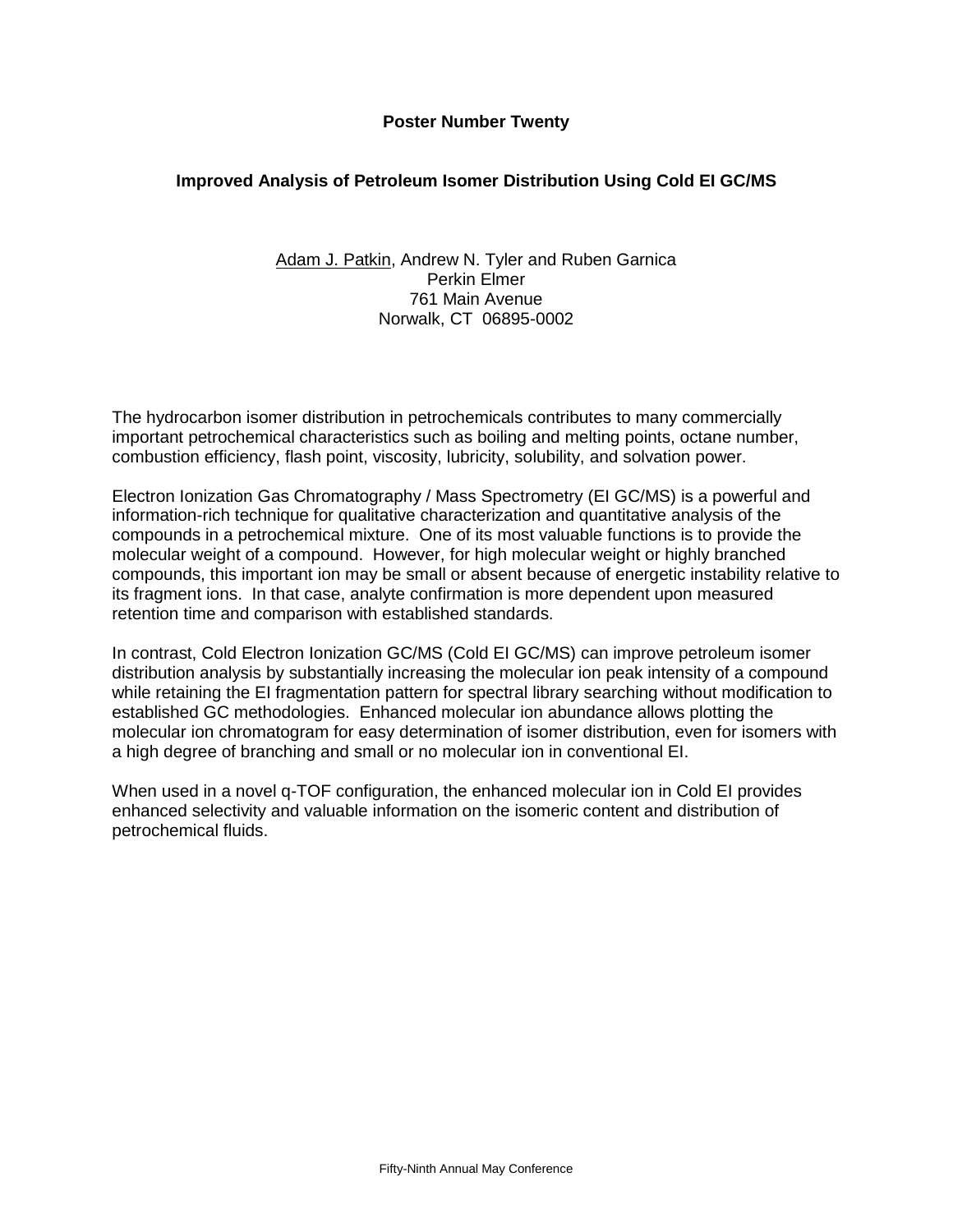## **Poster Number Twenty One**

## **Metal-Decorated Graphene for Enhanced Detection of Peroxynitrite**

Haitham Kalil M.Sc.and Mekki Bayachou Ph.D. Department of Chemistry Cleveland State University 2399 Euclid Avenue Cleveland, Ohio 44115

[h.kalil@vikes.csuohio.edu](mailto:h.kalil@vikes.csuohio.edu)

Recent clinical research indicates that the cytotoxicity role of peroxynitrite (ONOO<sup>-</sup>) plays an essential role in several cardiovascular dysfunctions and other diseases triggered by oxidative stress. Peroxynitrite (PON) is a strong oxidizing agent produced from the diffusion-controlled reaction between nitric oxide radical ( $NO$ ) and superoxide anion-radical ( $O<sub>2</sub>$ ). PON attacks vital components inside the body and initiates deleterious effects via direct and indirect interactions. It reacts directly with lipids, DNA, and proteins and indirectly serves as a trigger of radical chain reactions.

Previously, we have shown that hemin and hemin-modified graphene can be used as catalytic platforms for electrochemical detection and quantification of peroxynitrite. In this work we prepare metal-decorated, graphene-based composite materials as potential catalytic interfaces for sensitive electrochemical determination of PON. We first describe the method of preparation of metal-modified graphene materials. We characterize the hybrid materials using a number of methods including scanning electron microscopy (SEM), atomic force microscopy (AFM), raman, and x-ray photoelectron spectroscopy (XPS). The modified metal-graphene composite is then tested on carbon electrodes for PON detection and quantification using voltammetry and dose-response amperometry. We compare and contrast the performance of the new metalgraphene materials with hemin-only based electrodes as well as bare graphene based electrodes.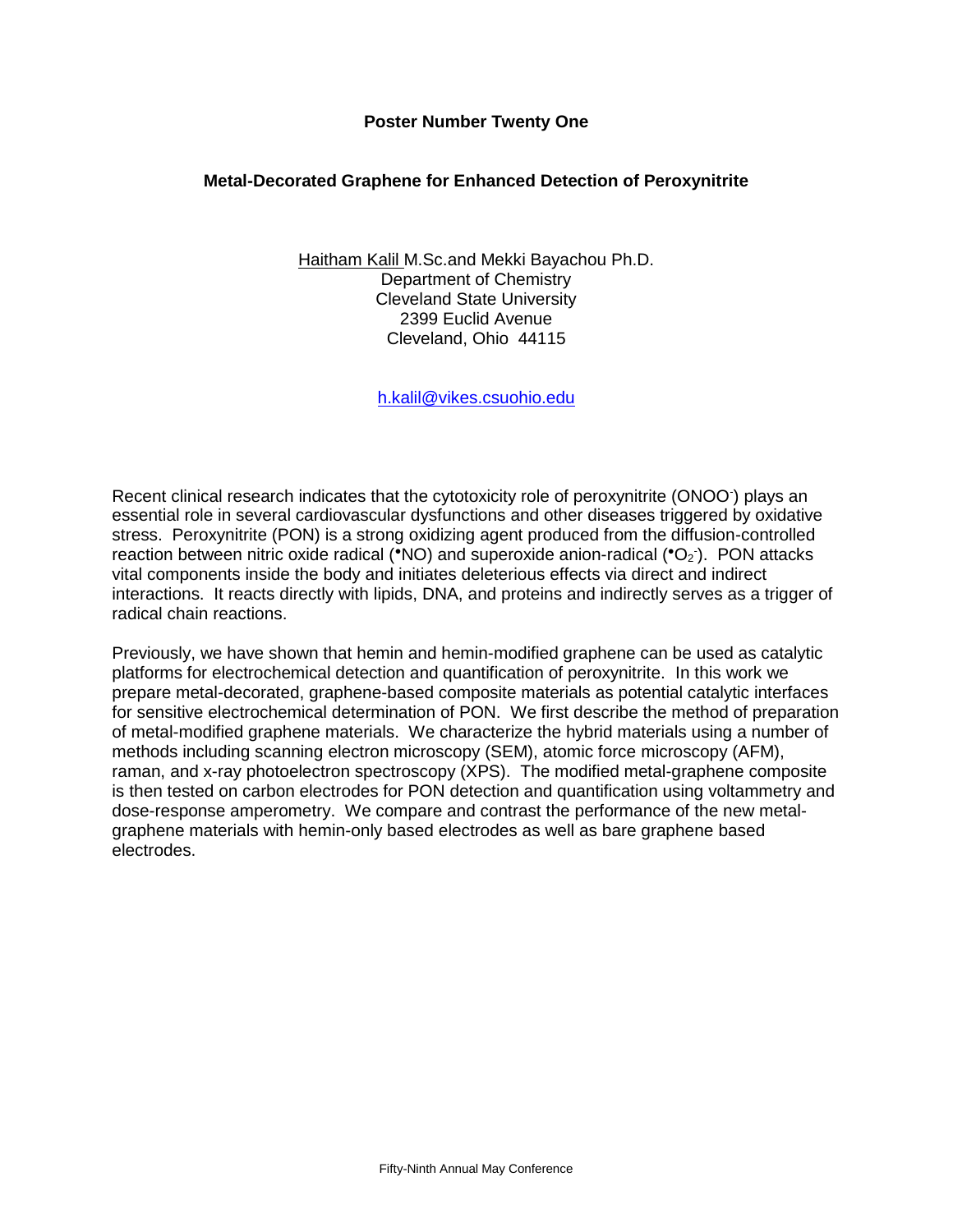#### **Poster Number Twenty Two**

## **Domain Walls and Anchoring Transitions Mimicking Nematic Biaxiality in the Bent-Core Liquid Crystal C7**

Young-Ki Kim,<sup>1</sup> Greta Cukrov,<sup>1</sup> Jie Xiang,<sup>1</sup> Sung-Tae Shin,<sup>2</sup> and Oleg D. Lavrentovich<sup>1</sup> <sup>1</sup>Liquid Crystal Institute and Chemical Physics Interdisciplinary Program Kent State University Kent, OH 44240 <sup>2</sup>Department of Chemical Engineering KyungHee University Youngin, Gyunggido 446-701, Korea

[ykim14@kent.edu](mailto:ykim14@kent.edu)

We investigate the origin of "secondary disclinations" that were recently described as new evidence of a biaxial nematic in a liquid crystal C7. Using various optical microscopic techniques such as polarizing optical microscopy, LC PolScope, and fluorescence confocal polarizing microscopy, we demonstrate that the secondary disclinations represent domain walls formed in a uniaxial nematic during the anchoring transition, in which the director orientation changes from tangential (parallel to substrates) to tilted. Each domain wall separates two regions with the director tilted in opposite directions. At the center of the wall, the director remains parallel to substrates. The domain walls can be removed by an electric field. The anchoring transition is explained by the balance of (a) the intrinsic perpendicular anchoring produced by the aligning layer and (b) tangential alignment caused by ionic impurities forming electric double layers. It is supported by the fact that the anchoring transition temperature decreases as the cell thickness and the concentration of impurities increases. We also demonstrate that the alignment is affected by thermal degradation of the samples. This study shows that C7 exhibits only a uniaxial nematic and demonstrates yet another mechanism by which a uniaxial nematic can mimic a biaxial nematic.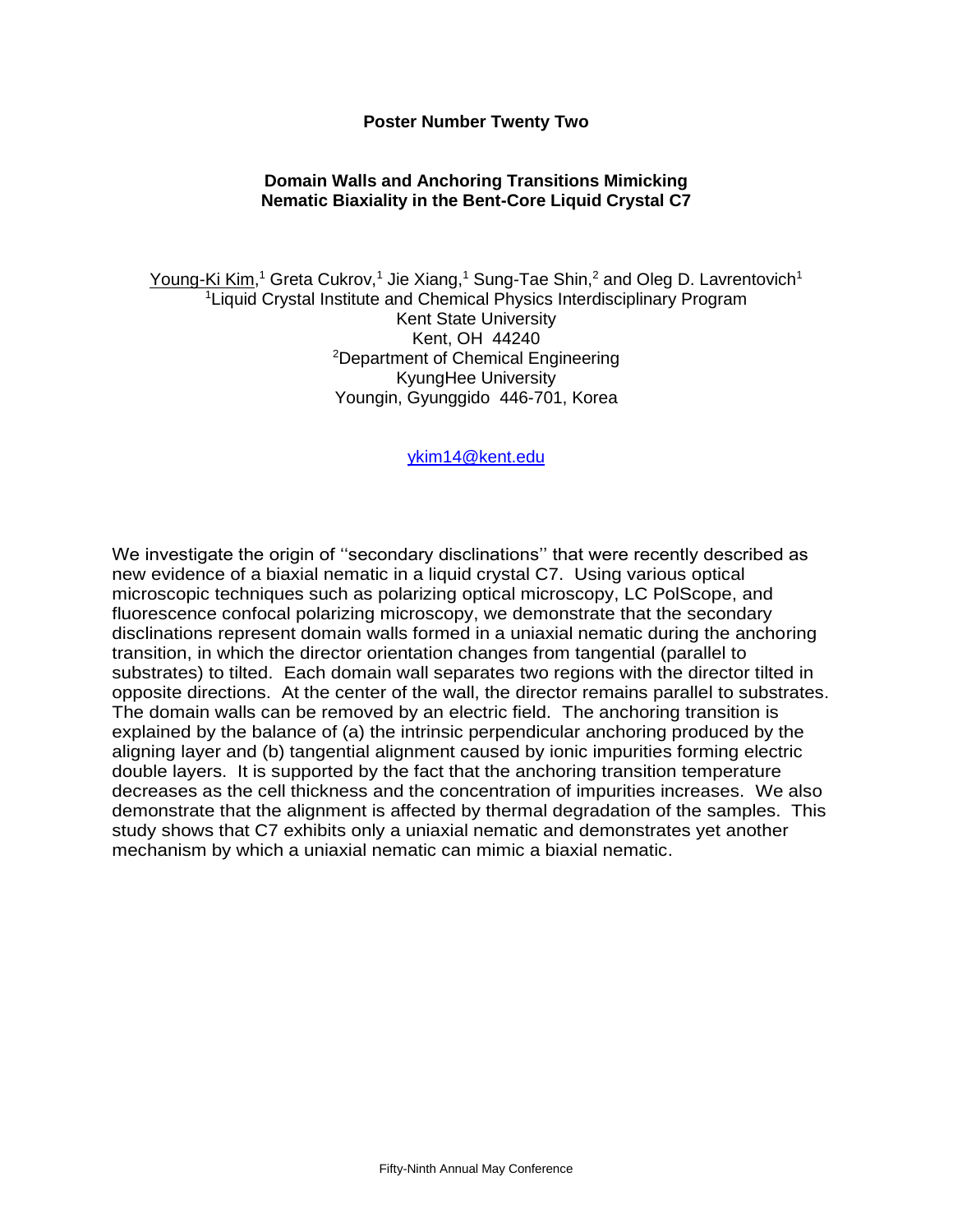## **Poster Number Twenty Three**

## **Structural Characterization of Polyethylene Glycol on Viral Nanoparticle Surface**

Neetu M. Gulati<sup>1,2</sup>, Nicole F. Steinmetz<sup>3,4,5,6</sup>, Phoebe L. Stewart<sup>1,2</sup> <sup>1</sup>Department of Pharmacology, <sup>2</sup>Cleveland Center for Membrane and Structural Biology, <sup>3</sup>Department of Biomedical Engineering, <sup>4</sup>Department of Radiology, <sup>5</sup>Department of Macromolecular Science and Engineering, <sup>6</sup>Department of Materials Science and Engineering Case Western Reserve University Cleveland, OH 44106

[nmg42@case.edu](mailto:nmg42@case.edu)

High molecular weight polymers, such as polyethylene glycol (PEG), are commonly used to coat nanoparticles and drug formulations for improved pharmacokinetics and therapeutic outcomes. PEGylation induces 'stealth effect', where the drug or nanoparticle (loaded with drugs or contrast agents) is shielded from the immune system enabling evasion of mononuclear phagocyte system clearance. Stealth properties are a function of PEG chain length, molecular weight, and conformation. While modeling allows one to estimate nanoparticle surface coverage and PEG conformation, e.g. brush vs. mushroom; these calculations are only an approximation. It is imperative that novel methods be devised to study the PEG coating on nanoparticles. Here, we visualize PEG on the surface of tobacco mosaic virus (TMV)-based nanoparticles using cryo-electron microscopy and tomography; the goals are to provide detailed information about the morphology of PEG on the nanoparticle surface. We compare differentlysized PEG polymers with various grafting densities on the surface of the TMV nanoparticles. Future studies will set out to correlate the structure-function relationship of the PEG conformation and its pharmacokinetic properties.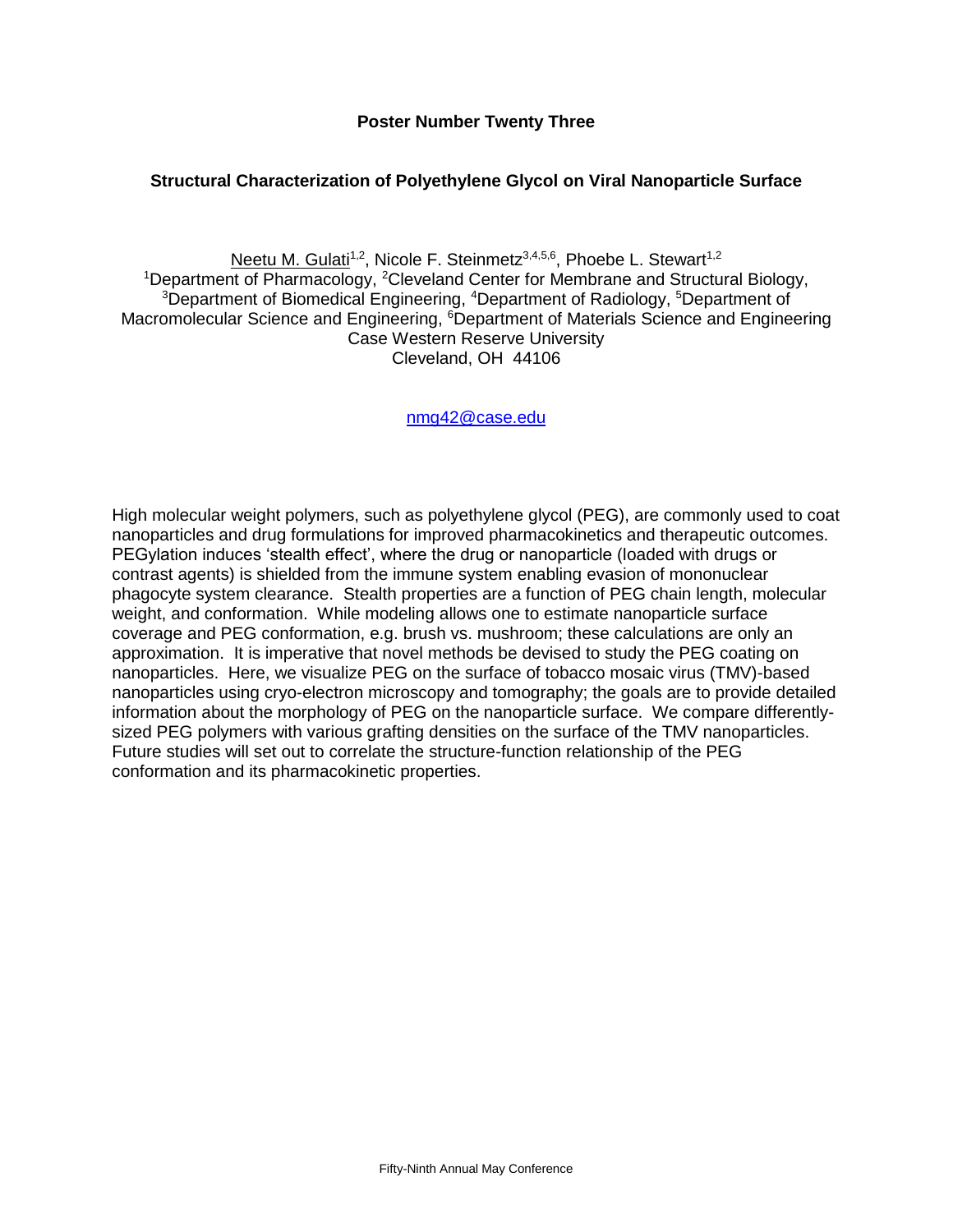## **Poster Number Twenty Four**

## **Electron Microscopy Analysis on Nano Materials, Multi-Layer Films and Novel Ceramic Composites**

Dingqiang Li, Ruigang Wang, Virgil Solomon and Timothy Wagner Electron Microscopy Facility College of Science, Technology, Engineering and Mathematics, Youngstown State University Youngstown, OH 44555

[dli01@ysu.edu](mailto:dli01@ysu.edu)

The Youngstown State University Electron Microscope Facility (YSU-EMF) has four electron microscopies and its affiliated sample preparation laboratory. It is an instruction and research unit of the YSU College of Science, Technology, Engineering and Mathematics (STEM). It serves not only the YSU Campus and academic community, but also industry and manufacturing at large. It provides three basic types of service: education and training; equipment access for trained users and full service microscopy for pilot studies. The whole facility is available to anyone with an interest in electron microscopy: graduate and undergraduate students, post-doctoral researchers, faculty, staff and non-YSU users including collaborators and other external users.

The YSU-EMF can offer various equipment and techniques to meet general and most specific requirements of EM specimen preparation and analysis. It has a JEOL JEM-2100 analytic TEM, a JEOL JIB-4500 SEM/FIB dual beam system, a JEOL JSM-7600 Field Emission High Resolution SEM and a JEOL JSM-IT300LV Variable Pressure SEM. It has an ultrasonic disk cutter, dimpling grinder, low angle ion milling and polishing system, twin-jet electropolisher and plasma cleaner, etc. It can offer specialized techniques to prepare different tough EM specimens and also conduct EM analyses with advanced EM techniques. In this poster, electron microscopy analysis on three typical advanced hard materials will be presented. Powerful functions and high capability of the YSU-EMF therefore will be introduced.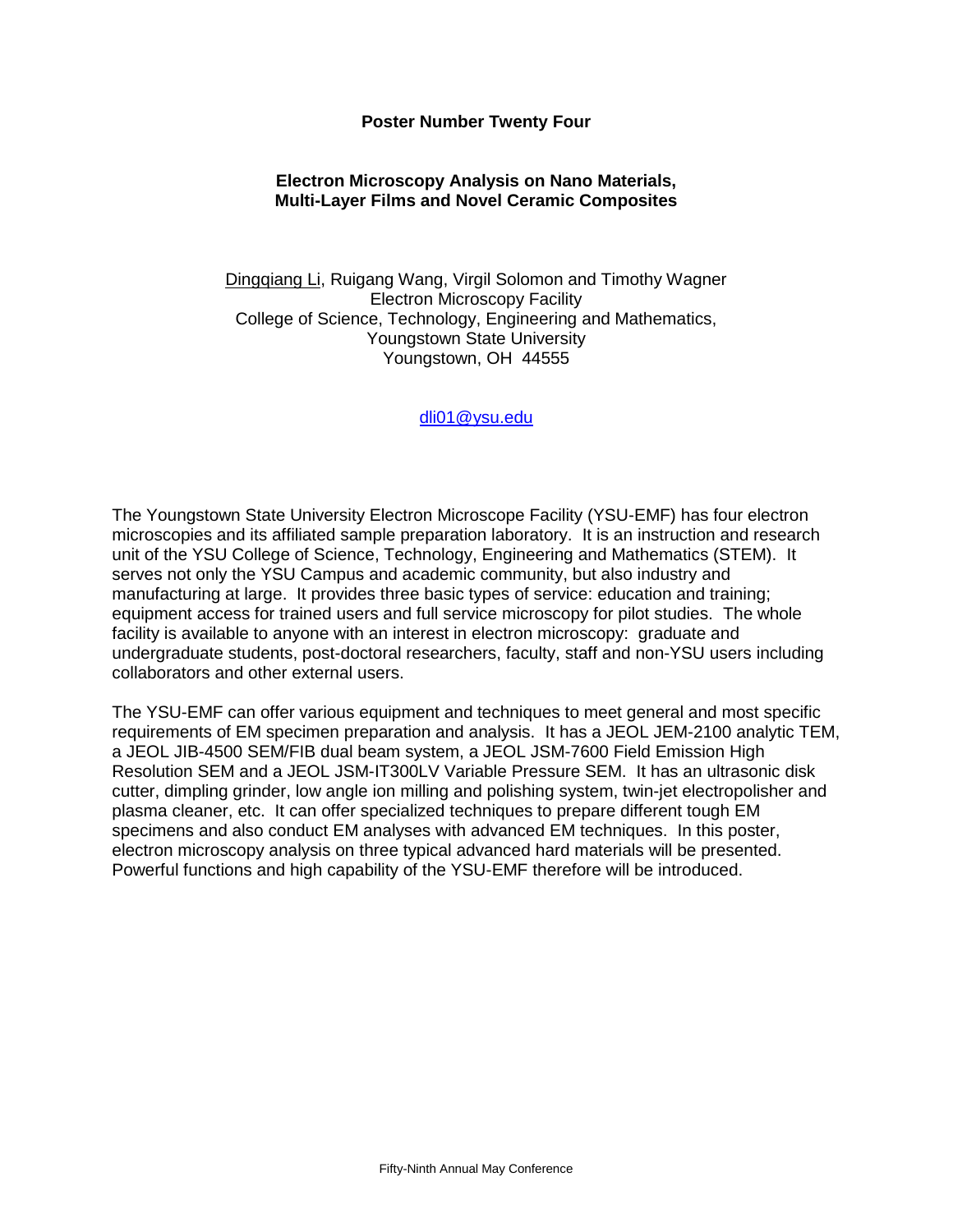## **Poster Number Twenty Five**

## **Inorganic−Organic Thiol-ene Coated Mesh for Oil/Water Separation**

Qiyi Chen and Rigoberto Advincula Department of Macromolecular Science & Engineering Case Western Reserve University Cleveland, OH 44106

[qxc45@case.edu](mailto:qxc45@case.edu)

A highly efficient water/oil separation mesh was fabricated by using a superhydrophobic and superolephilic coating of thiol-ene hybrid, consisting of pentaerythritol tetra (3 mercaptopropionate) (PETMP), 2,4,6,8-tetramethyl-2,4,6,8-tetravinylcyclotetrasiloxane (TMTVSi), and hydrophobic fumed silica nanoparticles, via a simple two-step fabrication process. Spray deposition, and UV curing photopolymerization were sequentially performed during which solvent evaporation provides micro-scale roughness while nanoparticle aggregation forms nano-scale roughness, and this hierarchical morphologies were stabilized after UV curing photopolymerization. High contact (>160) and low roll-off angle (< 5) were achieved due to the multi-scale roughness structure of the hierarchical morphologies. These coatings also have excellent chemical resistance, temperature and ph stability after curing. The water/oil separation efficiency and rate can be varied by controlling coating thickness and mesh openings.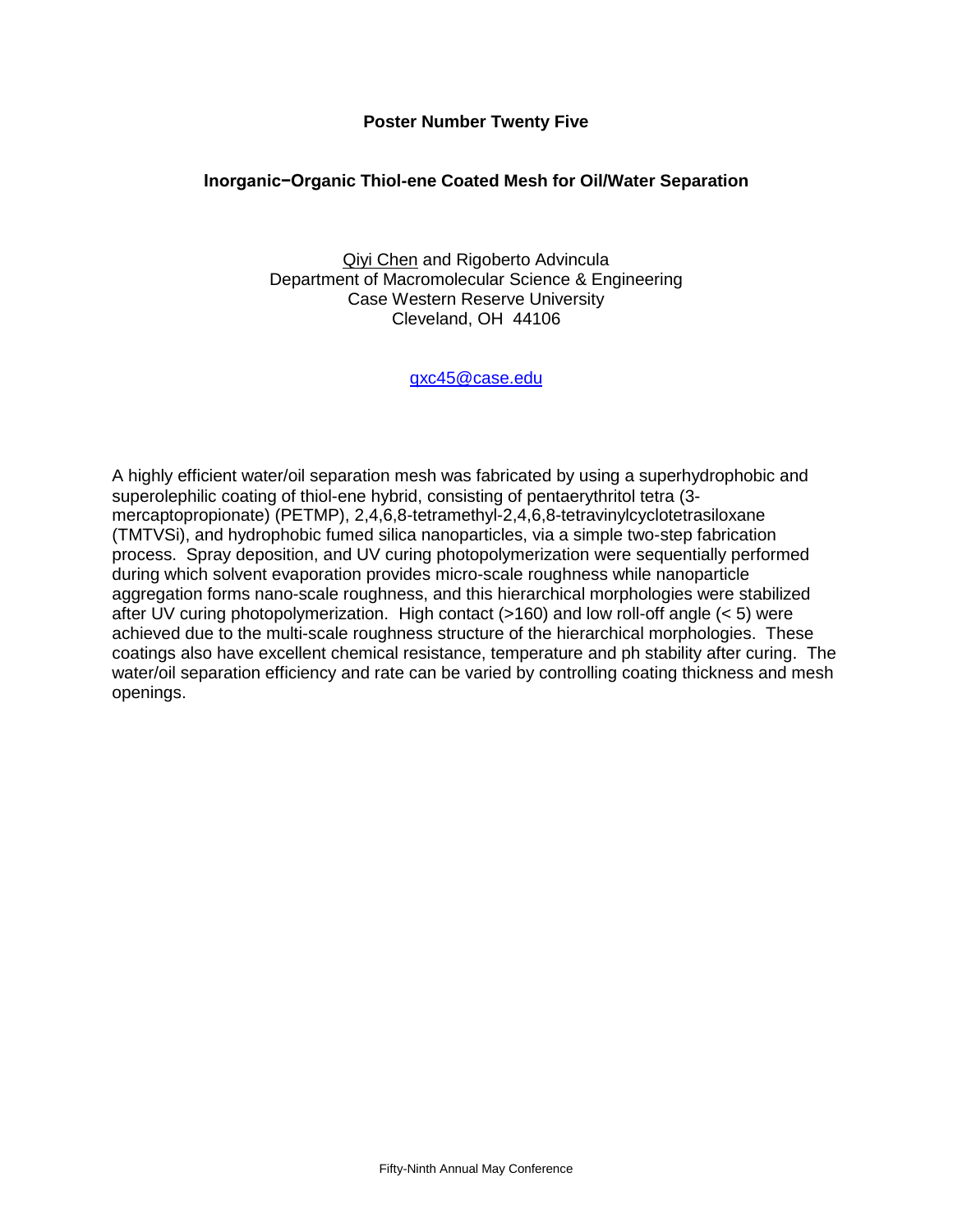## **Poster Number Twenty Six**

## **Extruded Polymer Nanosheets: Toward Mass Production of Polymer Nanosheets**

Al deLeon, Peng-Fei Cao, Kezhen Yin, Yvonne Chappell, Eric Baer, and Rigoberto C. Advincula Department of Macromolecular Science and Engineering Case Western University Cleveland, OH 44106

[acd77@case.edu](mailto:acd77@case.edu)

Polymer nanosheets have found several applications as adhesive plaster, drug delivery, and separation membrane. However, the major thing that limits its industrial application is that existing fabrication techniques can only fabricate it one at a time. This study investigates the applicability of the CLiPS technology to mass produce polymer nanosheets by co-extruding a water insoluble polymer and a water soluble polymer into a multilayer film. The dissolution of one of the layers will exfoliate the polymer nanosheets. It has been found that the extruded polymer nanosheets have higher mechanical property than the conventional spin-casted polymer nanosheet.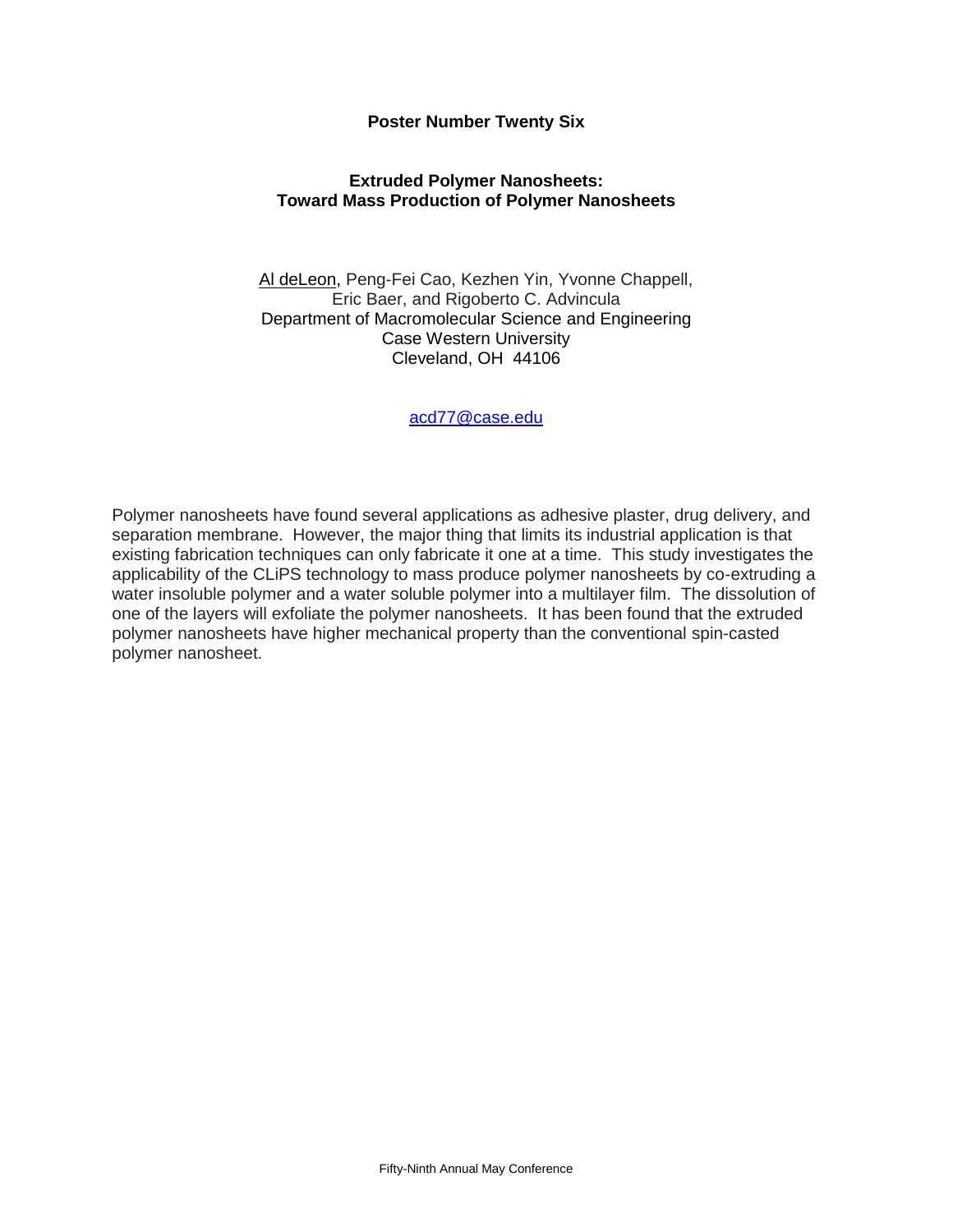## **Poster Number Twenty Seven**

## **Grafted Carbazole - Assisted Electrodeposition of Graphene Oxide**

Paul Advincula, Joey D. Mangadlao, Al De Leon, Mary Jane Felipe, and Rigoberto C. Advincula Department of Macromolecular Science and Engineering Case Western Reserve University Cleveland, OH 44106

[paa33.@case.edu](mailto:paa33.@case.edu)

A simple preparation of graphene oxide (GO) nanosheets that can be electrodeposited readily is presented herein. This is based on the electro-polymerization and electrodeposition of covalently linked Cbz units when a potential is applied. During the electrochemical process, the Cbz groups electro-polymerize and carry the GO nanosheets as it electro-deposits on the substrate. Moreover, the GO-Cbz sheets selectively deposit only on conducting regions of the substrate, demonstrating its promise for the fabrication of electro-patterned graphene-based devices. Spectroscopic techniques such as UV-Vis, Fluorescence, FT-IR, Raman and XPS were utilized to characterize the resulting material. For visualization, SEM, TEM and AFM imaging were also employed.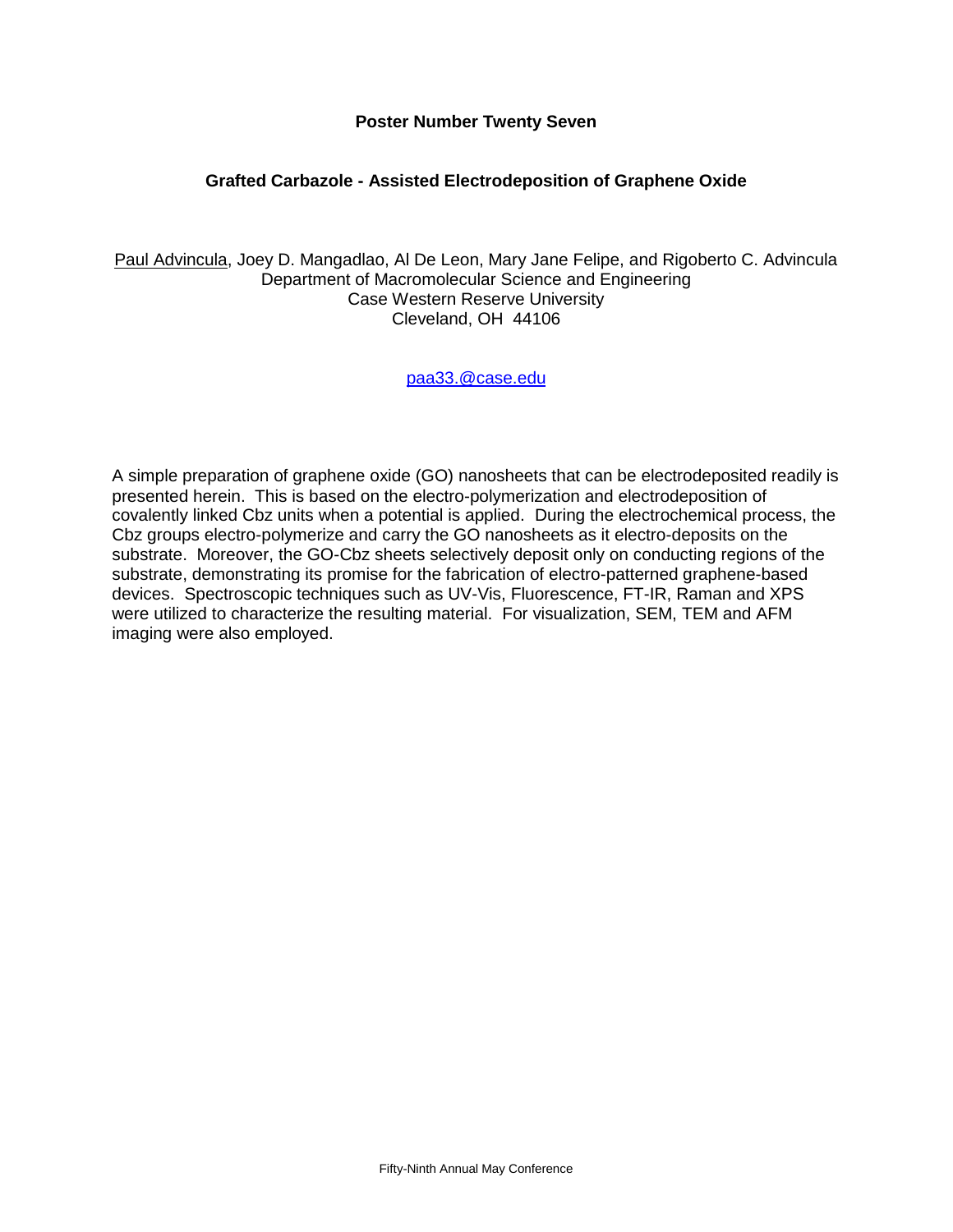## **Poster Number Twenty Eight**

## **Characterizing Modern Nanostructures with Atom Probe Tomography**

R.M. Ulfig and Andrew Davis CAMECA Instruments, Inc. 5500 Nobel Drive Madison, WI 53711

[Andrew.Davis@ametek.com](mailto:Andrew.Davis@ametek.com)

Atom probe tomography (APT) provides 3D compositional characterization of buried nanostructures with near-atomic sensitivity and, when combined with the structural and property information produced by conventional techniques, yields the opportunity for development of new understanding. Here we will present a review of the technique with pertinent examples which highlight the unique measurement capabilities (statistical, chemical, and spatial) of APT methods. These will include: a) III-V-based heterojunctions, b) grain boundary segregation, c) fine-scale precipitate formation and c) nano-scale cluster identification. The combination of APT data with that obtained from other techniques will also be discussed. For example, pairing highresolution transmission electron back scattering diffraction (t-EBSD) analysis and APT data acquired from the same volume of material enables grain-boundary-specific targeting as well as *direct correlation* – achieved in a routine manner-- of grain boundary chemistries to grain misorientations.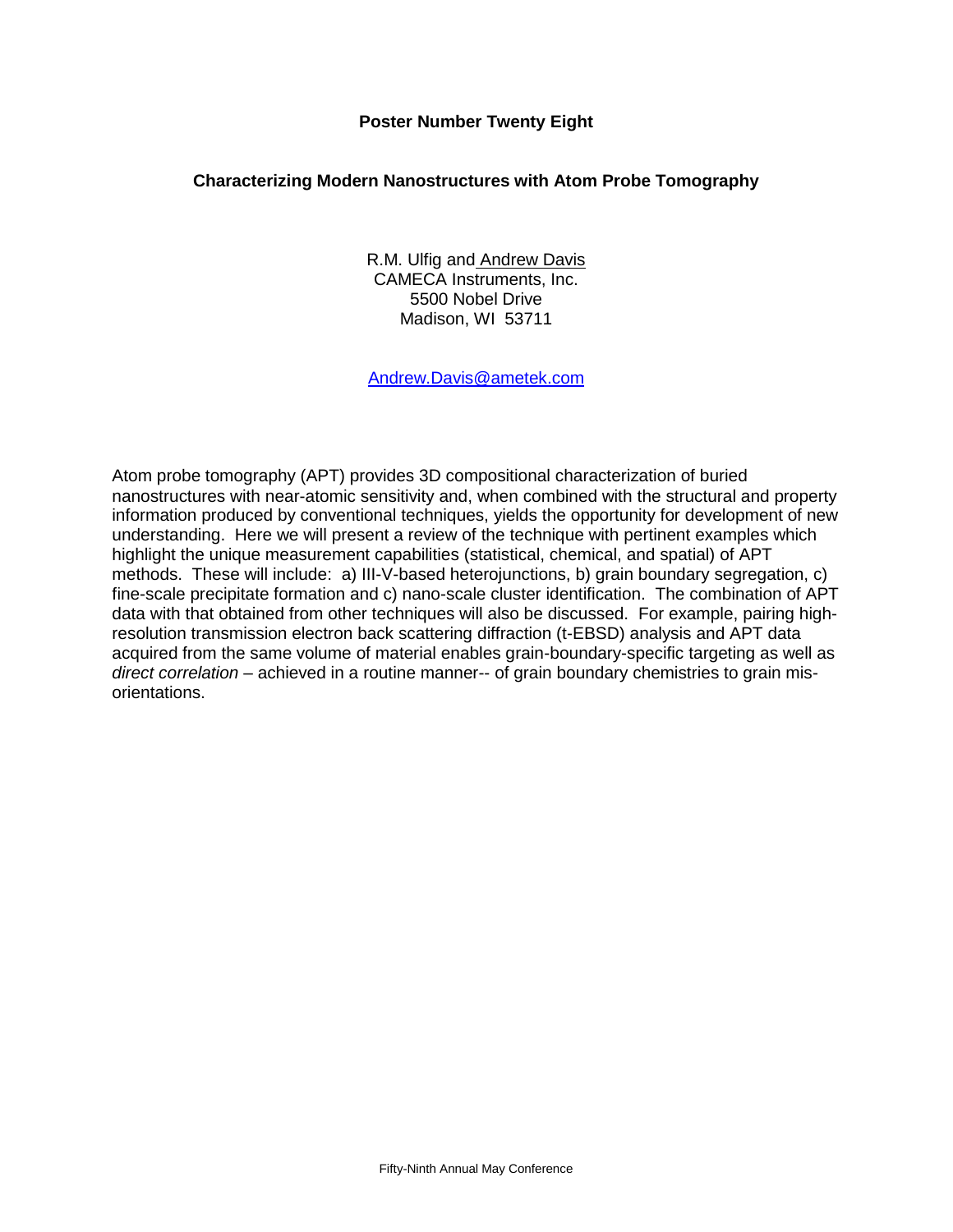## **Poster Number Twenty Nine**

## **Virtual Field Trip: How the University of Toledo Uses Cyber Access and Sophisticated Microscopes to Create a Unique Classroom Experience**

Cassandra Pittman, Sarah Hynek, Tomer Avidor-Reiss, Pannee Burckel, Kristin Kirschbaum Department of Biological Sciences University of Toledo Toledo, OH 43606

[Cassandra.Pittman@rockets.utoledo.edu](mailto:Cassandra.Pittman@rockets.utoledo.edu)

With the United States falling behind globally in education, garnering interest in the STEM (Science, Technology, Engineering and Mathematics) subjects is becoming increasingly important. However, funding for extracurricular schools has decreased, leading to fewer field trips and hands-on activities. The College of Natural Sciences and Mathematics at the University of Toledo has developed an aid to solve that problem. In 2010, the SCOPE (Scientists Changing Our Pre-college Education) program was created. This program employs a scanning electron microscope (SEM) and a confocal fluorescent light microscope. Both microscopes are capable of being controlled remotely, allowing students to experience real-life research equipment without ever having to leave the classroom. The program is flexible both in accessibility and subject matter, as students from elementary school through college have been able to utilize SCOPE. Best of all, this program is 100% free for any school that wishes to participate.